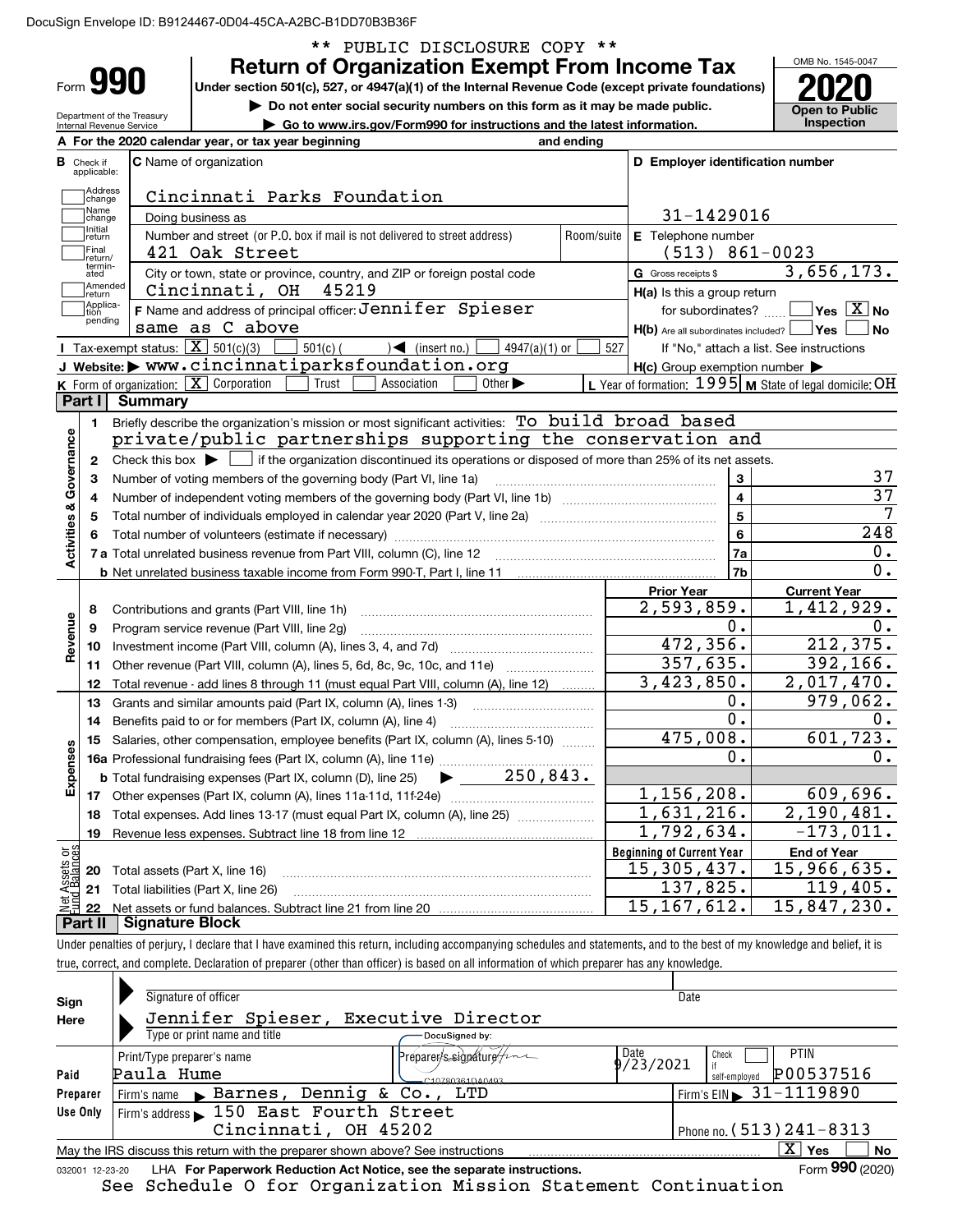|              | Cincinnati Parks Foundation<br>Form 990 (2020)                                                                                                                                                                                                                                                                                              | 31-1429016<br>Page 2                      |
|--------------|---------------------------------------------------------------------------------------------------------------------------------------------------------------------------------------------------------------------------------------------------------------------------------------------------------------------------------------------|-------------------------------------------|
|              | <b>Statement of Program Service Accomplishments</b><br>Part III                                                                                                                                                                                                                                                                             |                                           |
| 1            | Briefly describe the organization's mission:<br>To build broad based private/public partnerships supporting the<br>conservation and enhancement of our City's parks and greenspaces.                                                                                                                                                        |                                           |
| $\mathbf{2}$ | Did the organization undertake any significant program services during the year which were not listed on the<br>prior Form 990 or 990-EZ?<br>If "Yes," describe these new services on Schedule O.                                                                                                                                           | $\overline{\mathsf{Yes} \ \mathbb{X}}$ No |
| 3            | Did the organization cease conducting, or make significant changes in how it conducts, any program services?<br>If "Yes," describe these changes on Schedule O.                                                                                                                                                                             | $\sqrt{}$ Yes $\sqrt{}$ X $\sqrt{}$ No    |
| 4            | Describe the organization's program service accomplishments for each of its three largest program services, as measured by expenses.<br>Section 501(c)(3) and 501(c)(4) organizations are required to report the amount of grants and allocations to others, the total expenses, and<br>revenue, if any, for each program service reported. |                                           |
| 4a           | Expenses incurred at specific parks in the Cincinnati Area in order to                                                                                                                                                                                                                                                                      |                                           |
|              | further conserve and enhance public greenspace.                                                                                                                                                                                                                                                                                             |                                           |
|              |                                                                                                                                                                                                                                                                                                                                             |                                           |
|              |                                                                                                                                                                                                                                                                                                                                             |                                           |
|              |                                                                                                                                                                                                                                                                                                                                             |                                           |
|              |                                                                                                                                                                                                                                                                                                                                             |                                           |
|              |                                                                                                                                                                                                                                                                                                                                             |                                           |
|              |                                                                                                                                                                                                                                                                                                                                             |                                           |
|              |                                                                                                                                                                                                                                                                                                                                             |                                           |
| 4b           |                                                                                                                                                                                                                                                                                                                                             |                                           |
|              |                                                                                                                                                                                                                                                                                                                                             |                                           |
|              |                                                                                                                                                                                                                                                                                                                                             |                                           |
|              |                                                                                                                                                                                                                                                                                                                                             |                                           |
|              |                                                                                                                                                                                                                                                                                                                                             |                                           |
|              |                                                                                                                                                                                                                                                                                                                                             |                                           |
|              |                                                                                                                                                                                                                                                                                                                                             |                                           |
|              |                                                                                                                                                                                                                                                                                                                                             |                                           |
|              |                                                                                                                                                                                                                                                                                                                                             |                                           |
| 4c           | (Code: ) (Expenses \$<br>including grants of $$$                                                                                                                                                                                                                                                                                            | ) (Revenue \$                             |
|              |                                                                                                                                                                                                                                                                                                                                             |                                           |
|              |                                                                                                                                                                                                                                                                                                                                             |                                           |
|              |                                                                                                                                                                                                                                                                                                                                             |                                           |
|              |                                                                                                                                                                                                                                                                                                                                             |                                           |
|              |                                                                                                                                                                                                                                                                                                                                             |                                           |
|              |                                                                                                                                                                                                                                                                                                                                             |                                           |
|              |                                                                                                                                                                                                                                                                                                                                             |                                           |
|              |                                                                                                                                                                                                                                                                                                                                             |                                           |
| 4d           | Other program services (Describe on Schedule O.)<br>(Expenses \$<br>(Revenue \$                                                                                                                                                                                                                                                             |                                           |
| 4е           | including grants of \$<br>1,764,048.<br>Total program service expenses                                                                                                                                                                                                                                                                      |                                           |
|              | 032002 12-23-20                                                                                                                                                                                                                                                                                                                             | Form 990 (2020)                           |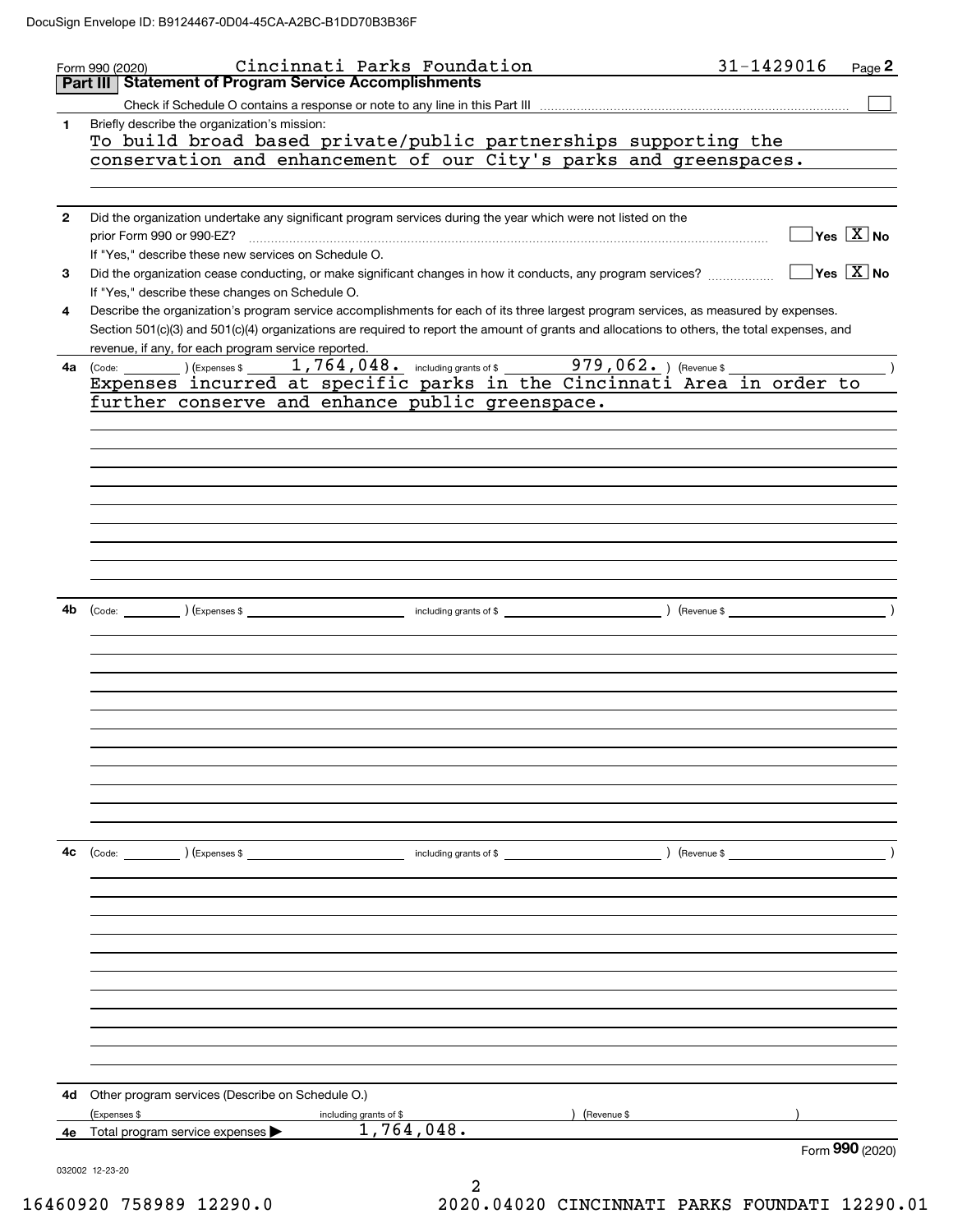|     | 31-1429016<br>Cincinnati Parks Foundation<br>Form 990 (2020)<br><b>Checklist of Required Schedules</b><br><b>Part IV</b>              |                 |     | $Page$ 3    |
|-----|---------------------------------------------------------------------------------------------------------------------------------------|-----------------|-----|-------------|
|     |                                                                                                                                       |                 | Yes | No          |
| 1.  | Is the organization described in section $501(c)(3)$ or $4947(a)(1)$ (other than a private foundation)?                               |                 |     |             |
|     |                                                                                                                                       | 1               | х   |             |
| 2   |                                                                                                                                       | $\mathbf{2}$    | X   |             |
| 3   | Did the organization engage in direct or indirect political campaign activities on behalf of or in opposition to candidates for       |                 |     |             |
|     |                                                                                                                                       | 3               |     | x           |
| 4   | Section 501(c)(3) organizations. Did the organization engage in lobbying activities, or have a section 501(h) election in effect      |                 |     |             |
|     |                                                                                                                                       | 4               |     | x           |
| 5   | Is the organization a section 501(c)(4), 501(c)(5), or 501(c)(6) organization that receives membership dues, assessments, or          |                 |     |             |
|     |                                                                                                                                       | 5               |     | x           |
| 6   | Did the organization maintain any donor advised funds or any similar funds or accounts for which donors have the right to             |                 |     |             |
|     | provide advice on the distribution or investment of amounts in such funds or accounts? If "Yes," complete Schedule D, Part I          | 6               |     | x           |
| 7   | Did the organization receive or hold a conservation easement, including easements to preserve open space,                             |                 |     |             |
|     |                                                                                                                                       | $\overline{7}$  |     | Х           |
| 8   | Did the organization maintain collections of works of art, historical treasures, or other similar assets? If "Yes," complete          |                 |     |             |
|     |                                                                                                                                       | 8               |     | х           |
| 9   | Did the organization report an amount in Part X, line 21, for escrow or custodial account liability, serve as a custodian for         |                 |     |             |
|     | amounts not listed in Part X; or provide credit counseling, debt management, credit repair, or debt negotiation services?             |                 |     |             |
|     |                                                                                                                                       | 9               |     | x           |
| 10  | Did the organization, directly or through a related organization, hold assets in donor-restricted endowments                          |                 |     |             |
|     |                                                                                                                                       | 10              | х   |             |
| 11  | If the organization's answer to any of the following questions is "Yes," then complete Schedule D, Parts VI, VII, VIII, IX, or X      |                 |     |             |
|     | as applicable.                                                                                                                        |                 |     |             |
|     | a Did the organization report an amount for land, buildings, and equipment in Part X, line 10? If "Yes," complete Schedule D,         |                 |     |             |
|     |                                                                                                                                       | 11a             |     | X           |
|     | <b>b</b> Did the organization report an amount for investments - other securities in Part X, line 12, that is 5% or more of its total |                 |     |             |
|     |                                                                                                                                       | 11 <sub>b</sub> |     | x           |
|     | c Did the organization report an amount for investments - program related in Part X, line 13, that is 5% or more of its total         |                 |     |             |
|     |                                                                                                                                       | 11c             |     | x           |
|     | d Did the organization report an amount for other assets in Part X, line 15, that is 5% or more of its total assets reported in       |                 |     |             |
|     |                                                                                                                                       | <b>11d</b>      |     | x           |
|     | e Did the organization report an amount for other liabilities in Part X, line 25? If "Yes," complete Schedule D, Part X               | <b>11e</b>      |     | $\mathbf X$ |
| f   | Did the organization's separate or consolidated financial statements for the tax year include a footnote that addresses               |                 |     |             |
|     | the organization's liability for uncertain tax positions under FIN 48 (ASC 740)? If "Yes," complete Schedule D, Part X                | 11f             | x   |             |
|     | 12a Did the organization obtain separate, independent audited financial statements for the tax year? If "Yes," complete               |                 |     |             |
|     |                                                                                                                                       | 12a             | х   |             |
|     | <b>b</b> Was the organization included in consolidated, independent audited financial statements for the tax year?                    |                 |     |             |
|     | If "Yes," and if the organization answered "No" to line 12a, then completing Schedule D, Parts XI and XII is optional manum           | 12b             |     | x           |
| 13  | Is the organization a school described in section 170(b)(1)(A)(ii)? If "Yes," complete Schedule E                                     | 13              |     | X           |
| 14a | Did the organization maintain an office, employees, or agents outside of the United States?                                           | 14a             |     | X           |
|     | b Did the organization have aggregate revenues or expenses of more than \$10,000 from grantmaking, fundraising, business,             |                 |     |             |
|     | investment, and program service activities outside the United States, or aggregate foreign investments valued at \$100,000            |                 |     |             |
|     |                                                                                                                                       | 14b             |     | X           |
| 15  | Did the organization report on Part IX, column (A), line 3, more than \$5,000 of grants or other assistance to or for any             |                 |     |             |
|     |                                                                                                                                       | 15              |     | x           |
| 16  | Did the organization report on Part IX, column (A), line 3, more than \$5,000 of aggregate grants or other assistance to              |                 |     |             |
|     |                                                                                                                                       | 16              |     | X           |
| 17  | Did the organization report a total of more than \$15,000 of expenses for professional fundraising services on Part IX,               |                 |     |             |
|     |                                                                                                                                       | 17              |     | x           |
| 18  | Did the organization report more than \$15,000 total of fundraising event gross income and contributions on Part VIII, lines          |                 |     |             |
|     |                                                                                                                                       | 18              | х   |             |
| 19  | Did the organization report more than \$15,000 of gross income from gaming activities on Part VIII, line 9a? If "Yes."                |                 |     |             |
|     |                                                                                                                                       | 19              |     | X           |
|     |                                                                                                                                       | 20a             |     | $\mathbf X$ |

**21b** If "Yes" to line 20a, did the organization attach a copy of its audited financial statements to this return? \_\_\_\_\_\_\_\_\_\_\_\_\_\_\_\_\_\_\_\_\_\_ Did the organization report more than \$5,000 of grants or other assistance to any domestic organization or

032003 12-23-20 domestic government on Part IX, column (A), line 1? If "Yes," complete Schedule I, Parts I and II …………………………………… 

Form (2020) **990**

X

X

**20b**

**21**

| 16460920 758989 12290.0 |  |  |  |
|-------------------------|--|--|--|
|-------------------------|--|--|--|

16460920 758989 12290.0 2020.04020 CINCINNATI PARKS FOUNDATI 12290.01

3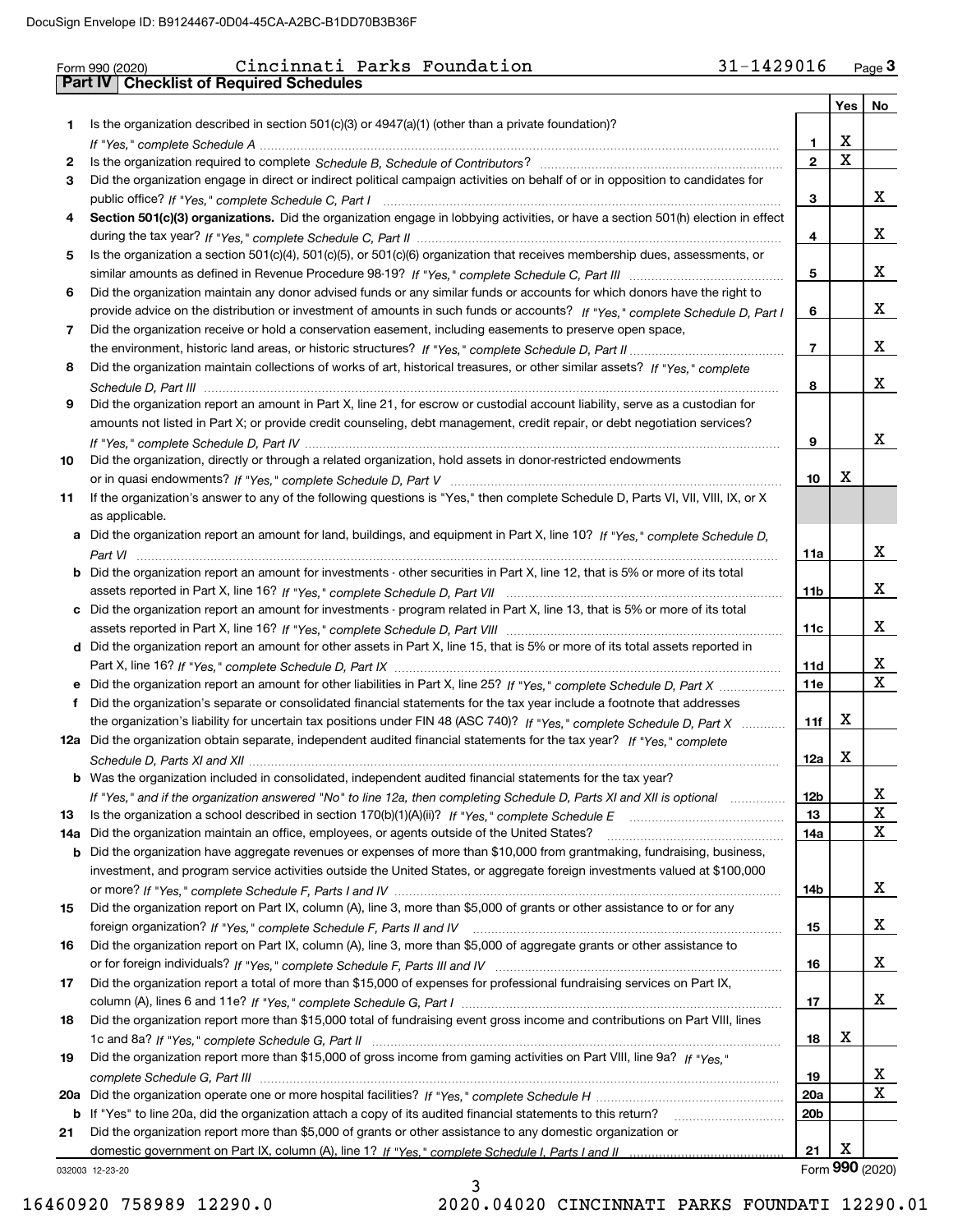|               | 31-1429016<br>Cincinnati Parks Foundation<br>Form 990 (2020)                                                                      |                 |     | Page 4          |
|---------------|-----------------------------------------------------------------------------------------------------------------------------------|-----------------|-----|-----------------|
|               | Part IV   Checklist of Required Schedules (continued)                                                                             |                 |     |                 |
|               |                                                                                                                                   |                 | Yes | No              |
| 22            | Did the organization report more than \$5,000 of grants or other assistance to or for domestic individuals on                     |                 |     |                 |
|               |                                                                                                                                   | 22              |     | х               |
| 23            | Did the organization answer "Yes" to Part VII, Section A, line 3, 4, or 5 about compensation of the organization's current        |                 |     |                 |
|               | and former officers, directors, trustees, key employees, and highest compensated employees? If "Yes," complete                    |                 |     |                 |
|               |                                                                                                                                   | 23              |     | x               |
|               | 24a Did the organization have a tax-exempt bond issue with an outstanding principal amount of more than \$100,000 as of the       |                 |     |                 |
|               | last day of the year, that was issued after December 31, 2002? If "Yes," answer lines 24b through 24d and complete                |                 |     |                 |
|               |                                                                                                                                   | 24a             |     | x               |
|               | <b>b</b> Did the organization invest any proceeds of tax-exempt bonds beyond a temporary period exception?                        | 24 <sub>b</sub> |     |                 |
|               | c Did the organization maintain an escrow account other than a refunding escrow at any time during the year to defease            |                 |     |                 |
|               |                                                                                                                                   | 24c             |     |                 |
|               |                                                                                                                                   | 24d             |     |                 |
|               | 25a Section 501(c)(3), 501(c)(4), and 501(c)(29) organizations. Did the organization engage in an excess benefit                  |                 |     |                 |
|               |                                                                                                                                   | 25a             |     | x               |
|               | b Is the organization aware that it engaged in an excess benefit transaction with a disqualified person in a prior year, and      |                 |     |                 |
|               | that the transaction has not been reported on any of the organization's prior Forms 990 or 990-EZ? If "Yes," complete             |                 |     |                 |
|               | Schedule L. Part I                                                                                                                | 25b             |     | x               |
| 26            | Did the organization report any amount on Part X, line 5 or 22, for receivables from or payables to any current                   |                 |     |                 |
|               | or former officer, director, trustee, key employee, creator or founder, substantial contributor, or 35%                           |                 |     |                 |
|               | controlled entity or family member of any of these persons? If "Yes," complete Schedule L, Part II                                | 26              |     | x               |
| 27            | Did the organization provide a grant or other assistance to any current or former officer, director, trustee, key employee,       |                 |     |                 |
|               | creator or founder, substantial contributor or employee thereof, a grant selection committee member, or to a 35% controlled       |                 |     |                 |
|               | entity (including an employee thereof) or family member of any of these persons? If "Yes," complete Schedule L, Part III          | 27              |     | x               |
| 28            | Was the organization a party to a business transaction with one of the following parties (see Schedule L, Part IV                 |                 |     |                 |
|               | instructions, for applicable filing thresholds, conditions, and exceptions):                                                      |                 |     |                 |
|               | a A current or former officer, director, trustee, key employee, creator or founder, or substantial contributor? If                |                 |     |                 |
|               |                                                                                                                                   | <b>28a</b>      | х   | X               |
|               |                                                                                                                                   | 28b             |     |                 |
|               | c A 35% controlled entity of one or more individuals and/or organizations described in lines 28a or 28b? If                       |                 |     | x               |
|               |                                                                                                                                   | 28c<br>29       |     | х               |
| 29<br>30      | Did the organization receive contributions of art, historical treasures, or other similar assets, or qualified conservation       |                 |     |                 |
|               |                                                                                                                                   | 30              |     | х               |
| 31            | Did the organization liquidate, terminate, or dissolve and cease operations? If "Yes," complete Schedule N, Part I                | 31              |     | X               |
|               | Did the organization sell, exchange, dispose of, or transfer more than 25% of its net assets? If "Yes," complete                  |                 |     |                 |
|               |                                                                                                                                   | 32              |     | x               |
| 33            | Did the organization own 100% of an entity disregarded as separate from the organization under Regulations                        |                 |     |                 |
|               |                                                                                                                                   | 33              |     | x               |
| 34            | Was the organization related to any tax-exempt or taxable entity? If "Yes," complete Schedule R, Part II, III, or IV, and         |                 |     |                 |
|               |                                                                                                                                   | 34              |     | х               |
|               | 35a Did the organization have a controlled entity within the meaning of section 512(b)(13)?                                       | 35a             |     | X               |
|               | b If "Yes" to line 35a, did the organization receive any payment from or engage in any transaction with a controlled entity       |                 |     |                 |
|               |                                                                                                                                   | 35b             |     |                 |
| 36            | Section 501(c)(3) organizations. Did the organization make any transfers to an exempt non-charitable related organization?        |                 |     |                 |
|               |                                                                                                                                   | 36              |     | х               |
| 37            | Did the organization conduct more than 5% of its activities through an entity that is not a related organization                  |                 |     |                 |
|               |                                                                                                                                   | 37              |     | x               |
| 38            | Did the organization complete Schedule O and provide explanations in Schedule O for Part VI, lines 11b and 19?                    |                 |     |                 |
| <b>Part V</b> | Note: All Form 990 filers are required to complete Schedule O<br><b>Statements Regarding Other IRS Filings and Tax Compliance</b> | 38              | х   |                 |
|               | Check if Schedule O contains a response or note to any line in this Part V                                                        |                 |     |                 |
|               |                                                                                                                                   |                 |     |                 |
|               | 1a                                                                                                                                | 22              | Yes | No              |
| b             | Enter the number of Forms W-2G included in line 1a. Enter -0- if not applicable<br>1b                                             | 0               |     |                 |
|               | c Did the organization comply with backup withholding rules for reportable payments to vendors and reportable gaming              |                 |     |                 |
|               | (gambling) winnings to prize winners?                                                                                             | 1c              | х   |                 |
|               | 032004 12-23-20                                                                                                                   |                 |     | Form 990 (2020) |
|               | 4                                                                                                                                 |                 |     |                 |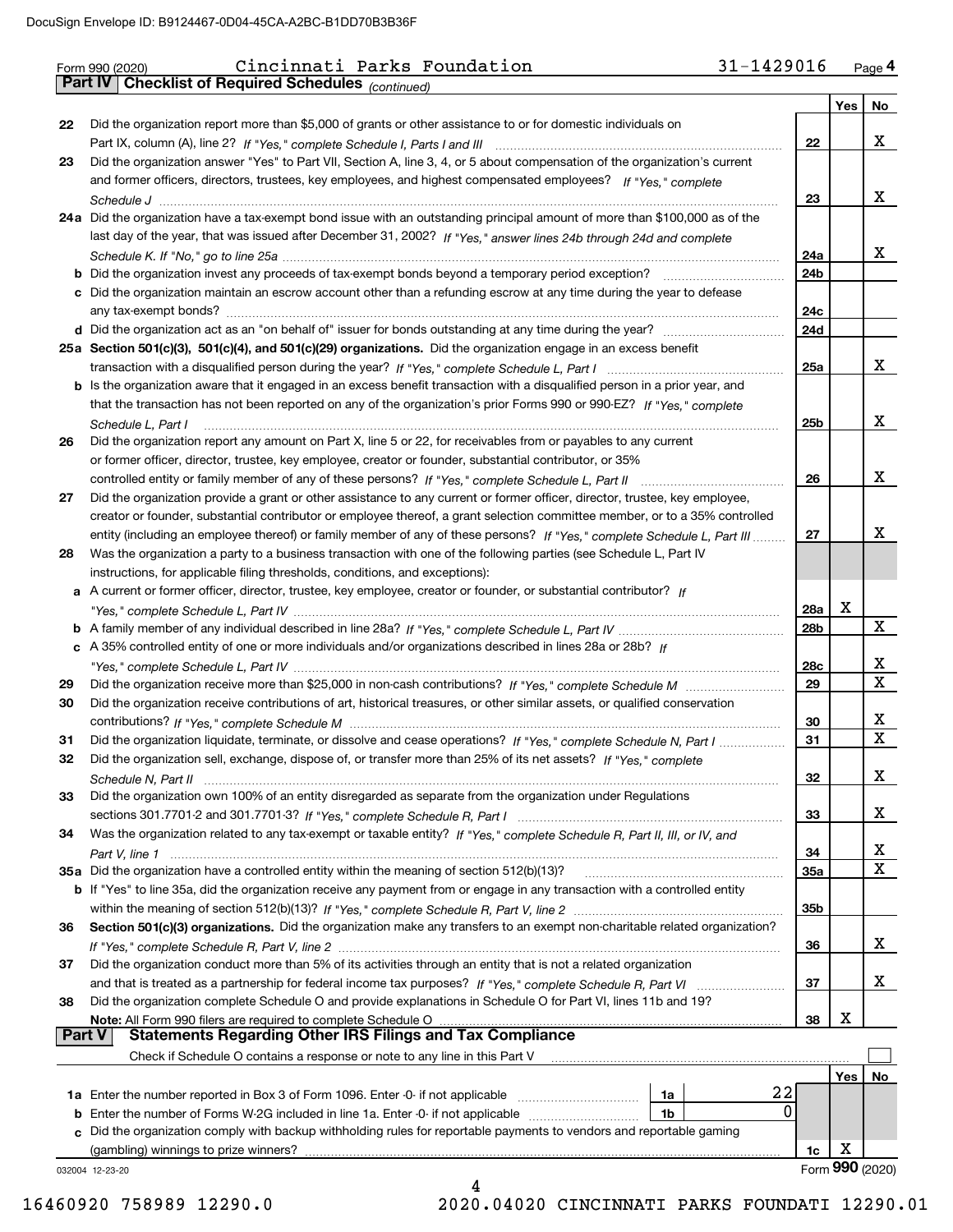|               | 31-1429016<br>Cincinnati Parks Foundation<br>Form 990 (2020)                                                                                    |                |     | $Page$ <sup>5</sup> |  |  |  |  |  |  |  |
|---------------|-------------------------------------------------------------------------------------------------------------------------------------------------|----------------|-----|---------------------|--|--|--|--|--|--|--|
| <b>Part V</b> | Statements Regarding Other IRS Filings and Tax Compliance (continued)                                                                           |                |     |                     |  |  |  |  |  |  |  |
|               |                                                                                                                                                 |                |     | Yes   No            |  |  |  |  |  |  |  |
|               | 2a Enter the number of employees reported on Form W-3, Transmittal of Wage and Tax Statements,                                                  |                |     |                     |  |  |  |  |  |  |  |
|               | 7<br>filed for the calendar year ending with or within the year covered by this return<br>2a                                                    |                |     |                     |  |  |  |  |  |  |  |
|               |                                                                                                                                                 | 2 <sub>b</sub> | X   |                     |  |  |  |  |  |  |  |
|               |                                                                                                                                                 |                |     |                     |  |  |  |  |  |  |  |
|               | 3a Did the organization have unrelated business gross income of \$1,000 or more during the year?                                                |                |     |                     |  |  |  |  |  |  |  |
|               |                                                                                                                                                 |                |     |                     |  |  |  |  |  |  |  |
|               | 4a At any time during the calendar year, did the organization have an interest in, or a signature or other authority over, a                    |                |     |                     |  |  |  |  |  |  |  |
|               | financial account in a foreign country (such as a bank account, securities account, or other financial account)?                                | 4a             |     | х                   |  |  |  |  |  |  |  |
|               | <b>b</b> If "Yes," enter the name of the foreign country $\blacktriangleright$                                                                  |                |     |                     |  |  |  |  |  |  |  |
|               | See instructions for filing requirements for FinCEN Form 114, Report of Foreign Bank and Financial Accounts (FBAR).                             |                |     |                     |  |  |  |  |  |  |  |
|               | 5a Was the organization a party to a prohibited tax shelter transaction at any time during the tax year?                                        | 5a             |     | х                   |  |  |  |  |  |  |  |
|               |                                                                                                                                                 | 5 <sub>b</sub> |     | $\mathbf{x}$        |  |  |  |  |  |  |  |
| b             |                                                                                                                                                 | 5 <sub>c</sub> |     |                     |  |  |  |  |  |  |  |
| c             |                                                                                                                                                 |                |     |                     |  |  |  |  |  |  |  |
|               | 6a Does the organization have annual gross receipts that are normally greater than \$100,000, and did the organization solicit                  |                |     | x                   |  |  |  |  |  |  |  |
|               | any contributions that were not tax deductible as charitable contributions?                                                                     | 6a             |     |                     |  |  |  |  |  |  |  |
|               | <b>b</b> If "Yes," did the organization include with every solicitation an express statement that such contributions or gifts                   |                |     |                     |  |  |  |  |  |  |  |
|               | were not tax deductible?                                                                                                                        | 6b             |     |                     |  |  |  |  |  |  |  |
| 7             | Organizations that may receive deductible contributions under section 170(c).                                                                   |                |     |                     |  |  |  |  |  |  |  |
| a             | Did the organization receive a payment in excess of \$75 made partly as a contribution and partly for goods and services provided to the payor? | 7a             |     | х                   |  |  |  |  |  |  |  |
| b             | If "Yes," did the organization notify the donor of the value of the goods or services provided?                                                 | 7b             |     |                     |  |  |  |  |  |  |  |
|               | c Did the organization sell, exchange, or otherwise dispose of tangible personal property for which it was required                             |                |     |                     |  |  |  |  |  |  |  |
|               |                                                                                                                                                 | 7c             |     | х                   |  |  |  |  |  |  |  |
|               | 7d                                                                                                                                              |                |     |                     |  |  |  |  |  |  |  |
| е             | Did the organization receive any funds, directly or indirectly, to pay premiums on a personal benefit contract?                                 | 7е             |     | х                   |  |  |  |  |  |  |  |
|               | Did the organization, during the year, pay premiums, directly or indirectly, on a personal benefit contract?                                    | 7f             |     | $\mathbf X$         |  |  |  |  |  |  |  |
| g             | If the organization received a contribution of qualified intellectual property, did the organization file Form 8899 as required?                | 7g             | N/R |                     |  |  |  |  |  |  |  |
| h             | If the organization received a contribution of cars, boats, airplanes, or other vehicles, did the organization file a Form 1098-C?              | 7h             | N/R |                     |  |  |  |  |  |  |  |
| 8             | Sponsoring organizations maintaining donor advised funds. Did a donor advised fund maintained by the                                            |                |     |                     |  |  |  |  |  |  |  |
|               | N/A<br>sponsoring organization have excess business holdings at any time during the year?                                                       | 8              |     |                     |  |  |  |  |  |  |  |
| 9             | Sponsoring organizations maintaining donor advised funds.                                                                                       |                |     |                     |  |  |  |  |  |  |  |
| а             | N/A<br>Did the sponsoring organization make any taxable distributions under section 4966?                                                       | <b>9a</b>      |     |                     |  |  |  |  |  |  |  |
| b             | N/A<br>Did the sponsoring organization make a distribution to a donor, donor advisor, or related person?                                        | 9b             |     |                     |  |  |  |  |  |  |  |
| 10            | Section 501(c)(7) organizations. Enter:                                                                                                         |                |     |                     |  |  |  |  |  |  |  |
|               | 10a                                                                                                                                             |                |     |                     |  |  |  |  |  |  |  |
|               | Gross receipts, included on Form 990, Part VIII, line 12, for public use of club facilities<br>10 <sub>b</sub>                                  |                |     |                     |  |  |  |  |  |  |  |
| 11            | Section 501(c)(12) organizations. Enter:                                                                                                        |                |     |                     |  |  |  |  |  |  |  |
| а             | N/A<br>Gross income from members or shareholders<br>11a                                                                                         |                |     |                     |  |  |  |  |  |  |  |
|               | b Gross income from other sources (Do not net amounts due or paid to other sources against                                                      |                |     |                     |  |  |  |  |  |  |  |
|               | 11b                                                                                                                                             |                |     |                     |  |  |  |  |  |  |  |
|               | 12a Section 4947(a)(1) non-exempt charitable trusts. Is the organization filing Form 990 in lieu of Form 1041?                                  | 12a            |     |                     |  |  |  |  |  |  |  |
|               | <b>b</b> If "Yes," enter the amount of tax-exempt interest received or accrued during the year $\ldots \mathbf{N}/\mathbf{A}$<br>12b            |                |     |                     |  |  |  |  |  |  |  |
| 13            | Section 501(c)(29) qualified nonprofit health insurance issuers.                                                                                |                |     |                     |  |  |  |  |  |  |  |
|               | N/A                                                                                                                                             | 13а            |     |                     |  |  |  |  |  |  |  |
|               | Note: See the instructions for additional information the organization must report on Schedule O.                                               |                |     |                     |  |  |  |  |  |  |  |
|               | <b>b</b> Enter the amount of reserves the organization is required to maintain by the states in which the                                       |                |     |                     |  |  |  |  |  |  |  |
|               | 13b                                                                                                                                             |                |     |                     |  |  |  |  |  |  |  |
|               | 13c                                                                                                                                             |                |     |                     |  |  |  |  |  |  |  |
| 14a           | Did the organization receive any payments for indoor tanning services during the tax year?                                                      | 14a            |     | х                   |  |  |  |  |  |  |  |
|               | <b>b</b> If "Yes," has it filed a Form 720 to report these payments? If "No," provide an explanation on Schedule O                              | 14b            |     |                     |  |  |  |  |  |  |  |
| 15            | Is the organization subject to the section 4960 tax on payment(s) of more than \$1,000,000 in remuneration or                                   |                |     |                     |  |  |  |  |  |  |  |
|               |                                                                                                                                                 | 15             |     | х                   |  |  |  |  |  |  |  |
|               | If "Yes," see instructions and file Form 4720, Schedule N.                                                                                      |                |     |                     |  |  |  |  |  |  |  |
| 16            | Is the organization an educational institution subject to the section 4968 excise tax on net investment income?                                 | 16             |     | х                   |  |  |  |  |  |  |  |
|               | If "Yes," complete Form 4720, Schedule O.                                                                                                       |                |     |                     |  |  |  |  |  |  |  |
|               |                                                                                                                                                 |                |     | $\mathbf{QQ}$       |  |  |  |  |  |  |  |

Form (2020) **990**

032005 12-23-20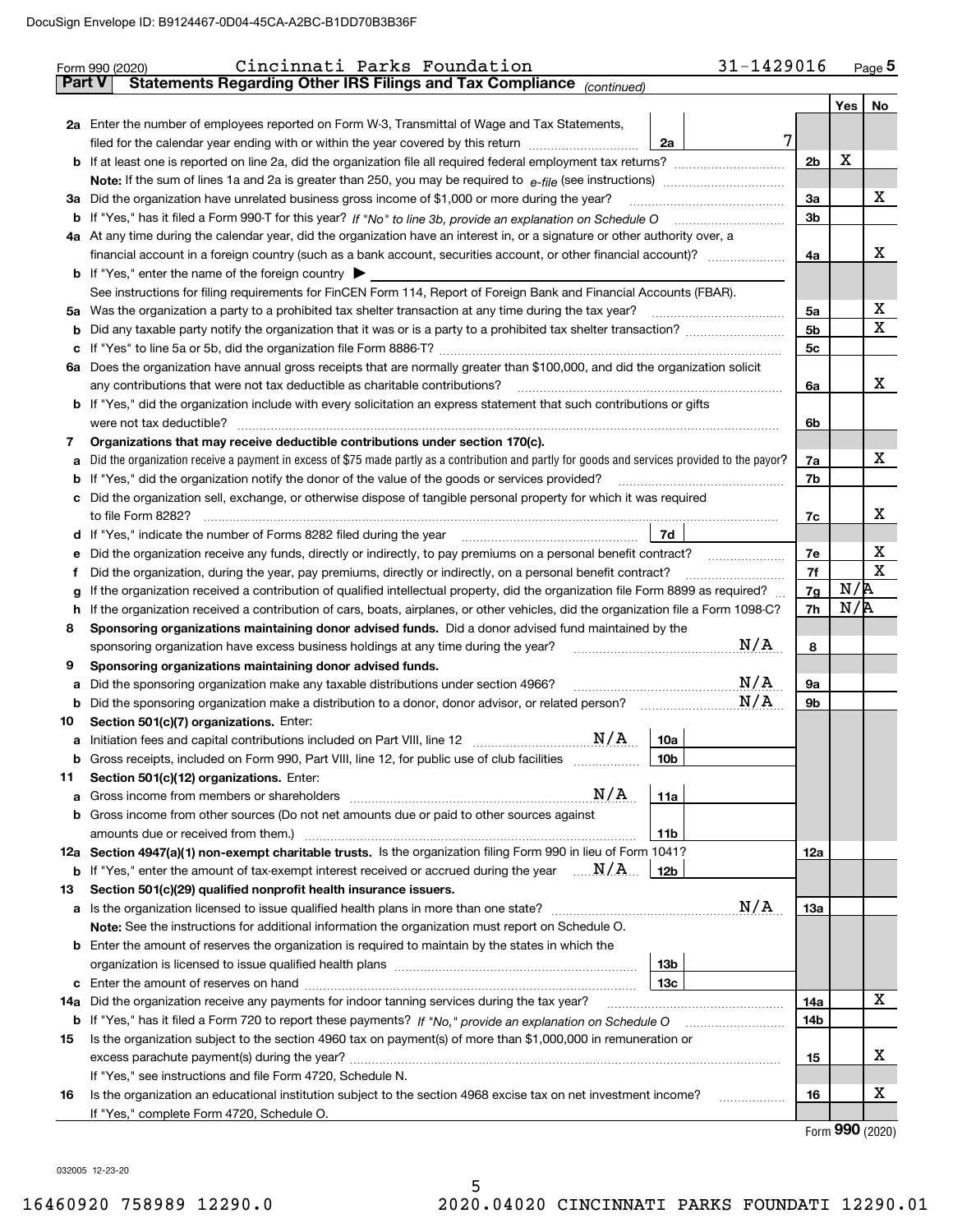|                | Check if Schedule O contains a response or note to any line in this Part VI [11] [12] Check if Schedule O contains a response or note to any line in this Part VI<br><b>Section A. Governing Body and Management</b>           |                 |             | $\overline{\mathbf{x}}$ |
|----------------|--------------------------------------------------------------------------------------------------------------------------------------------------------------------------------------------------------------------------------|-----------------|-------------|-------------------------|
|                |                                                                                                                                                                                                                                |                 | Yes         | No                      |
|                | 37<br>1a Enter the number of voting members of the governing body at the end of the tax year<br>1a                                                                                                                             |                 |             |                         |
|                | If there are material differences in voting rights among members of the governing body, or if the governing                                                                                                                    |                 |             |                         |
|                | body delegated broad authority to an executive committee or similar committee, explain on Schedule O.                                                                                                                          |                 |             |                         |
| b              | 37<br>Enter the number of voting members included on line 1a, above, who are independent<br>1b                                                                                                                                 |                 |             |                         |
| 2              | Did any officer, director, trustee, or key employee have a family relationship or a business relationship with any other                                                                                                       |                 |             |                         |
|                | officer, director, trustee, or key employee?                                                                                                                                                                                   | $\mathbf{2}$    |             | X                       |
| 3              | Did the organization delegate control over management duties customarily performed by or under the direct supervision                                                                                                          |                 |             |                         |
|                | of officers, directors, trustees, or key employees to a management company or other person?                                                                                                                                    | 3               |             | X                       |
| 4              | Did the organization make any significant changes to its governing documents since the prior Form 990 was filed?                                                                                                               | $\overline{4}$  | X           |                         |
| 5              | Did the organization become aware during the year of a significant diversion of the organization's assets?                                                                                                                     | 5               |             | $\mathbf X$             |
| 6              | Did the organization have members or stockholders?                                                                                                                                                                             | 6               |             | $\overline{\mathbf{X}}$ |
| 7a             | Did the organization have members, stockholders, or other persons who had the power to elect or appoint one or                                                                                                                 |                 |             |                         |
|                |                                                                                                                                                                                                                                | 7a              |             | X                       |
|                | <b>b</b> Are any governance decisions of the organization reserved to (or subject to approval by) members, stockholders, or                                                                                                    |                 |             |                         |
|                | persons other than the governing body?                                                                                                                                                                                         | 7b              |             | х                       |
| 8              | Did the organization contemporaneously document the meetings held or written actions undertaken during the year by the following:                                                                                              |                 |             |                         |
| a              |                                                                                                                                                                                                                                | 8а              | Х           |                         |
| b              |                                                                                                                                                                                                                                | 8b              | X           |                         |
| 9              | Is there any officer, director, trustee, or key employee listed in Part VII, Section A, who cannot be reached at the                                                                                                           |                 |             |                         |
|                |                                                                                                                                                                                                                                | 9               |             | x                       |
|                | Section B. Policies (This Section B requests information about policies not required by the Internal Revenue Code.)                                                                                                            |                 |             |                         |
|                |                                                                                                                                                                                                                                |                 | Yes         | <u>No</u>               |
|                |                                                                                                                                                                                                                                | 10a             |             | X                       |
|                | <b>b</b> If "Yes," did the organization have written policies and procedures governing the activities of such chapters, affiliates,                                                                                            |                 |             |                         |
|                |                                                                                                                                                                                                                                | 10 <sub>b</sub> |             |                         |
|                | 11a Has the organization provided a complete copy of this Form 990 to all members of its governing body before filing the form?                                                                                                | 11a             | X           |                         |
|                | <b>b</b> Describe in Schedule O the process, if any, used by the organization to review this Form 990.                                                                                                                         |                 |             |                         |
|                |                                                                                                                                                                                                                                | 12a             | X           |                         |
| b              | Were officers, directors, or trustees, and key employees required to disclose annually interests that could give rise to conflicts?                                                                                            | 12 <sub>b</sub> | х           |                         |
|                | c Did the organization regularly and consistently monitor and enforce compliance with the policy? If "Yes." describe                                                                                                           |                 |             |                         |
|                |                                                                                                                                                                                                                                | 12c             | Х           |                         |
|                | in Schedule O how this was done manufactured and contain an according to the state of the state of the state o                                                                                                                 | 13              | $\mathbf X$ |                         |
| 14             | Did the organization have a written document retention and destruction policy? [11] manufaction policy?                                                                                                                        | 14              | X           |                         |
| 15             | Did the process for determining compensation of the following persons include a review and approval by independent                                                                                                             |                 |             |                         |
|                | persons, comparability data, and contemporaneous substantiation of the deliberation and decision?                                                                                                                              |                 |             |                         |
|                | a The organization's CEO, Executive Director, or top management official manufactured content content of the organization's CEO, Executive Director, or top management official manufactured content of the state of the state | 15a             | X           |                         |
|                |                                                                                                                                                                                                                                | 15 <sub>b</sub> |             | X                       |
|                | If "Yes" to line 15a or 15b, describe the process in Schedule O (see instructions).                                                                                                                                            |                 |             |                         |
|                |                                                                                                                                                                                                                                |                 |             |                         |
|                |                                                                                                                                                                                                                                |                 |             | X                       |
|                | 16a Did the organization invest in, contribute assets to, or participate in a joint venture or similar arrangement with a                                                                                                      |                 |             |                         |
|                | taxable entity during the year?                                                                                                                                                                                                | 16a             |             |                         |
|                | b If "Yes," did the organization follow a written policy or procedure requiring the organization to evaluate its participation                                                                                                 |                 |             |                         |
|                | in joint venture arrangements under applicable federal tax law, and take steps to safequard the organization's                                                                                                                 |                 |             |                         |
|                |                                                                                                                                                                                                                                | 16b             |             |                         |
|                | <b>Section C. Disclosure</b>                                                                                                                                                                                                   |                 |             |                         |
|                | List the states with which a copy of this Form 990 is required to be filed $\blacktriangleright$ OH , KY                                                                                                                       |                 |             |                         |
|                | Section 6104 requires an organization to make its Forms 1023 (1024 or 1024-A, if applicable), 990, and 990-T (Section 501(c)(3)s only) available                                                                               |                 |             |                         |
|                | for public inspection. Indicate how you made these available. Check all that apply.                                                                                                                                            |                 |             |                         |
|                | X   Own website<br>$X$ Another's website<br>$\lfloor X \rfloor$ Upon request<br>Other (explain on Schedule O)                                                                                                                  |                 |             |                         |
|                | Describe on Schedule O whether (and if so, how) the organization made its governing documents, conflict of interest policy, and financial                                                                                      |                 |             |                         |
| 17<br>18<br>19 | statements available to the public during the tax year.                                                                                                                                                                        |                 |             |                         |
| 20             | State the name, address, and telephone number of the person who possesses the organization's books and records                                                                                                                 |                 |             |                         |
|                | Steve Landers - 513-357-2619<br>421 Oak Street, Cincinnati, OH<br>45219                                                                                                                                                        |                 |             |                         |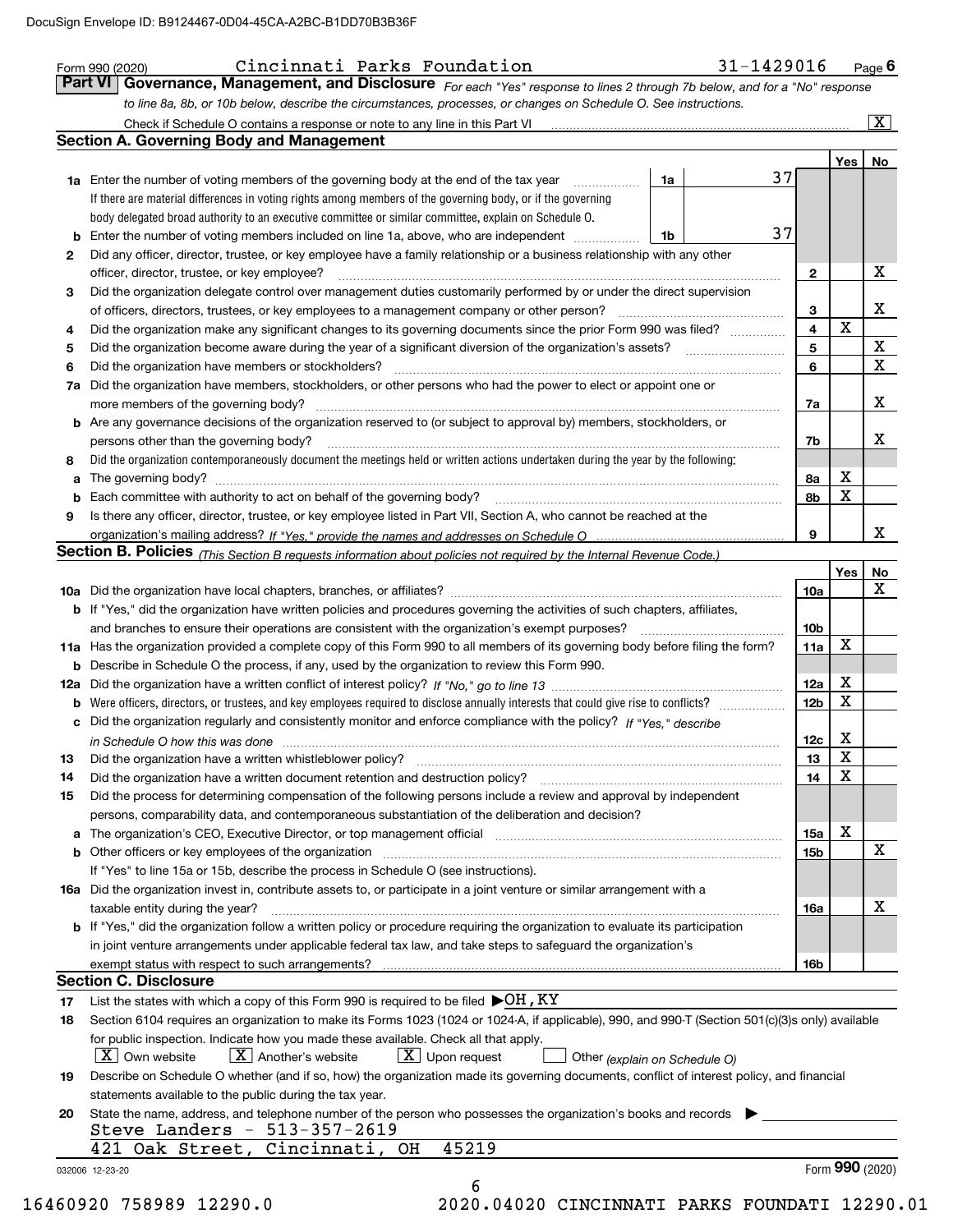| Cincinnati Parks Foundation<br>Form 990 (2020)                                                                                                                                                                              | $31 - 1429016$                                                                                                                                             | Page |  |  |  |  |  |  |
|-----------------------------------------------------------------------------------------------------------------------------------------------------------------------------------------------------------------------------|------------------------------------------------------------------------------------------------------------------------------------------------------------|------|--|--|--|--|--|--|
| Part VII Compensation of Officers, Directors, Trustees, Key Employees, Highest Compensated                                                                                                                                  |                                                                                                                                                            |      |  |  |  |  |  |  |
| <b>Employees, and Independent Contractors</b>                                                                                                                                                                               |                                                                                                                                                            |      |  |  |  |  |  |  |
| Check if Schedule O contains a response or note to any line in this Part VII                                                                                                                                                |                                                                                                                                                            |      |  |  |  |  |  |  |
| Section A. Officers, Directors, Trustees, Key Employees, and Highest Compensated Employees                                                                                                                                  |                                                                                                                                                            |      |  |  |  |  |  |  |
|                                                                                                                                                                                                                             | 1a Complete this table for all persons required to be listed. Report compensation for the calendar year ending with or within the organization's tax year. |      |  |  |  |  |  |  |
| • List all of the organization's current officers, directors, trustees (whether individuals or organizations), regardless of amount of compensation.<br>Enter -0- in columns (D), (E), and (F) if no compensation was paid. |                                                                                                                                                            |      |  |  |  |  |  |  |

 $\bullet$  List all of the organization's  $\,$ current key employees, if any. See instructions for definition of "key employee."

**•** List the organization's five current highest compensated employees (other than an officer, director, trustee, or key employee) who received reportable compensation (Box 5 of Form W-2 and/or Box 7 of Form 1099-MISC) of more than \$100,000 from the organization and any related organizations.

**•** List all of the organization's former officers, key employees, and highest compensated employees who received more than \$100,000 of reportable compensation from the organization and any related organizations.

**former directors or trustees**  ¥ List all of the organization's that received, in the capacity as a former director or trustee of the organization, more than \$10,000 of reportable compensation from the organization and any related organizations.

See instructions for the order in which to list the persons above.

Check this box if neither the organization nor any related organization compensated any current officer, director, or trustee.  $\mathcal{L}^{\text{max}}$ 

| (A)                        | (B)                    |                               |                                                                  | (C)         |              |                                  |        | (D)                 | (E)                              | (F)                      |
|----------------------------|------------------------|-------------------------------|------------------------------------------------------------------|-------------|--------------|----------------------------------|--------|---------------------|----------------------------------|--------------------------|
| Name and title             | Average                |                               | (do not check more than one                                      | Position    |              |                                  |        | Reportable          | Reportable                       | Estimated                |
|                            | hours per              |                               | box, unless person is both an<br>officer and a director/trustee) |             |              |                                  |        | compensation        | compensation                     | amount of                |
|                            | week                   |                               |                                                                  |             |              |                                  |        | from                | from related                     | other                    |
|                            | (list any<br>hours for |                               |                                                                  |             |              |                                  |        | the<br>organization | organizations<br>(W-2/1099-MISC) | compensation<br>from the |
|                            | related                |                               |                                                                  |             |              |                                  |        | (W-2/1099-MISC)     |                                  | organization             |
|                            | organizations          |                               |                                                                  |             |              |                                  |        |                     |                                  | and related              |
|                            | below                  | ndividual trustee or director | nstitutional trustee                                             |             | Key employee |                                  |        |                     |                                  | organizations            |
|                            | line)                  |                               |                                                                  | Officer     |              | Highest compensated<br> employee | Former |                     |                                  |                          |
| Jennifer M. Spieser<br>(1) | 40.00                  |                               |                                                                  |             |              |                                  |        |                     |                                  |                          |
| Executive Director         |                        | $\mathbf X$                   |                                                                  | $\mathbf X$ |              |                                  |        | 120,293.            | $0$ .                            | 23,687.                  |
| Fay Dupuis<br>(2)          | 3.00                   |                               |                                                                  |             |              |                                  |        |                     |                                  |                          |
| Secretary                  |                        | $\overline{\text{X}}$         |                                                                  | $\mathbf X$ |              |                                  |        | 0.                  | $\mathbf 0$ .                    | 0.                       |
| Susan Frank<br>(3)         | 2.00                   |                               |                                                                  |             |              |                                  |        |                     |                                  |                          |
| Trustee                    |                        | $\rm X$                       |                                                                  |             |              |                                  |        | 0.                  | $\mathbf 0$ .                    | $\mathbf 0$ .            |
| Thomas Hankinson<br>(4)    | 4.00                   |                               |                                                                  |             |              |                                  |        |                     |                                  |                          |
| Treasurer                  |                        | $\overline{\mathbf{X}}$       |                                                                  | $\mathbf X$ |              |                                  |        | 0.                  | $\mathbf{0}$ .                   | $\mathbf 0$ .            |
| (5) Mary Jo Bazeley        | 1.00                   |                               |                                                                  |             |              |                                  |        |                     |                                  |                          |
| Trustee                    |                        | $\mathbf x$                   |                                                                  |             |              |                                  |        | 0.                  | $\mathbf 0$ .                    | 0.                       |
| Aric Hassel<br>(6)         | 1.00                   |                               |                                                                  |             |              |                                  |        |                     |                                  |                          |
| Trustee                    |                        | $\mathbf X$                   |                                                                  |             |              |                                  |        | 0.                  | $\mathbf 0$ .                    | $0_{.}$                  |
| R. Warner Off<br>(7)       | 1.00                   |                               |                                                                  |             |              |                                  |        |                     |                                  |                          |
| Trustee                    |                        | $\rm X$                       |                                                                  |             |              |                                  |        | 0.                  | $\mathbf 0$ .                    | $\mathbf 0$ .            |
| Ellen Sole<br>(8)          | 1.00                   |                               |                                                                  |             |              |                                  |        |                     |                                  |                          |
| Trustee                    |                        | $\rm X$                       |                                                                  |             |              |                                  |        | 0.                  | $\mathbf 0$ .                    | $\mathbf 0$ .            |
| (9) Cynthia Henderson      | 2.00                   |                               |                                                                  |             |              |                                  |        |                     |                                  |                          |
| Trustee                    |                        | $\overline{\mathbf{X}}$       |                                                                  |             |              |                                  |        | 0.                  | 0.                               | 0.                       |
| (10) Randy Noah            | 1.00                   |                               |                                                                  |             |              |                                  |        |                     |                                  |                          |
| Trustee                    |                        | $\mathbf x$                   |                                                                  |             |              |                                  |        | $\mathbf 0$ .       | $\mathbf 0$ .                    | $\mathbf 0$ .            |
| (11) Mark Jeffreys         | 1.00                   |                               |                                                                  |             |              |                                  |        |                     |                                  |                          |
| Trustee                    |                        | $\overline{\mathbf{X}}$       |                                                                  |             |              |                                  |        | $\mathbf 0$ .       | $\mathbf 0$ .                    | $\mathbf 0$ .            |
| (12) Keke Sansalone        | 1.00                   |                               |                                                                  |             |              |                                  |        |                     |                                  |                          |
| Trustee                    |                        | $\mathbf X$                   |                                                                  |             |              |                                  |        | 0.                  | $\mathbf 0$ .                    | $\mathbf 0$ .            |
| (13) Jane Terrill          | 1.00                   |                               |                                                                  |             |              |                                  |        |                     |                                  |                          |
| Trustee                    |                        | $\overline{\mathbf{X}}$       |                                                                  |             |              |                                  |        | 0.                  | $\mathbf 0$ .                    | 0.                       |
| (14) Andrew Van Sickle     | 2.00                   |                               |                                                                  |             |              |                                  |        |                     |                                  |                          |
| Trustee                    |                        | $\mathbf X$                   |                                                                  |             |              |                                  |        | 0.                  | $\mathbf 0$ .                    | $\mathbf 0$ .            |
| (15) Ann Santen            | 1.00                   |                               |                                                                  |             |              |                                  |        |                     |                                  |                          |
| Trustee                    |                        | X                             |                                                                  |             |              |                                  |        | 0.                  | 0.                               | 0.                       |
| (16) Brian Tiffany         | 3.00                   |                               |                                                                  |             |              |                                  |        |                     |                                  |                          |
| Director - Start 2020      |                        | $\rm X$                       |                                                                  |             |              |                                  |        | 0.                  | $\mathbf 0$ .                    | 0.                       |
| (17) Lucy Hodgson          | 1.00                   |                               |                                                                  |             |              |                                  |        |                     |                                  |                          |
| Trustee                    |                        | $\rm X$                       |                                                                  |             |              |                                  |        | 0.                  | $\mathbf{0}$ .                   | 0.                       |
|                            |                        |                               |                                                                  |             |              |                                  |        |                     |                                  | $\overline{2}$           |

032007 12-23-20

Form (2020) **990**

7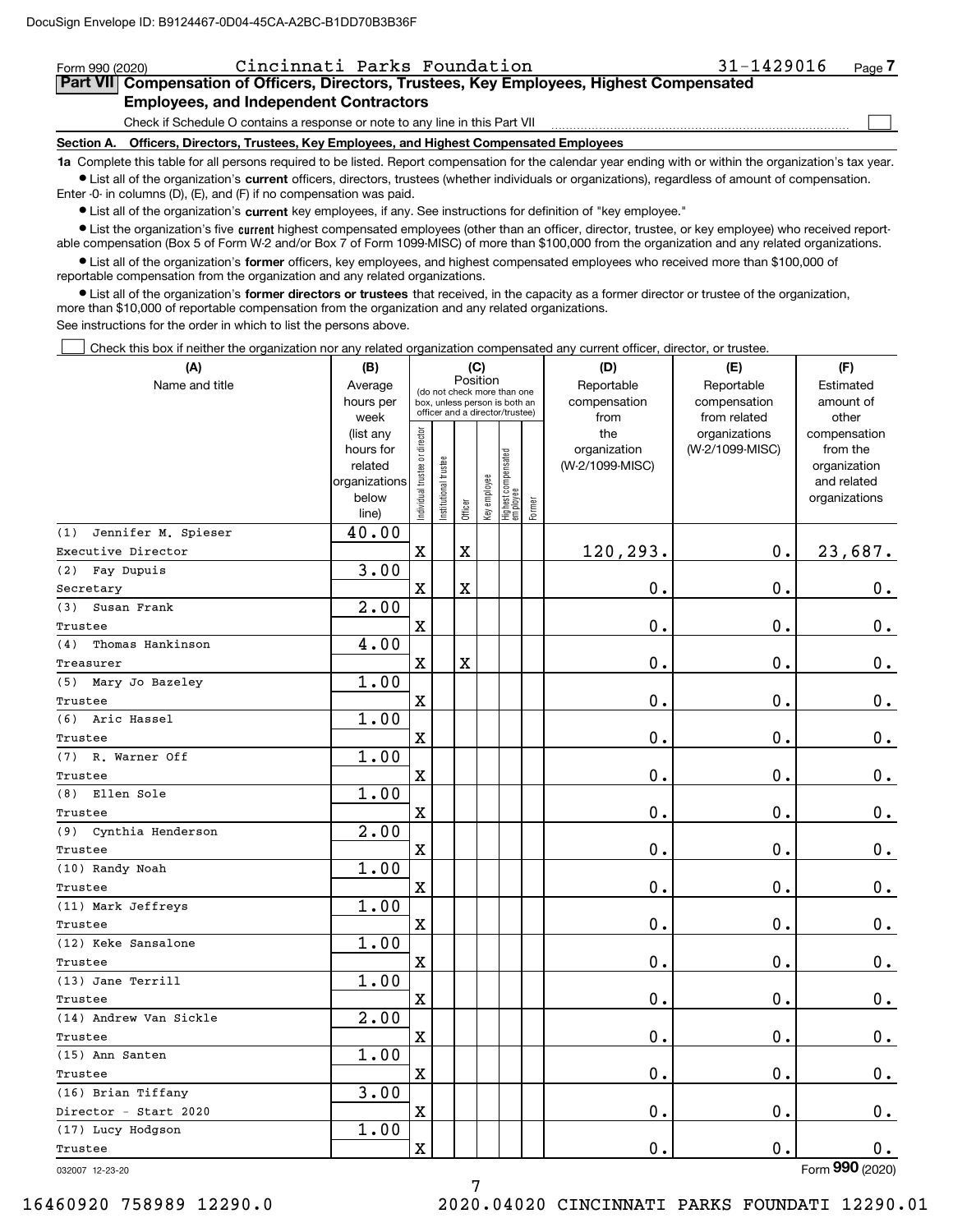| Cincinnati Parks Foundation<br>Form 990 (2020)                                                                                                                                                                                                              |                |                               |                                                              |          |              |                                 |        |                         | 31-1429016       |               | Page 8           |
|-------------------------------------------------------------------------------------------------------------------------------------------------------------------------------------------------------------------------------------------------------------|----------------|-------------------------------|--------------------------------------------------------------|----------|--------------|---------------------------------|--------|-------------------------|------------------|---------------|------------------|
| <b>Part VII</b><br>Section A. Officers, Directors, Trustees, Key Employees, and Highest Compensated Employees (continued)                                                                                                                                   |                |                               |                                                              |          |              |                                 |        |                         |                  |               |                  |
| (A)                                                                                                                                                                                                                                                         | (B)            |                               |                                                              | (C)      |              |                                 |        | (D)                     | (E)              | (F)           |                  |
| Name and title                                                                                                                                                                                                                                              | Average        |                               |                                                              | Position |              |                                 |        | Reportable              | Reportable       | Estimated     |                  |
|                                                                                                                                                                                                                                                             | hours per      |                               | (do not check more than one<br>box, unless person is both an |          |              |                                 |        | compensation            | compensation     |               | amount of        |
|                                                                                                                                                                                                                                                             | week           |                               | officer and a director/trustee)                              |          |              |                                 |        | from                    | from related     |               | other            |
|                                                                                                                                                                                                                                                             | (list any      |                               |                                                              |          |              |                                 |        | the                     | organizations    | compensation  |                  |
|                                                                                                                                                                                                                                                             | hours for      |                               |                                                              |          |              |                                 |        | organization            | (W-2/1099-MISC)  | from the      |                  |
|                                                                                                                                                                                                                                                             | related        |                               |                                                              |          |              |                                 |        | (W-2/1099-MISC)         |                  |               | organization     |
|                                                                                                                                                                                                                                                             | organizations  |                               |                                                              |          |              |                                 |        |                         |                  |               | and related      |
|                                                                                                                                                                                                                                                             | below<br>line) | ndividual trustee or director | nstitutional trustee                                         | Officer  | Key employee | Highest compensated<br>employee | Former |                         |                  | organizations |                  |
| (18) Mary Lynn Boorn                                                                                                                                                                                                                                        | 1.00           |                               |                                                              |          |              |                                 |        |                         |                  |               |                  |
| Trustee                                                                                                                                                                                                                                                     |                | X                             |                                                              |          |              |                                 |        | 0.                      | 0.               |               | $0$ .            |
| (19) Sarah DeDiemar                                                                                                                                                                                                                                         | 2.00           |                               |                                                              |          |              |                                 |        |                         |                  |               |                  |
| Trustee                                                                                                                                                                                                                                                     |                | X                             |                                                              |          |              |                                 |        | 0.                      | 0.               |               | $0$ .            |
| (20) Rosemary Schlachter                                                                                                                                                                                                                                    | 1.00           |                               |                                                              |          |              |                                 |        |                         |                  |               |                  |
| Trustee                                                                                                                                                                                                                                                     |                | X                             |                                                              |          |              |                                 |        | 0.                      | 0.               |               | 0.               |
| (21) Kerry King Stetter                                                                                                                                                                                                                                     | 1.00           |                               |                                                              |          |              |                                 |        |                         |                  |               |                  |
| Trustee                                                                                                                                                                                                                                                     |                | X                             |                                                              |          |              |                                 |        | 0.                      | 0.               |               | 0.               |
| (22) Joe Evelo                                                                                                                                                                                                                                              | 1.00           |                               |                                                              |          |              |                                 |        |                         |                  |               |                  |
| Trustee                                                                                                                                                                                                                                                     |                | X                             |                                                              |          |              |                                 |        | 0.                      | 0.               |               | $\mathbf 0$ .    |
| (23) Jeff Cramerding                                                                                                                                                                                                                                        | 1.00           |                               |                                                              |          |              |                                 |        |                         |                  |               |                  |
| Trustee                                                                                                                                                                                                                                                     |                | X                             |                                                              |          |              |                                 |        | 0.                      | 0.               |               | 0.               |
| (24) Deana Taylor                                                                                                                                                                                                                                           | 2.00           |                               |                                                              |          |              |                                 |        |                         |                  |               |                  |
| Trustee                                                                                                                                                                                                                                                     |                | X                             |                                                              |          |              |                                 |        | 0.                      | 0.               |               | $0$ .            |
| (25) Dean Gregory                                                                                                                                                                                                                                           | 1.00           |                               |                                                              |          |              |                                 |        |                         |                  |               |                  |
| Trustee                                                                                                                                                                                                                                                     |                | X                             |                                                              |          |              |                                 |        | 0.                      | 0.               |               | $0$ .            |
| (26) Danyelle Wright                                                                                                                                                                                                                                        | 1.00           |                               |                                                              |          |              |                                 |        |                         |                  |               |                  |
| Trustee                                                                                                                                                                                                                                                     |                | $\mathbf{x}$                  |                                                              |          |              |                                 |        | 0.                      | 0.               |               | 0.               |
| 1b Subtotal                                                                                                                                                                                                                                                 |                |                               |                                                              |          |              |                                 |        | 120, 293.               | $\overline{0}$ . |               | 23,687.          |
| c Total from continuation sheets to Part VII, Section A [11] [12] Total from continuation sheets to Part VII, Section A                                                                                                                                     |                |                               |                                                              |          |              |                                 |        | 0.                      | 0.               |               | 0.               |
|                                                                                                                                                                                                                                                             |                |                               |                                                              |          |              |                                 |        | 120, 293.               | 0.               |               | 23,687.          |
| Total number of individuals (including but not limited to those listed above) who received more than \$100,000 of reportable<br>2                                                                                                                           |                |                               |                                                              |          |              |                                 |        |                         |                  |               |                  |
| compensation from the organization                                                                                                                                                                                                                          |                |                               |                                                              |          |              |                                 |        |                         |                  |               | 1                |
|                                                                                                                                                                                                                                                             |                |                               |                                                              |          |              |                                 |        |                         |                  |               | <b>Yes</b><br>No |
| Did the organization list any former officer, director, trustee, key employee, or highest compensated employee on<br>3                                                                                                                                      |                |                               |                                                              |          |              |                                 |        |                         |                  |               |                  |
|                                                                                                                                                                                                                                                             |                |                               |                                                              |          |              |                                 |        |                         |                  | 3             | х                |
| line 1a? If "Yes," complete Schedule J for such individual material content in the first of the New York of the<br>For any individual listed on line 1a, is the sum of reportable compensation and other compensation from the organization                 |                |                               |                                                              |          |              |                                 |        |                         |                  |               |                  |
|                                                                                                                                                                                                                                                             |                |                               |                                                              |          |              |                                 |        |                         |                  | 4             | х                |
|                                                                                                                                                                                                                                                             |                |                               |                                                              |          |              |                                 |        |                         |                  |               |                  |
| Did any person listed on line 1a receive or accrue compensation from any unrelated organization or individual for services<br>5                                                                                                                             |                |                               |                                                              |          |              |                                 |        |                         |                  |               | x                |
| <b>Section B. Independent Contractors</b>                                                                                                                                                                                                                   |                |                               |                                                              |          |              |                                 |        |                         |                  | 5             |                  |
|                                                                                                                                                                                                                                                             |                |                               |                                                              |          |              |                                 |        |                         |                  |               |                  |
| Complete this table for your five highest compensated independent contractors that received more than \$100,000 of compensation from<br>1<br>the organization. Report compensation for the calendar year ending with or within the organization's tax year. |                |                               |                                                              |          |              |                                 |        |                         |                  |               |                  |
| (A)                                                                                                                                                                                                                                                         |                |                               |                                                              |          |              |                                 |        | (B)                     |                  | (C)           |                  |
| Name and business address                                                                                                                                                                                                                                   |                |                               | <b>NONE</b>                                                  |          |              |                                 |        | Description of services |                  | Compensation  |                  |
|                                                                                                                                                                                                                                                             |                |                               |                                                              |          |              |                                 |        |                         |                  |               |                  |
|                                                                                                                                                                                                                                                             |                |                               |                                                              |          |              |                                 |        |                         |                  |               |                  |
|                                                                                                                                                                                                                                                             |                |                               |                                                              |          |              |                                 |        |                         |                  |               |                  |
|                                                                                                                                                                                                                                                             |                |                               |                                                              |          |              |                                 |        |                         |                  |               |                  |
|                                                                                                                                                                                                                                                             |                |                               |                                                              |          |              |                                 |        |                         |                  |               |                  |
|                                                                                                                                                                                                                                                             |                |                               |                                                              |          |              |                                 |        |                         |                  |               |                  |
|                                                                                                                                                                                                                                                             |                |                               |                                                              |          |              |                                 |        |                         |                  |               |                  |
|                                                                                                                                                                                                                                                             |                |                               |                                                              |          |              |                                 |        |                         |                  |               |                  |
|                                                                                                                                                                                                                                                             |                |                               |                                                              |          |              |                                 |        |                         |                  |               |                  |
| Total number of independent contractors (including but not limited to those listed above) who received more than<br>2                                                                                                                                       |                |                               |                                                              |          |              |                                 |        |                         |                  |               |                  |
| \$100,000 of compensation from the organization                                                                                                                                                                                                             |                |                               |                                                              |          | 0            |                                 |        |                         |                  |               |                  |
| See Part VII, Section A Continuation sheets                                                                                                                                                                                                                 |                |                               |                                                              |          |              |                                 |        |                         |                  |               | Form 990 (2020)  |

032008 12-23-20

8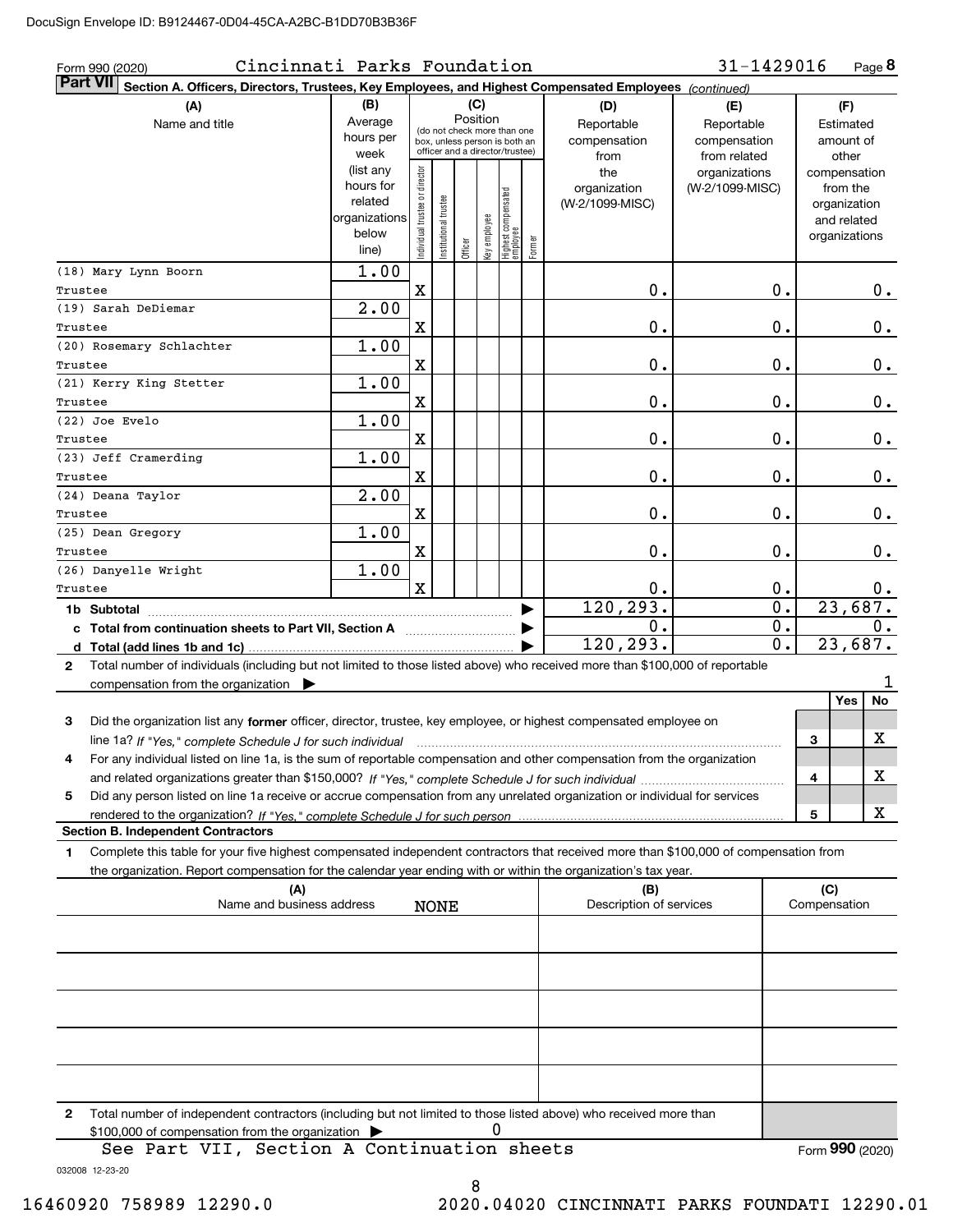| Cincinnati Parks Foundation<br>Form 990                                                                            |                   |                                |                      |         |                        |                              |        |                     | 31-1429016                       |                          |
|--------------------------------------------------------------------------------------------------------------------|-------------------|--------------------------------|----------------------|---------|------------------------|------------------------------|--------|---------------------|----------------------------------|--------------------------|
| Part VII<br>Section A. Officers, Directors, Trustees, Key Employees, and Highest Compensated Employees (continued) |                   |                                |                      |         |                        |                              |        |                     |                                  |                          |
| (A)                                                                                                                | (B)               |                                |                      |         | (C)                    |                              |        | (D)                 | (E)                              | (F)                      |
| Name and title                                                                                                     | Average           |                                |                      |         | Position               |                              |        | Reportable          | Reportable                       | Estimated                |
|                                                                                                                    | hours             |                                |                      |         | (check all that apply) |                              |        | compensation        | compensation                     | amount of                |
|                                                                                                                    | per               |                                |                      |         |                        |                              |        | from                | from related                     | other                    |
|                                                                                                                    | week<br>(list any |                                |                      |         |                        |                              |        | the<br>organization | organizations<br>(W-2/1099-MISC) | compensation<br>from the |
|                                                                                                                    | hours for         |                                |                      |         |                        |                              |        | (W-2/1099-MISC)     |                                  | organization             |
|                                                                                                                    | related           |                                |                      |         |                        |                              |        |                     |                                  | and related              |
|                                                                                                                    | organizations     |                                |                      |         |                        |                              |        |                     |                                  | organizations            |
|                                                                                                                    | below             | Individual trustee or director | nstitutional trustee |         | Key employee           | Highest compensated employee | Former |                     |                                  |                          |
|                                                                                                                    | line)             |                                |                      | Officer |                        |                              |        |                     |                                  |                          |
| (27) Harry Kangis                                                                                                  | 3.00              |                                |                      |         |                        |                              |        |                     |                                  |                          |
| Director at Large                                                                                                  |                   | X                              |                      |         |                        |                              |        | 0.                  | $0$ .                            | 0.                       |
| (28) Don Mellott                                                                                                   | 4.00              |                                |                      |         |                        |                              |        |                     |                                  |                          |
| President                                                                                                          |                   | $\mathbf X$                    |                      | X       |                        |                              |        | 0.                  | 0.                               | $0$ .                    |
| (29) Daniel Vogelpohl                                                                                              | 3.00              |                                |                      |         |                        |                              |        |                     |                                  |                          |
| Vice President                                                                                                     |                   | $\mathbf X$                    |                      |         |                        |                              |        | 0.                  | 0.                               | $0$ .                    |
| (30) Carrie Carothers                                                                                              | 1.00              |                                |                      |         |                        |                              |        |                     |                                  |                          |
| Trustee - Start 1/2020                                                                                             |                   | $\mathbf X$                    |                      |         |                        |                              |        | 0.                  | 0.                               | $\mathbf 0$ .            |
| (31) Mike Prus                                                                                                     | 1.00              |                                |                      |         |                        |                              |        |                     |                                  |                          |
| Trustee - Start 1/2020                                                                                             |                   | $\mathbf X$                    |                      |         |                        |                              |        | 0.                  | 0.                               | $\mathbf 0$ .            |
| (32) Jennifer Buchholz                                                                                             | 1.00              |                                |                      |         |                        |                              |        |                     |                                  |                          |
| Trustee - Start 1/2020                                                                                             |                   | $\mathbf X$                    |                      |         |                        |                              |        | 0.                  | 0.                               | $\mathbf 0$ .            |
| (33) Jan-Michele Kearney                                                                                           | 1.00              |                                |                      |         |                        |                              |        |                     |                                  |                          |
| Trustee - Start 1/2020, Exit 6/2020                                                                                |                   | $\mathbf X$                    |                      |         |                        |                              |        | 0.                  | 0.                               | $\mathbf 0$ .            |
| (34) Sheila Simmons                                                                                                | 1.00              |                                |                      |         |                        |                              |        |                     |                                  |                          |
| Trustee - Start 1/2020                                                                                             |                   | $\mathbf X$                    |                      |         |                        |                              |        | 0.                  | 0.                               | $\mathbf 0$ .            |
| (35) Lisa Diedrichs                                                                                                | 1.00              |                                |                      |         |                        |                              |        |                     |                                  |                          |
| Trustee - Start 1/2020                                                                                             |                   | $\mathbf X$                    |                      |         |                        |                              |        | 0.                  | 0.                               | $\mathbf 0$ .            |
| (36) Kevin Hoskins                                                                                                 | 1.00              |                                |                      |         |                        |                              |        |                     |                                  |                          |
| Trustee - Start 1/2020                                                                                             |                   | $\mathbf X$                    |                      |         |                        |                              |        | 0.                  | 0.                               | 0.                       |
| (37) Kelly Brown                                                                                                   | 1.00              |                                |                      |         |                        |                              |        |                     |                                  |                          |
| Trustee - Start 1/2020                                                                                             |                   | $\mathbf X$                    |                      |         |                        |                              |        | 0.                  | 0.                               | 0.                       |
| (38) Jon Bresnan                                                                                                   | 1.00              |                                |                      |         |                        |                              |        |                     |                                  |                          |
| Trustee - Start 1/2020                                                                                             |                   | X                              |                      |         |                        |                              |        | 0.                  | 0.                               | 0.                       |
| (39) Kelly Kolar                                                                                                   | 1.00              |                                |                      |         |                        |                              |        |                     |                                  |                          |
| Trustee - Start 1/2020                                                                                             |                   | x                              |                      |         |                        |                              |        | $0$ .               | 0.                               | 0.                       |
|                                                                                                                    |                   |                                |                      |         |                        |                              |        |                     |                                  |                          |
|                                                                                                                    |                   |                                |                      |         |                        |                              |        |                     |                                  |                          |
|                                                                                                                    |                   |                                |                      |         |                        |                              |        |                     |                                  |                          |
|                                                                                                                    |                   |                                |                      |         |                        |                              |        |                     |                                  |                          |
|                                                                                                                    |                   |                                |                      |         |                        |                              |        |                     |                                  |                          |
|                                                                                                                    |                   |                                |                      |         |                        |                              |        |                     |                                  |                          |
|                                                                                                                    |                   |                                |                      |         |                        |                              |        |                     |                                  |                          |
|                                                                                                                    |                   |                                |                      |         |                        |                              |        |                     |                                  |                          |
|                                                                                                                    |                   |                                |                      |         |                        |                              |        |                     |                                  |                          |
|                                                                                                                    |                   |                                |                      |         |                        |                              |        |                     |                                  |                          |
|                                                                                                                    |                   |                                |                      |         |                        |                              |        |                     |                                  |                          |
|                                                                                                                    |                   |                                |                      |         |                        |                              |        |                     |                                  |                          |
|                                                                                                                    |                   |                                |                      |         |                        |                              |        |                     |                                  |                          |
|                                                                                                                    |                   |                                |                      |         |                        |                              |        |                     |                                  |                          |
| Total to Part VII, Section A, line 1c                                                                              |                   |                                |                      |         |                        |                              |        |                     |                                  |                          |
|                                                                                                                    |                   |                                |                      |         |                        |                              |        |                     |                                  |                          |

032201 04-01-20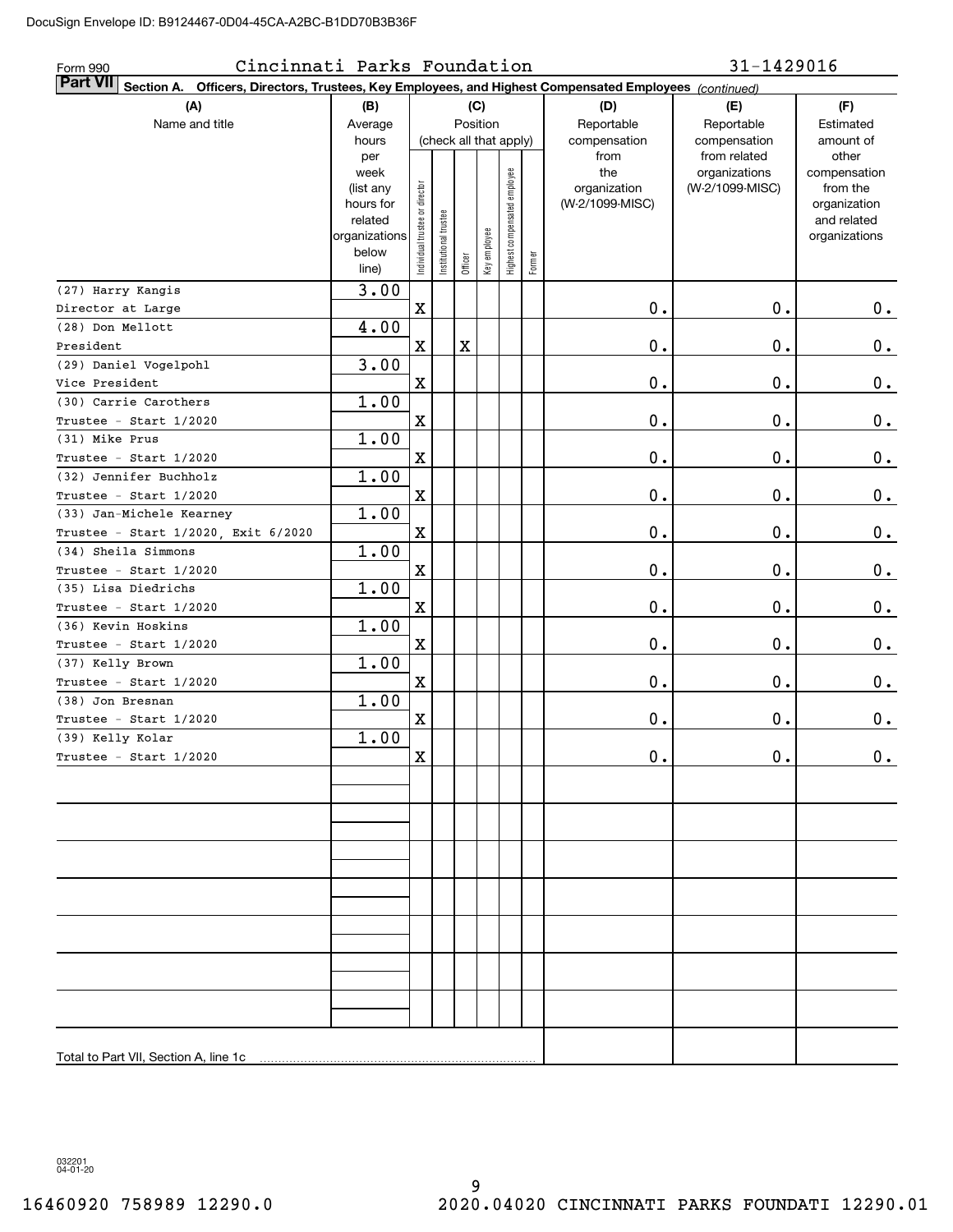|                                                           |                  |        | Form 990 (2020)                                                                                                                                                                                                                                |                |                 | Cincinnati Parks Foundation |               |                   | 31-1429016       | Page 9                               |  |
|-----------------------------------------------------------|------------------|--------|------------------------------------------------------------------------------------------------------------------------------------------------------------------------------------------------------------------------------------------------|----------------|-----------------|-----------------------------|---------------|-------------------|------------------|--------------------------------------|--|
|                                                           | <b>Part VIII</b> |        | <b>Statement of Revenue</b>                                                                                                                                                                                                                    |                |                 |                             |               |                   |                  |                                      |  |
|                                                           |                  |        | Check if Schedule O contains a response or note to any line in this Part VIII                                                                                                                                                                  |                |                 |                             | (A)           | $\overline{(B)}$  | $\overline{(C)}$ | (D)                                  |  |
|                                                           |                  |        |                                                                                                                                                                                                                                                |                |                 |                             | Total revenue | Related or exempt | Unrelated        | Revenue excluded                     |  |
|                                                           |                  |        |                                                                                                                                                                                                                                                |                |                 |                             |               | function revenue  | business revenue | from tax under<br>sections 512 - 514 |  |
|                                                           |                  |        | 1 a Federated campaigns                                                                                                                                                                                                                        | 1a             |                 |                             |               |                   |                  |                                      |  |
| Contributions, Gifts, Grants<br>and Other Similar Amounts |                  |        | <b>b</b> Membership dues                                                                                                                                                                                                                       | 1 <sub>b</sub> |                 |                             |               |                   |                  |                                      |  |
|                                                           |                  |        | c Fundraising events                                                                                                                                                                                                                           | 1 <sub>c</sub> |                 |                             |               |                   |                  |                                      |  |
|                                                           |                  |        | d Related organizations                                                                                                                                                                                                                        | 1 <sub>d</sub> |                 |                             |               |                   |                  |                                      |  |
|                                                           |                  |        | e Government grants (contributions)                                                                                                                                                                                                            | 1e             |                 |                             |               |                   |                  |                                      |  |
|                                                           |                  |        | f All other contributions, gifts, grants, and                                                                                                                                                                                                  |                |                 |                             |               |                   |                  |                                      |  |
|                                                           |                  |        | similar amounts not included above                                                                                                                                                                                                             | 1f             |                 | 1,412,929.                  |               |                   |                  |                                      |  |
|                                                           |                  |        | g Noncash contributions included in lines 1a-1f                                                                                                                                                                                                | 1g             |                 |                             |               |                   |                  |                                      |  |
|                                                           |                  |        |                                                                                                                                                                                                                                                |                |                 |                             | 1,412,929.    |                   |                  |                                      |  |
|                                                           |                  |        |                                                                                                                                                                                                                                                |                |                 | <b>Business Code</b>        |               |                   |                  |                                      |  |
| Program Service                                           |                  | 2 a    | <u> 1989 - Johann Barn, mars ann an t-Amhain ann an t-Amhain an t-Amhain an t-Amhain an t-Amhain ann an t-Amhain </u>                                                                                                                          |                |                 |                             |               |                   |                  |                                      |  |
|                                                           |                  | b<br>c | the contract of the contract of the contract of the contract of the contract of                                                                                                                                                                |                |                 |                             |               |                   |                  |                                      |  |
| Revenue                                                   |                  | d      | <u> 1989 - Johann Barn, mars ann an t-Amhain ann an t-Amhain an t-Amhain an t-Amhain an t-Amhain an t-Amhain an t-</u><br><u> 1989 - Johann Barbara, martin amerikan basar dan berasal dalam basa dalam basar dalam basar dalam basar dala</u> |                |                 |                             |               |                   |                  |                                      |  |
|                                                           |                  | е      |                                                                                                                                                                                                                                                |                |                 |                             |               |                   |                  |                                      |  |
|                                                           |                  | f      | All other program service revenue                                                                                                                                                                                                              |                |                 |                             |               |                   |                  |                                      |  |
|                                                           |                  |        |                                                                                                                                                                                                                                                |                |                 |                             |               |                   |                  |                                      |  |
|                                                           | 3                |        | Investment income (including dividends, interest, and                                                                                                                                                                                          |                |                 |                             |               |                   |                  |                                      |  |
|                                                           |                  |        |                                                                                                                                                                                                                                                |                |                 | ▶                           | 253,522.      |                   |                  | 253,522.                             |  |
|                                                           | 4                |        | Income from investment of tax-exempt bond proceeds                                                                                                                                                                                             |                |                 |                             |               |                   |                  |                                      |  |
|                                                           | 5                |        |                                                                                                                                                                                                                                                |                |                 |                             |               |                   |                  |                                      |  |
|                                                           |                  |        |                                                                                                                                                                                                                                                | (i) Real       |                 | (ii) Personal               |               |                   |                  |                                      |  |
|                                                           |                  |        | 6 a Gross rents<br>6a                                                                                                                                                                                                                          |                |                 |                             |               |                   |                  |                                      |  |
|                                                           |                  |        | <b>b</b> Less: rental expenses<br>6b                                                                                                                                                                                                           |                |                 |                             |               |                   |                  |                                      |  |
|                                                           |                  | c      | Rental income or (loss)<br>6с<br>d Net rental income or (loss)                                                                                                                                                                                 |                |                 |                             |               |                   |                  |                                      |  |
|                                                           |                  |        | <b>7 a</b> Gross amount from sales of                                                                                                                                                                                                          | (i) Securities |                 | (ii) Other                  |               |                   |                  |                                      |  |
|                                                           |                  |        | assets other than inventory<br>7a                                                                                                                                                                                                              | 1,493,588.     |                 |                             |               |                   |                  |                                      |  |
|                                                           |                  |        | <b>b</b> Less: cost or other basis                                                                                                                                                                                                             |                |                 |                             |               |                   |                  |                                      |  |
|                                                           |                  |        | and sales expenses<br>7b                                                                                                                                                                                                                       | 1,534,735.     |                 |                             |               |                   |                  |                                      |  |
| venue                                                     |                  |        | 7c<br><b>c</b> Gain or (loss) $\ldots$                                                                                                                                                                                                         | $-41, 147.$    |                 |                             |               |                   |                  |                                      |  |
|                                                           |                  |        |                                                                                                                                                                                                                                                |                |                 |                             | $-41, 147.$   |                   |                  | $-41, 147.$                          |  |
| Other Re                                                  |                  |        | 8 a Gross income from fundraising events (not                                                                                                                                                                                                  |                |                 |                             |               |                   |                  |                                      |  |
|                                                           |                  |        | including \$ _________________________________ of                                                                                                                                                                                              |                |                 |                             |               |                   |                  |                                      |  |
|                                                           |                  |        | contributions reported on line 1c). See                                                                                                                                                                                                        |                |                 |                             |               |                   |                  |                                      |  |
|                                                           |                  |        |                                                                                                                                                                                                                                                |                | 8a              | 495, 313.                   |               |                   |                  |                                      |  |
|                                                           |                  |        | c Net income or (loss) from fundraising events                                                                                                                                                                                                 |                | 8b              | 103,968.                    | 391,345.      |                   |                  | 391,345.                             |  |
|                                                           |                  |        | 9 a Gross income from gaming activities. See                                                                                                                                                                                                   |                |                 | .                           |               |                   |                  |                                      |  |
|                                                           |                  |        |                                                                                                                                                                                                                                                |                | 9a              |                             |               |                   |                  |                                      |  |
|                                                           |                  |        | <b>b</b> Less: direct expenses <b>manually</b>                                                                                                                                                                                                 |                | 9b              |                             |               |                   |                  |                                      |  |
|                                                           |                  |        | c Net income or (loss) from gaming activities                                                                                                                                                                                                  |                |                 |                             |               |                   |                  |                                      |  |
|                                                           |                  |        | 10 a Gross sales of inventory, less returns                                                                                                                                                                                                    |                |                 |                             |               |                   |                  |                                      |  |
|                                                           |                  |        |                                                                                                                                                                                                                                                |                | 10a             |                             |               |                   |                  |                                      |  |
|                                                           |                  |        | <b>b</b> Less: cost of goods sold                                                                                                                                                                                                              |                | 10 <sub>b</sub> |                             |               |                   |                  |                                      |  |
|                                                           |                  |        | c Net income or (loss) from sales of inventory                                                                                                                                                                                                 |                |                 |                             |               |                   |                  |                                      |  |
|                                                           |                  |        |                                                                                                                                                                                                                                                |                |                 | <b>Business Code</b>        |               |                   |                  |                                      |  |
|                                                           |                  |        | 11 a MERCHANDISE SALES                                                                                                                                                                                                                         |                |                 | 900099                      | 821.          |                   |                  | 821.                                 |  |
|                                                           |                  | b      |                                                                                                                                                                                                                                                |                |                 |                             |               |                   |                  |                                      |  |
| Miscellaneous<br>Revenue                                  |                  | c      |                                                                                                                                                                                                                                                |                |                 |                             |               |                   |                  |                                      |  |
|                                                           |                  |        |                                                                                                                                                                                                                                                |                |                 |                             | 821.          |                   |                  |                                      |  |
|                                                           | 12               |        |                                                                                                                                                                                                                                                |                |                 |                             | 2,017,470.    | $\mathbf{0}$ .    | 0.               | 604,541.                             |  |
| 032009 12-23-20                                           |                  |        |                                                                                                                                                                                                                                                |                |                 |                             |               |                   |                  | Form 990 (2020)                      |  |

10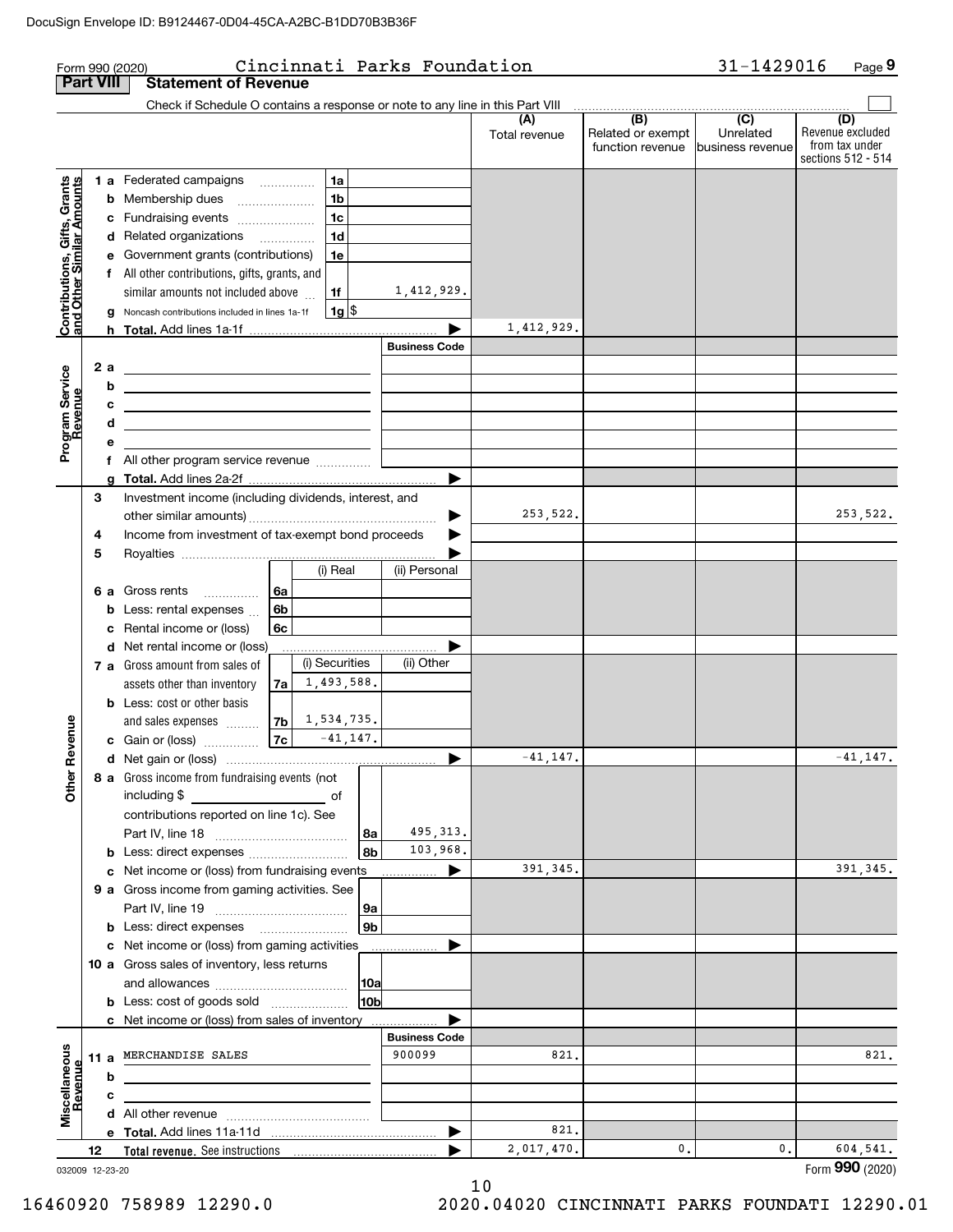## Form 990 (2020) Cincinnati Parks Foundation 31-1429016 <sub>Page</sub> **Part IX Statement of Functional Expenses**

*Section 501(c)(3) and 501(c)(4) organizations must complete all columns. All other organizations must complete column (A).*

|                  | Check if Schedule O contains a response or note to any line in this Part IX                                                                                                                                |                       |                                    |                                           |                                |
|------------------|------------------------------------------------------------------------------------------------------------------------------------------------------------------------------------------------------------|-----------------------|------------------------------------|-------------------------------------------|--------------------------------|
|                  | Do not include amounts reported on lines 6b,<br>7b, 8b, 9b, and 10b of Part VIII.                                                                                                                          | (A)<br>Total expenses | (B)<br>Program service<br>expenses | (C)<br>Management and<br>general expenses | (D)<br>Fundraising<br>expenses |
| 1.               | Grants and other assistance to domestic organizations                                                                                                                                                      |                       |                                    |                                           |                                |
|                  | and domestic governments. See Part IV, line 21                                                                                                                                                             | 979,062.              | 979,062.                           |                                           |                                |
| $\mathbf{2}$     | Grants and other assistance to domestic                                                                                                                                                                    |                       |                                    |                                           |                                |
|                  | individuals. See Part IV, line 22                                                                                                                                                                          |                       |                                    |                                           |                                |
| 3                | Grants and other assistance to foreign                                                                                                                                                                     |                       |                                    |                                           |                                |
|                  | organizations, foreign governments, and foreign                                                                                                                                                            |                       |                                    |                                           |                                |
|                  | individuals. See Part IV, lines 15 and 16                                                                                                                                                                  |                       |                                    |                                           |                                |
| 4                | Benefits paid to or for members                                                                                                                                                                            |                       |                                    |                                           |                                |
| 5                | Compensation of current officers, directors,                                                                                                                                                               | 143,980.              | 70,550.                            | 30, 236.                                  |                                |
|                  |                                                                                                                                                                                                            |                       |                                    |                                           | 43,194.                        |
| 6                | Compensation not included above to disqualified<br>persons (as defined under section 4958(f)(1)) and                                                                                                       |                       |                                    |                                           |                                |
|                  | persons described in section 4958(c)(3)(B)                                                                                                                                                                 |                       |                                    |                                           |                                |
| 7                |                                                                                                                                                                                                            | 407,710.              | 199,778.                           | 85,619.                                   | 122, 313.                      |
| 8                | Pension plan accruals and contributions (include                                                                                                                                                           |                       |                                    |                                           |                                |
|                  | section 401(k) and 403(b) employer contributions)                                                                                                                                                          | 16, 353.              | 8,013.                             | 3,434.                                    | 4,906.                         |
| 9                |                                                                                                                                                                                                            |                       |                                    |                                           |                                |
| 10               |                                                                                                                                                                                                            | 33,680.               | 16, 503.                           | 7,073.                                    | 10, 104.                       |
| 11               | Fees for services (nonemployees):                                                                                                                                                                          |                       |                                    |                                           |                                |
|                  |                                                                                                                                                                                                            |                       |                                    |                                           |                                |
| b                |                                                                                                                                                                                                            | 7,770.                | 3,807.                             | 1,632.                                    | 2,331.                         |
| c                |                                                                                                                                                                                                            | 17,734.               | 8,690.                             | 3,724.                                    | 5,320.                         |
| d                |                                                                                                                                                                                                            |                       |                                    |                                           |                                |
| е                | Professional fundraising services. See Part IV, line 17                                                                                                                                                    |                       |                                    |                                           |                                |
| f                | Investment management fees                                                                                                                                                                                 | 61,349.               | 30,059.                            | 12,886.                                   | 18,404.                        |
| g                | Other. (If line 11g amount exceeds 10% of line 25,                                                                                                                                                         |                       |                                    |                                           |                                |
| 12 <sup>12</sup> | column (A) amount, list line 11g expenses on Sch O.)                                                                                                                                                       |                       |                                    |                                           |                                |
| 13               |                                                                                                                                                                                                            |                       |                                    |                                           |                                |
| 14               |                                                                                                                                                                                                            | 38, 153.              | 18,695.                            | 8,012.                                    | 11,446.                        |
| 15               |                                                                                                                                                                                                            |                       |                                    |                                           |                                |
| 16               |                                                                                                                                                                                                            |                       |                                    |                                           |                                |
| 17               | Travel                                                                                                                                                                                                     | 16, 273.              | 7,974.                             | 3,417.                                    | 4,882.                         |
| 18               | Payments of travel or entertainment expenses                                                                                                                                                               |                       |                                    |                                           |                                |
|                  | for any federal, state, or local public officials                                                                                                                                                          |                       |                                    |                                           |                                |
| 19               | Conferences, conventions, and meetings                                                                                                                                                                     |                       |                                    |                                           |                                |
| 20               | Interest                                                                                                                                                                                                   |                       |                                    |                                           |                                |
| 21               |                                                                                                                                                                                                            |                       |                                    |                                           |                                |
| 22               | Depreciation, depletion, and amortization                                                                                                                                                                  | 15,359.               | 7,526.                             | 3,225.                                    | 4,608.                         |
| 23               | Insurance                                                                                                                                                                                                  |                       |                                    |                                           |                                |
| 24               | Other expenses. Itemize expenses not covered<br>above (List miscellaneous expenses on line 24e. If<br>line 24e amount exceeds 10% of line 25, column (A)<br>amount, list line 24e expenses on Schedule O.) |                       |                                    |                                           |                                |
| a                | Park Projects & Events                                                                                                                                                                                     | 384,342.              | 377,079.                           | 2,991.                                    | 4,272.                         |
| b                | Printing & Postage                                                                                                                                                                                         | 31,447.               | 15,409.                            | 6,604.                                    | 9,434.                         |
| C                | Supplies                                                                                                                                                                                                   | 18,518.               | 11,713.                            | 2,802.                                    | 4,003.                         |
| d                | Telephone                                                                                                                                                                                                  | 14,511.               | 7,111.                             | 3,047.                                    | 4,353.                         |
| е                | All other expenses                                                                                                                                                                                         | 4,240.                | 2,079.                             | 888.                                      | 1,273.                         |
| 25               | Total functional expenses. Add lines 1 through 24e                                                                                                                                                         | 2,190,481.            | 1,764,048.                         | 175,590.                                  | 250,843.                       |
| 26               | Joint costs. Complete this line only if the organization                                                                                                                                                   |                       |                                    |                                           |                                |
|                  | reported in column (B) joint costs from a combined                                                                                                                                                         |                       |                                    |                                           |                                |
|                  | educational campaign and fundraising solicitation.                                                                                                                                                         |                       |                                    |                                           |                                |
|                  | Check here<br>if following SOP 98-2 (ASC 958-720)                                                                                                                                                          |                       |                                    |                                           | Form 990 (2020)                |
|                  | 032010 12-23-20                                                                                                                                                                                            |                       |                                    |                                           |                                |

11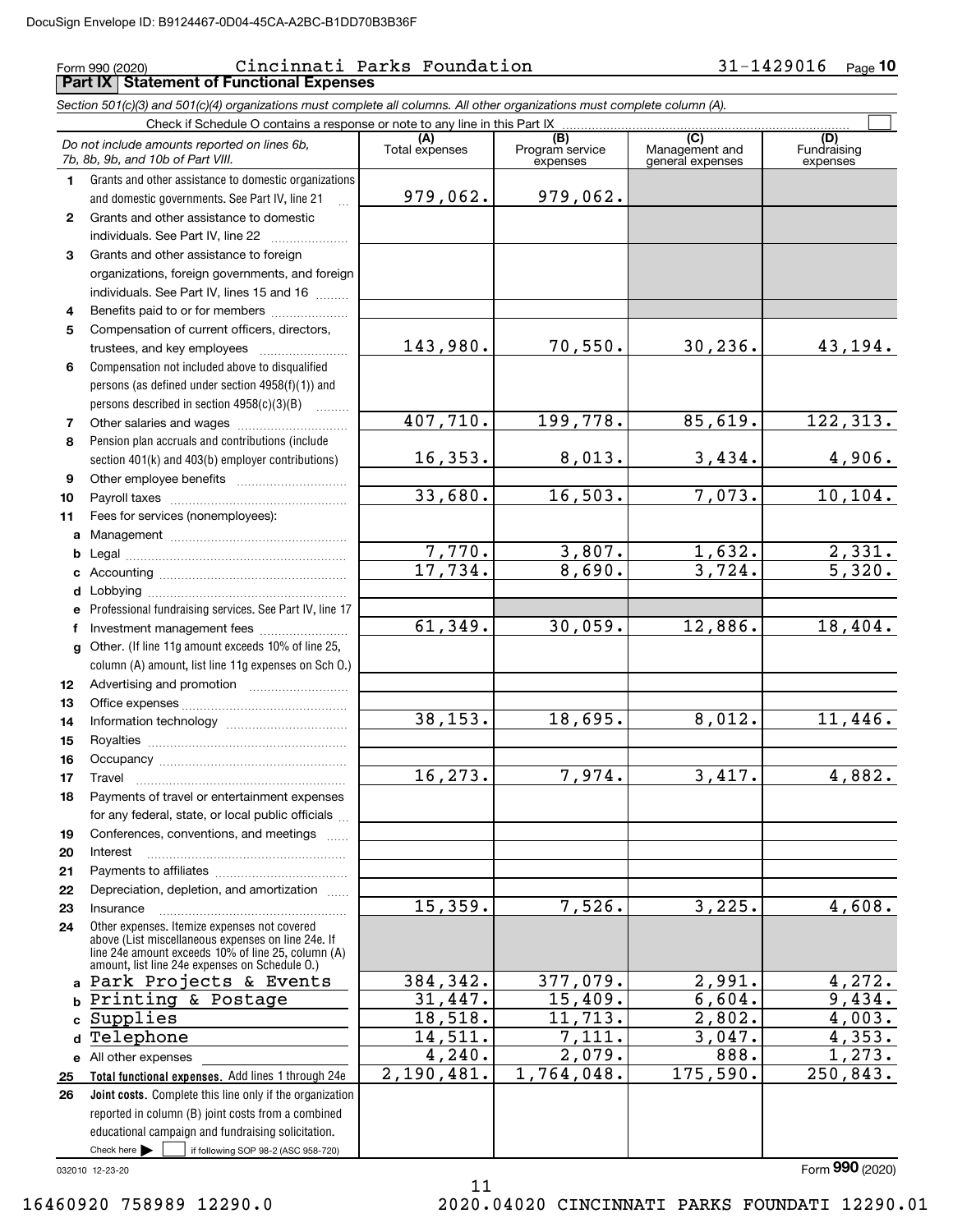#### **(A) (B) 1**Cash - non-interest-bearing ~~~~~~~~~~~~~~~~~~~~~~~~~ **23** Pledges and grants receivable, net  $\ldots$  **multimes contained and grants receivable**, net **multimes contained and grants receivable**, net **multimes contained and grants receivable 4**Accounts receivable, net ~~~~~~~~~~~~~~~~~~~~~~~~~~ **5**Loans and other receivables from any current or former officer, director, **6**Loans and other receivables from other disqualified persons (as defined **78910 a** Land, buildings, and equipment: cost or other **111213141512345678910c1112131415b10a10bAssets** Form 990 (2020) Cincinnati Parks Foundation 31-1429016 <sub>Page</sub> Check if Schedule O contains a response or note to any line in this Part X Beginning of year | | End of year Savings and temporary cash investments ~~~~~~~~~~~~~~~~~~ trustee, key employee, creator or founder, substantial contributor, or 35% controlled entity or family member of any of these persons ~~~~~~~~~ under section 4958(f)(1)), and persons described in section 4958(c)(3)(B) Notes and loans receivable, net ~~~~~~~~~~~~~~~~~~~~~~~ Inventories for sale or use ~~~~~~~~~~~~~~~~~~~~~~~~~~ Prepaid expenses and deferred charges ~~~~~~~~~~~~~~~~~~ basis. Complete Part VI of Schedule D Less: accumulated depreciation Investments - publicly traded securities Investments - other securities. See Part IV, line 11 Investments - program-related. See Part IV, line 11 Intangible assets Other assets. See Part IV, line 11 ~~~~~~~~~~~~~~~~~~~~~~ **11 Part X** | Balance Sheet  $\mathcal{L}^{\text{max}}$  $1,514,867.$  1,087,761.  $931, 241. | 3 | 350, 825.$ 12,859,329. 14,528,049.

|                      |    | basis. Complete Part VI of Schedule D                                                 | 10a             |               |                 |                 |
|----------------------|----|---------------------------------------------------------------------------------------|-----------------|---------------|-----------------|-----------------|
|                      |    | <b>b</b> Less: accumulated depreciation                                               | 10 <sub>b</sub> |               | 10 <sub>c</sub> |                 |
|                      | 11 |                                                                                       |                 | 12,859,329.   | 11              | 14,528,049.     |
|                      | 12 |                                                                                       |                 |               | 12              |                 |
|                      | 13 |                                                                                       |                 |               | 13              |                 |
|                      | 14 |                                                                                       |                 |               | 14              |                 |
|                      | 15 |                                                                                       |                 |               | 15              |                 |
|                      | 16 |                                                                                       |                 | 15, 305, 437. | 16              | 15,966,635.     |
|                      | 17 |                                                                                       |                 | 137,825.      | 17              | 23, 205.        |
|                      | 18 |                                                                                       |                 |               | 18              |                 |
|                      | 19 |                                                                                       |                 |               | 19              |                 |
|                      | 20 |                                                                                       |                 |               | 20              |                 |
|                      | 21 | Escrow or custodial account liability. Complete Part IV of Schedule D                 |                 |               | 21              |                 |
|                      | 22 | Loans and other payables to any current or former officer, director,                  |                 |               |                 |                 |
|                      |    | trustee, key employee, creator or founder, substantial contributor, or 35%            |                 |               |                 |                 |
| Liabilities          |    | controlled entity or family member of any of these persons                            |                 |               | 22              |                 |
|                      | 23 | Secured mortgages and notes payable to unrelated third parties                        | .               |               | 23              |                 |
|                      | 24 |                                                                                       |                 | 0.            | 24              | 96, 200.        |
|                      | 25 | Other liabilities (including federal income tax, payables to related third            |                 |               |                 |                 |
|                      |    | parties, and other liabilities not included on lines 17-24). Complete Part X          |                 |               |                 |                 |
|                      |    | of Schedule D                                                                         |                 |               | 25              |                 |
|                      | 26 |                                                                                       |                 | 137,825.      | 26              | 119,405.        |
|                      |    | Organizations that follow FASB ASC 958, check here $\triangleright \lfloor X \rfloor$ |                 |               |                 |                 |
| <b>Fund Balances</b> |    | and complete lines 27, 28, 32, and 33.                                                |                 |               |                 |                 |
|                      | 27 |                                                                                       |                 | 26,452.       | 27              | 658,470.        |
|                      | 28 |                                                                                       |                 | 15, 141, 160. | 28              | 15, 188, 760.   |
|                      |    | Organizations that do not follow FASB ASC 958, check here $\blacktriangleright$       |                 |               |                 |                 |
|                      |    | and complete lines 29 through 33.                                                     |                 |               |                 |                 |
|                      | 29 | Capital stock or trust principal, or current funds                                    |                 |               | 29              |                 |
|                      | 30 | Paid-in or capital surplus, or land, building, or equipment fund                      |                 |               | 30              |                 |
| Net Assets or        | 31 | Retained earnings, endowment, accumulated income, or other funds                      |                 |               | 31              |                 |
|                      | 32 |                                                                                       |                 | 15, 167, 612. | 32              | 15,847,230.     |
|                      | 33 |                                                                                       |                 | 15, 305, 437. | 33              | 15,966,635.     |
|                      |    |                                                                                       |                 |               |                 | Form 990 (2020) |

032011 12-23-20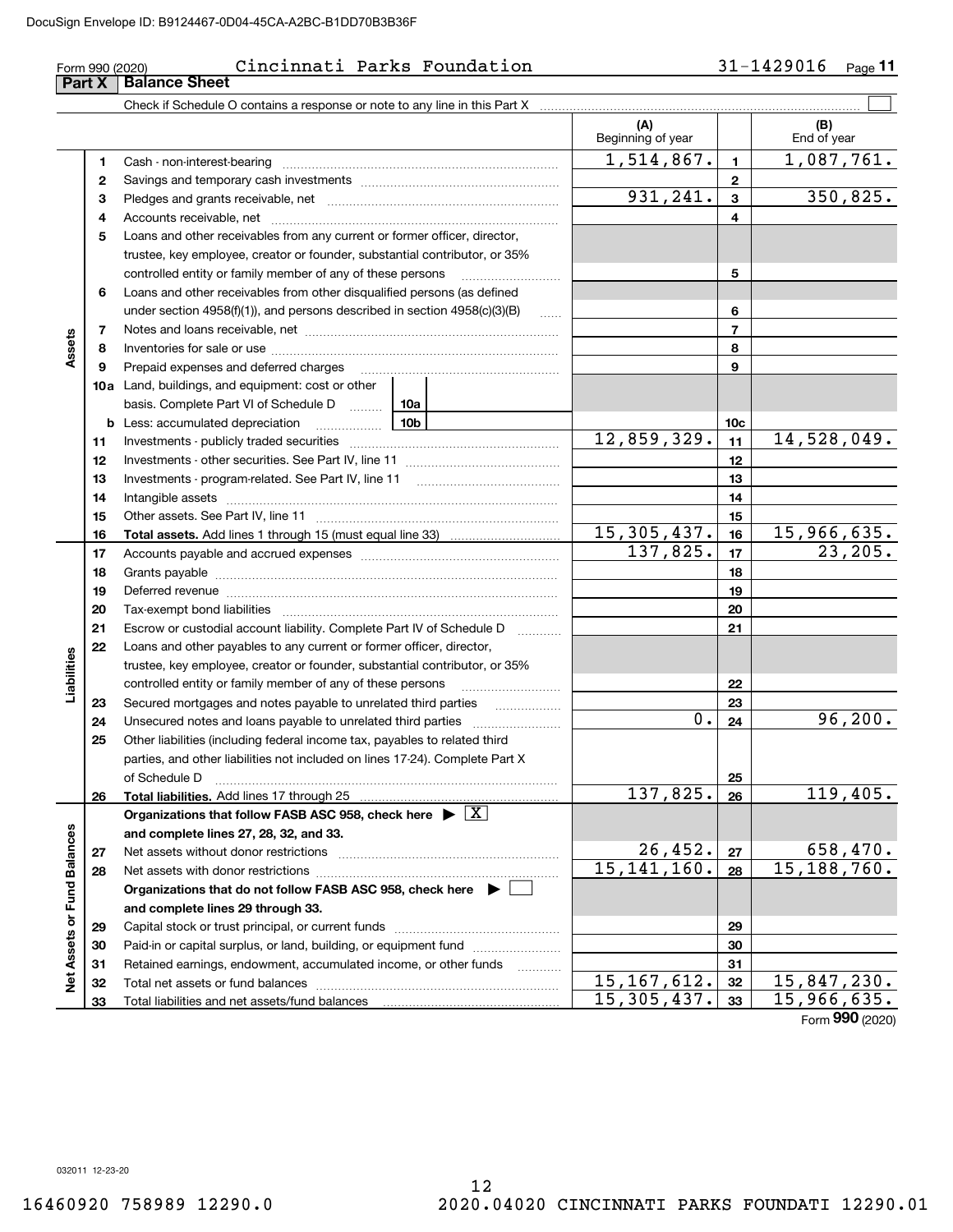|    | Cincinnati Parks Foundation<br>Form 990 (2020)                                                                                                                                                                                |                         | 31-1429016     |            | $P_{\text{aqe}}$ 12 |
|----|-------------------------------------------------------------------------------------------------------------------------------------------------------------------------------------------------------------------------------|-------------------------|----------------|------------|---------------------|
|    | <b>Reconciliation of Net Assets</b><br>Part XI                                                                                                                                                                                |                         |                |            |                     |
|    |                                                                                                                                                                                                                               |                         |                |            |                     |
|    |                                                                                                                                                                                                                               |                         |                |            |                     |
| 1  | Total revenue (must equal Part VIII, column (A), line 12)                                                                                                                                                                     | $\mathbf{1}$            | 2,017,470.     |            |                     |
| 2  |                                                                                                                                                                                                                               | $\overline{2}$          | 2,190,481.     |            |                     |
| з  | Revenue less expenses. Subtract line 2 from line 1                                                                                                                                                                            | $\mathbf{3}$            | $-173,011.$    |            |                     |
| 4  |                                                                                                                                                                                                                               | $\overline{\mathbf{4}}$ | 15, 167, 612.  |            |                     |
| 5  | Net unrealized gains (losses) on investments [11] matter continuum matter is a set of the set of the set of the                                                                                                               | 5                       |                |            | 852,629.            |
| 6  |                                                                                                                                                                                                                               | 6                       |                |            |                     |
| 7  |                                                                                                                                                                                                                               | $\overline{7}$          |                |            |                     |
| 8  | Prior period adjustments manufactured and content and content and content and content and content and content and content and content and content and content and content and content and content and content and content and | 8                       |                |            |                     |
| 9  | Other changes in net assets or fund balances (explain on Schedule O)                                                                                                                                                          | 9                       |                |            | $\overline{0}$ .    |
| 10 | Net assets or fund balances at end of year. Combine lines 3 through 9 (must equal Part X, line 32,                                                                                                                            |                         |                |            |                     |
|    |                                                                                                                                                                                                                               | 10                      | 15,847,230.    |            |                     |
|    | Part XII Financial Statements and Reporting                                                                                                                                                                                   |                         |                |            |                     |
|    |                                                                                                                                                                                                                               |                         |                |            | $\vert$ X $\vert$   |
|    |                                                                                                                                                                                                                               |                         |                | <b>Yes</b> | No                  |
| 1  | $ X $ Accrual<br>Accounting method used to prepare the Form 990: <u>II</u> Cash<br>Other                                                                                                                                      |                         |                |            |                     |
|    | If the organization changed its method of accounting from a prior year or checked "Other," explain in Schedule O.                                                                                                             |                         |                |            |                     |
|    | 2a Were the organization's financial statements compiled or reviewed by an independent accountant?                                                                                                                            |                         | 2a             |            | х                   |
|    | If "Yes," check a box below to indicate whether the financial statements for the year were compiled or reviewed on a                                                                                                          |                         |                |            |                     |
|    | separate basis, consolidated basis, or both:                                                                                                                                                                                  |                         |                |            |                     |
|    | Separate basis<br><b>Consolidated basis</b><br>Both consolidated and separate basis                                                                                                                                           |                         |                |            |                     |
|    | <b>b</b> Were the organization's financial statements audited by an independent accountant?                                                                                                                                   |                         | 2 <sub>b</sub> | Х          |                     |
|    | If "Yes," check a box below to indicate whether the financial statements for the year were audited on a separate basis,                                                                                                       |                         |                |            |                     |
|    | consolidated basis, or both:                                                                                                                                                                                                  |                         |                |            |                     |
|    | $\boxed{\textbf{X}}$ Separate basis<br>Consolidated basis<br>Both consolidated and separate basis                                                                                                                             |                         |                |            |                     |
|    | c If "Yes" to line 2a or 2b, does the organization have a committee that assumes responsibility for oversight of the audit,                                                                                                   |                         |                |            |                     |
|    |                                                                                                                                                                                                                               |                         | 2c             | Х          |                     |
|    | If the organization changed either its oversight process or selection process during the tax year, explain on Schedule O.                                                                                                     |                         |                |            |                     |
|    | 3a As a result of a federal award, was the organization required to undergo an audit or audits as set forth in the Single Audit                                                                                               |                         |                |            |                     |
|    |                                                                                                                                                                                                                               |                         | 3a             |            | x                   |
|    | b If "Yes," did the organization undergo the required audit or audits? If the organization did not undergo the required audit                                                                                                 |                         |                |            |                     |
|    |                                                                                                                                                                                                                               |                         | 3b             |            |                     |

Form (2020) **990**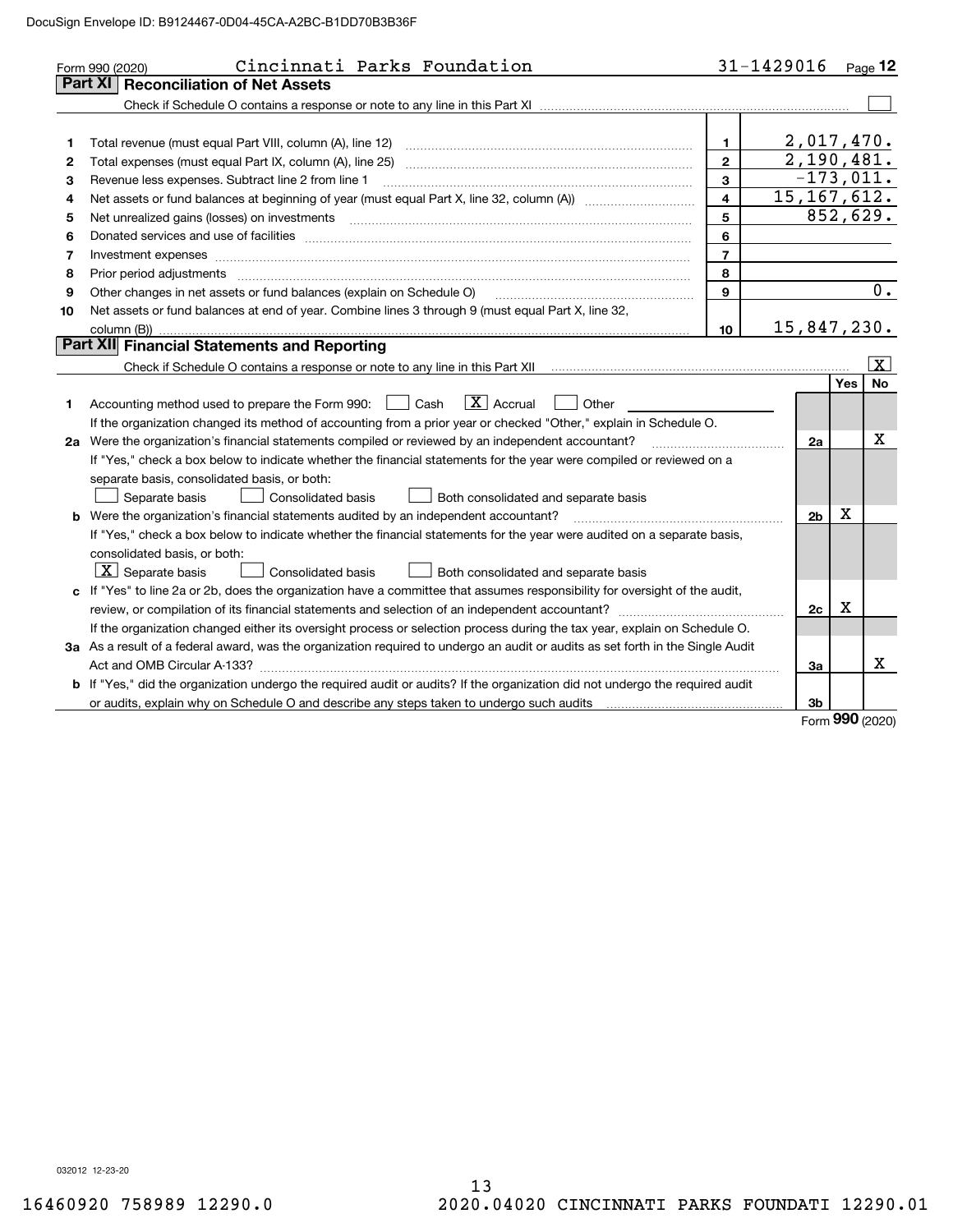| <b>SCHEDULE A</b>                                                                                         |                                               |                                                            |                                                                                                                                                                                                                                                      |                             |                                 |                            | OMB No. 1545-0047                     |
|-----------------------------------------------------------------------------------------------------------|-----------------------------------------------|------------------------------------------------------------|------------------------------------------------------------------------------------------------------------------------------------------------------------------------------------------------------------------------------------------------------|-----------------------------|---------------------------------|----------------------------|---------------------------------------|
| (Form 990 or 990-EZ)                                                                                      |                                               |                                                            | <b>Public Charity Status and Public Support</b><br>Complete if the organization is a section 501(c)(3) organization or a section                                                                                                                     |                             |                                 |                            |                                       |
|                                                                                                           |                                               |                                                            | 4947(a)(1) nonexempt charitable trust.                                                                                                                                                                                                               |                             |                                 |                            |                                       |
| Department of the Treasury<br>Internal Revenue Service                                                    |                                               |                                                            | Attach to Form 990 or Form 990-EZ.<br>Go to www.irs.gov/Form990 for instructions and the latest information.                                                                                                                                         |                             |                                 |                            | <b>Open to Public</b><br>Inspection   |
| Name of the organization                                                                                  |                                               |                                                            |                                                                                                                                                                                                                                                      |                             |                                 |                            | <b>Employer identification number</b> |
|                                                                                                           |                                               |                                                            | Cincinnati Parks Foundation                                                                                                                                                                                                                          |                             |                                 |                            | 31-1429016                            |
| Part I                                                                                                    |                                               |                                                            | Reason for Public Charity Status. (All organizations must complete this part.) See instructions.                                                                                                                                                     |                             |                                 |                            |                                       |
| The organization is not a private foundation because it is: (For lines 1 through 12, check only one box.) |                                               |                                                            |                                                                                                                                                                                                                                                      |                             |                                 |                            |                                       |
| 1                                                                                                         |                                               |                                                            | A church, convention of churches, or association of churches described in section 170(b)(1)(A)(i).                                                                                                                                                   |                             |                                 |                            |                                       |
| 2                                                                                                         |                                               |                                                            | A school described in section 170(b)(1)(A)(ii). (Attach Schedule E (Form 990 or 990-EZ).)                                                                                                                                                            |                             |                                 |                            |                                       |
| 3                                                                                                         |                                               |                                                            | A hospital or a cooperative hospital service organization described in section $170(b)(1)(A)(iii)$ .                                                                                                                                                 |                             |                                 |                            |                                       |
| 4<br>city, and state:                                                                                     |                                               |                                                            | A medical research organization operated in conjunction with a hospital described in section 170(b)(1)(A)(iii). Enter the hospital's name,                                                                                                           |                             |                                 |                            |                                       |
| 5                                                                                                         |                                               |                                                            | An organization operated for the benefit of a college or university owned or operated by a governmental unit described in                                                                                                                            |                             |                                 |                            |                                       |
|                                                                                                           | section 170(b)(1)(A)(iv). (Complete Part II.) |                                                            |                                                                                                                                                                                                                                                      |                             |                                 |                            |                                       |
| 6                                                                                                         |                                               |                                                            | A federal, state, or local government or governmental unit described in section 170(b)(1)(A)(v).                                                                                                                                                     |                             |                                 |                            |                                       |
| $\vert X \vert$<br>$\overline{7}$                                                                         |                                               |                                                            | An organization that normally receives a substantial part of its support from a governmental unit or from the general public described in                                                                                                            |                             |                                 |                            |                                       |
|                                                                                                           | section 170(b)(1)(A)(vi). (Complete Part II.) |                                                            |                                                                                                                                                                                                                                                      |                             |                                 |                            |                                       |
| 8                                                                                                         |                                               |                                                            | A community trust described in section 170(b)(1)(A)(vi). (Complete Part II.)                                                                                                                                                                         |                             |                                 |                            |                                       |
| 9                                                                                                         |                                               |                                                            | An agricultural research organization described in section 170(b)(1)(A)(ix) operated in conjunction with a land-grant college                                                                                                                        |                             |                                 |                            |                                       |
|                                                                                                           |                                               |                                                            | or university or a non-land-grant college of agriculture (see instructions). Enter the name, city, and state of the college or                                                                                                                       |                             |                                 |                            |                                       |
| university:<br>10                                                                                         |                                               |                                                            | An organization that normally receives (1) more than 33 1/3% of its support from contributions, membership fees, and gross receipts from                                                                                                             |                             |                                 |                            |                                       |
|                                                                                                           |                                               |                                                            | activities related to its exempt functions, subject to certain exceptions; and (2) no more than 33 1/3% of its support from gross investment                                                                                                         |                             |                                 |                            |                                       |
|                                                                                                           |                                               |                                                            | income and unrelated business taxable income (less section 511 tax) from businesses acquired by the organization after June 30, 1975.                                                                                                                |                             |                                 |                            |                                       |
|                                                                                                           | See section 509(a)(2). (Complete Part III.)   |                                                            |                                                                                                                                                                                                                                                      |                             |                                 |                            |                                       |
| 11                                                                                                        |                                               |                                                            | An organization organized and operated exclusively to test for public safety. See section 509(a)(4).                                                                                                                                                 |                             |                                 |                            |                                       |
| 12                                                                                                        |                                               |                                                            | An organization organized and operated exclusively for the benefit of, to perform the functions of, or to carry out the purposes of one or                                                                                                           |                             |                                 |                            |                                       |
|                                                                                                           |                                               |                                                            | more publicly supported organizations described in section 509(a)(1) or section 509(a)(2). See section 509(a)(3). Check the box in<br>lines 12a through 12d that describes the type of supporting organization and complete lines 12e, 12f, and 12g. |                             |                                 |                            |                                       |
| а                                                                                                         |                                               |                                                            | Type I. A supporting organization operated, supervised, or controlled by its supported organization(s), typically by giving                                                                                                                          |                             |                                 |                            |                                       |
|                                                                                                           |                                               |                                                            | the supported organization(s) the power to regularly appoint or elect a majority of the directors or trustees of the supporting                                                                                                                      |                             |                                 |                            |                                       |
|                                                                                                           |                                               | organization. You must complete Part IV, Sections A and B. |                                                                                                                                                                                                                                                      |                             |                                 |                            |                                       |
| b                                                                                                         |                                               |                                                            | Type II. A supporting organization supervised or controlled in connection with its supported organization(s), by having                                                                                                                              |                             |                                 |                            |                                       |
|                                                                                                           |                                               |                                                            | control or management of the supporting organization vested in the same persons that control or manage the supported                                                                                                                                 |                             |                                 |                            |                                       |
|                                                                                                           |                                               |                                                            | organization(s). You must complete Part IV, Sections A and C.                                                                                                                                                                                        |                             |                                 |                            |                                       |
| с                                                                                                         |                                               |                                                            | Type III functionally integrated. A supporting organization operated in connection with, and functionally integrated with,<br>its supported organization(s) (see instructions). You must complete Part IV, Sections A, D, and E.                     |                             |                                 |                            |                                       |
| d                                                                                                         |                                               |                                                            | Type III non-functionally integrated. A supporting organization operated in connection with its supported organization(s)                                                                                                                            |                             |                                 |                            |                                       |
|                                                                                                           |                                               |                                                            | that is not functionally integrated. The organization generally must satisfy a distribution requirement and an attentiveness                                                                                                                         |                             |                                 |                            |                                       |
|                                                                                                           |                                               |                                                            | requirement (see instructions). You must complete Part IV, Sections A and D, and Part V.                                                                                                                                                             |                             |                                 |                            |                                       |
| е                                                                                                         |                                               |                                                            | Check this box if the organization received a written determination from the IRS that it is a Type I, Type II, Type III                                                                                                                              |                             |                                 |                            |                                       |
|                                                                                                           |                                               |                                                            | functionally integrated, or Type III non-functionally integrated supporting organization.                                                                                                                                                            |                             |                                 |                            |                                       |
| Enter the number of supported organizations<br>f.                                                         |                                               |                                                            |                                                                                                                                                                                                                                                      |                             |                                 |                            |                                       |
| Provide the following information about the supported organization(s).<br>g<br>(i) Name of supported      |                                               | (ii) EIN                                                   | (iii) Type of organization                                                                                                                                                                                                                           | in your governing document? | (iv) Is the organization listed | (v) Amount of monetary     | (vi) Amount of other                  |
| organization                                                                                              |                                               |                                                            | (described on lines 1-10<br>above (see instructions))                                                                                                                                                                                                | Yes                         | No                              | support (see instructions) | support (see instructions)            |
|                                                                                                           |                                               |                                                            |                                                                                                                                                                                                                                                      |                             |                                 |                            |                                       |
|                                                                                                           |                                               |                                                            |                                                                                                                                                                                                                                                      |                             |                                 |                            |                                       |
|                                                                                                           |                                               |                                                            |                                                                                                                                                                                                                                                      |                             |                                 |                            |                                       |
|                                                                                                           |                                               |                                                            |                                                                                                                                                                                                                                                      |                             |                                 |                            |                                       |
|                                                                                                           |                                               |                                                            |                                                                                                                                                                                                                                                      |                             |                                 |                            |                                       |
|                                                                                                           |                                               |                                                            |                                                                                                                                                                                                                                                      |                             |                                 |                            |                                       |
|                                                                                                           |                                               |                                                            |                                                                                                                                                                                                                                                      |                             |                                 |                            |                                       |
|                                                                                                           |                                               |                                                            |                                                                                                                                                                                                                                                      |                             |                                 |                            |                                       |
|                                                                                                           |                                               |                                                            |                                                                                                                                                                                                                                                      |                             |                                 |                            |                                       |
| Total                                                                                                     |                                               |                                                            |                                                                                                                                                                                                                                                      |                             |                                 |                            |                                       |

LHA For Paperwork Reduction Act Notice, see the Instructions for Form 990 or 990-EZ. <sub>032021</sub> o1-25-21 Schedule A (Form 990 or 990-EZ) 2020 14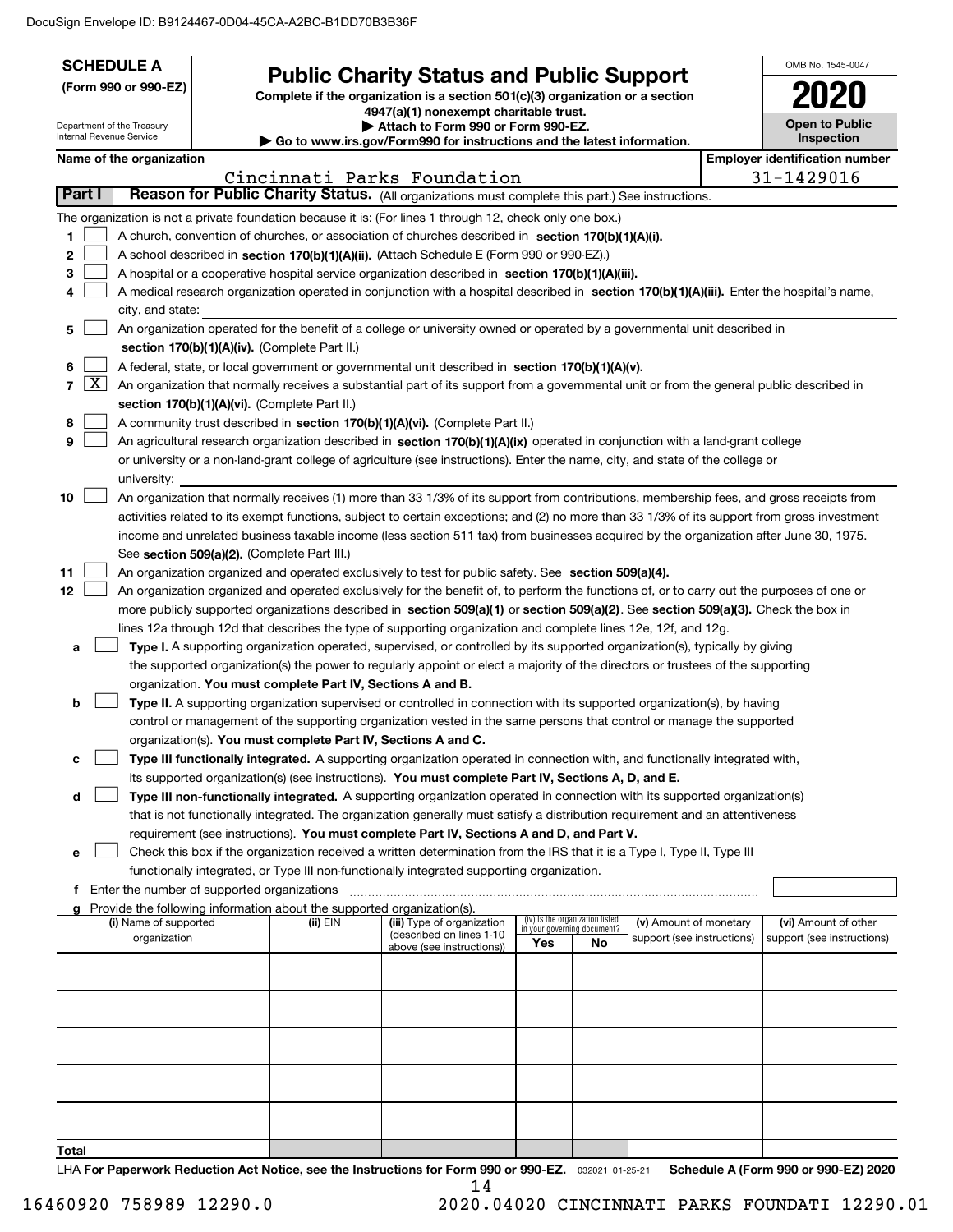## Schedule A (Form 990 or 990-EZ) 2020 Page Cincinnati Parks Foundation 31-1429016

31-1429016 Page 2

(Complete only if you checked the box on line 5, 7, or 8 of Part I or if the organization failed to qualify under Part III. If the organization fails to qualify under the tests listed below, please complete Part III.) **Part II Support Schedule for Organizations Described in Sections 170(b)(1)(A)(iv) and 170(b)(1)(A)(vi)**

| Calendar year (or fiscal year beginning in)<br>(a) 2016<br>(b) 2017<br>$(c)$ 2018<br>$(d)$ 2019<br>(e) 2020<br>(f) Total<br>1 Gifts, grants, contributions, and<br>membership fees received. (Do not<br>2052838.<br>1155108.<br>2593859.<br>1412929.<br>641,787.<br>7856521.<br>include any "unusual grants.")<br>2 Tax revenues levied for the organ-<br>ization's benefit and either paid to<br>or expended on its behalf<br>3 The value of services or facilities<br>furnished by a governmental unit to<br>the organization without charge<br>641,787.<br>2052838.<br>1155108.<br>2593859.<br>1412929.<br>7856521.<br>4 Total. Add lines 1 through 3<br>The portion of total contributions<br>5<br>by each person (other than a<br>governmental unit or publicly<br>supported organization) included<br>on line 1 that exceeds 2% of the<br>amount shown on line 11,<br>3547417.<br>column (f)<br>4309104.<br>6 Public support. Subtract line 5 from line 4.<br><b>Section B. Total Support</b><br>Calendar year (or fiscal year beginning in)<br>(a) 2016<br>(b) 2017<br>$(d)$ 2019<br>$(c)$ 2018<br>(e) 2020<br>(f) Total<br>2052838.<br>1155108.<br>2593859.<br>1412929.<br>7856521.<br>$\sqrt{641,787}$ .<br><b>7</b> Amounts from line 4<br>8 Gross income from interest,<br>dividends, payments received on<br>securities loans, rents, royalties,<br>293,678.<br>110, 299.<br>234,504.<br>458,705.<br>253,522.<br>1350708.<br>and income from similar sources<br>9 Net income from unrelated business<br>activities, whether or not the<br>business is regularly carried on<br>10 Other income. Do not include gain<br>or loss from the sale of capital<br>5,518.<br>2,283.<br>510.<br>20,700.<br>821.<br>29,832.<br>assets (Explain in Part VI.)<br>9237061.<br>11 Total support. Add lines 7 through 10<br>12<br>12 Gross receipts from related activities, etc. (see instructions)<br>13 First 5 years. If the Form 990 is for the organization's first, second, third, fourth, or fifth tax year as a section 501(c)(3)<br>organization, check this box and stop here manufactured and according to the state of the state of the state of the state of the state of the state of the state of the state of the state of the state of the state of the st<br><b>Section C. Computation of Public Support Percentage</b><br>46.65<br>14<br>%<br>48.39<br>15<br>$\%$<br>16a 33 1/3% support test - 2020. If the organization did not check the box on line 13, and line 14 is 33 1/3% or more, check this box and<br>$\blacktriangleright$ $\boxed{\text{X}}$<br>stop here. The organization qualifies as a publicly supported organization<br>b 33 1/3% support test - 2019. If the organization did not check a box on line 13 or 16a, and line 15 is 33 1/3% or more, check this box<br>and stop here. The organization qualifies as a publicly supported organization<br>17a 10% -facts-and-circumstances test - 2020. If the organization did not check a box on line 13, 16a, or 16b, and line 14 is 10% or more,<br>and if the organization meets the facts-and-circumstances test, check this box and stop here. Explain in Part VI how the organization<br>meets the facts-and-circumstances test. The organization qualifies as a publicly supported organization<br><b>b 10% -facts-and-circumstances test - 2019.</b> If the organization did not check a box on line 13, 16a, 16b, or 17a, and line 15 is 10% or | <b>Section A. Public Support</b> |  |  |  |
|--------------------------------------------------------------------------------------------------------------------------------------------------------------------------------------------------------------------------------------------------------------------------------------------------------------------------------------------------------------------------------------------------------------------------------------------------------------------------------------------------------------------------------------------------------------------------------------------------------------------------------------------------------------------------------------------------------------------------------------------------------------------------------------------------------------------------------------------------------------------------------------------------------------------------------------------------------------------------------------------------------------------------------------------------------------------------------------------------------------------------------------------------------------------------------------------------------------------------------------------------------------------------------------------------------------------------------------------------------------------------------------------------------------------------------------------------------------------------------------------------------------------------------------------------------------------------------------------------------------------------------------------------------------------------------------------------------------------------------------------------------------------------------------------------------------------------------------------------------------------------------------------------------------------------------------------------------------------------------------------------------------------------------------------------------------------------------------------------------------------------------------------------------------------------------------------------------------------------------------------------------------------------------------------------------------------------------------------------------------------------------------------------------------------------------------------------------------------------------------------------------------------------------------------------------------------------------------------------------------------------------------------------------------------------------------------------------------------------------------------------------------------------------------------------------------------------------------------------------------------------------------------------------------------------------------------------------------------------------------------------------------------------------------------------------------------------------------------------------------------------------------------------------------------------------------------------------------------------------------------------------------------------------------------------------------------------------------------------------------------------------------------------------------------------------------------|----------------------------------|--|--|--|
|                                                                                                                                                                                                                                                                                                                                                                                                                                                                                                                                                                                                                                                                                                                                                                                                                                                                                                                                                                                                                                                                                                                                                                                                                                                                                                                                                                                                                                                                                                                                                                                                                                                                                                                                                                                                                                                                                                                                                                                                                                                                                                                                                                                                                                                                                                                                                                                                                                                                                                                                                                                                                                                                                                                                                                                                                                                                                                                                                                                                                                                                                                                                                                                                                                                                                                                                                                                                                                            |                                  |  |  |  |
|                                                                                                                                                                                                                                                                                                                                                                                                                                                                                                                                                                                                                                                                                                                                                                                                                                                                                                                                                                                                                                                                                                                                                                                                                                                                                                                                                                                                                                                                                                                                                                                                                                                                                                                                                                                                                                                                                                                                                                                                                                                                                                                                                                                                                                                                                                                                                                                                                                                                                                                                                                                                                                                                                                                                                                                                                                                                                                                                                                                                                                                                                                                                                                                                                                                                                                                                                                                                                                            |                                  |  |  |  |
|                                                                                                                                                                                                                                                                                                                                                                                                                                                                                                                                                                                                                                                                                                                                                                                                                                                                                                                                                                                                                                                                                                                                                                                                                                                                                                                                                                                                                                                                                                                                                                                                                                                                                                                                                                                                                                                                                                                                                                                                                                                                                                                                                                                                                                                                                                                                                                                                                                                                                                                                                                                                                                                                                                                                                                                                                                                                                                                                                                                                                                                                                                                                                                                                                                                                                                                                                                                                                                            |                                  |  |  |  |
|                                                                                                                                                                                                                                                                                                                                                                                                                                                                                                                                                                                                                                                                                                                                                                                                                                                                                                                                                                                                                                                                                                                                                                                                                                                                                                                                                                                                                                                                                                                                                                                                                                                                                                                                                                                                                                                                                                                                                                                                                                                                                                                                                                                                                                                                                                                                                                                                                                                                                                                                                                                                                                                                                                                                                                                                                                                                                                                                                                                                                                                                                                                                                                                                                                                                                                                                                                                                                                            |                                  |  |  |  |
|                                                                                                                                                                                                                                                                                                                                                                                                                                                                                                                                                                                                                                                                                                                                                                                                                                                                                                                                                                                                                                                                                                                                                                                                                                                                                                                                                                                                                                                                                                                                                                                                                                                                                                                                                                                                                                                                                                                                                                                                                                                                                                                                                                                                                                                                                                                                                                                                                                                                                                                                                                                                                                                                                                                                                                                                                                                                                                                                                                                                                                                                                                                                                                                                                                                                                                                                                                                                                                            |                                  |  |  |  |
|                                                                                                                                                                                                                                                                                                                                                                                                                                                                                                                                                                                                                                                                                                                                                                                                                                                                                                                                                                                                                                                                                                                                                                                                                                                                                                                                                                                                                                                                                                                                                                                                                                                                                                                                                                                                                                                                                                                                                                                                                                                                                                                                                                                                                                                                                                                                                                                                                                                                                                                                                                                                                                                                                                                                                                                                                                                                                                                                                                                                                                                                                                                                                                                                                                                                                                                                                                                                                                            |                                  |  |  |  |
|                                                                                                                                                                                                                                                                                                                                                                                                                                                                                                                                                                                                                                                                                                                                                                                                                                                                                                                                                                                                                                                                                                                                                                                                                                                                                                                                                                                                                                                                                                                                                                                                                                                                                                                                                                                                                                                                                                                                                                                                                                                                                                                                                                                                                                                                                                                                                                                                                                                                                                                                                                                                                                                                                                                                                                                                                                                                                                                                                                                                                                                                                                                                                                                                                                                                                                                                                                                                                                            |                                  |  |  |  |
|                                                                                                                                                                                                                                                                                                                                                                                                                                                                                                                                                                                                                                                                                                                                                                                                                                                                                                                                                                                                                                                                                                                                                                                                                                                                                                                                                                                                                                                                                                                                                                                                                                                                                                                                                                                                                                                                                                                                                                                                                                                                                                                                                                                                                                                                                                                                                                                                                                                                                                                                                                                                                                                                                                                                                                                                                                                                                                                                                                                                                                                                                                                                                                                                                                                                                                                                                                                                                                            |                                  |  |  |  |
|                                                                                                                                                                                                                                                                                                                                                                                                                                                                                                                                                                                                                                                                                                                                                                                                                                                                                                                                                                                                                                                                                                                                                                                                                                                                                                                                                                                                                                                                                                                                                                                                                                                                                                                                                                                                                                                                                                                                                                                                                                                                                                                                                                                                                                                                                                                                                                                                                                                                                                                                                                                                                                                                                                                                                                                                                                                                                                                                                                                                                                                                                                                                                                                                                                                                                                                                                                                                                                            |                                  |  |  |  |
|                                                                                                                                                                                                                                                                                                                                                                                                                                                                                                                                                                                                                                                                                                                                                                                                                                                                                                                                                                                                                                                                                                                                                                                                                                                                                                                                                                                                                                                                                                                                                                                                                                                                                                                                                                                                                                                                                                                                                                                                                                                                                                                                                                                                                                                                                                                                                                                                                                                                                                                                                                                                                                                                                                                                                                                                                                                                                                                                                                                                                                                                                                                                                                                                                                                                                                                                                                                                                                            |                                  |  |  |  |
|                                                                                                                                                                                                                                                                                                                                                                                                                                                                                                                                                                                                                                                                                                                                                                                                                                                                                                                                                                                                                                                                                                                                                                                                                                                                                                                                                                                                                                                                                                                                                                                                                                                                                                                                                                                                                                                                                                                                                                                                                                                                                                                                                                                                                                                                                                                                                                                                                                                                                                                                                                                                                                                                                                                                                                                                                                                                                                                                                                                                                                                                                                                                                                                                                                                                                                                                                                                                                                            |                                  |  |  |  |
|                                                                                                                                                                                                                                                                                                                                                                                                                                                                                                                                                                                                                                                                                                                                                                                                                                                                                                                                                                                                                                                                                                                                                                                                                                                                                                                                                                                                                                                                                                                                                                                                                                                                                                                                                                                                                                                                                                                                                                                                                                                                                                                                                                                                                                                                                                                                                                                                                                                                                                                                                                                                                                                                                                                                                                                                                                                                                                                                                                                                                                                                                                                                                                                                                                                                                                                                                                                                                                            |                                  |  |  |  |
|                                                                                                                                                                                                                                                                                                                                                                                                                                                                                                                                                                                                                                                                                                                                                                                                                                                                                                                                                                                                                                                                                                                                                                                                                                                                                                                                                                                                                                                                                                                                                                                                                                                                                                                                                                                                                                                                                                                                                                                                                                                                                                                                                                                                                                                                                                                                                                                                                                                                                                                                                                                                                                                                                                                                                                                                                                                                                                                                                                                                                                                                                                                                                                                                                                                                                                                                                                                                                                            |                                  |  |  |  |
|                                                                                                                                                                                                                                                                                                                                                                                                                                                                                                                                                                                                                                                                                                                                                                                                                                                                                                                                                                                                                                                                                                                                                                                                                                                                                                                                                                                                                                                                                                                                                                                                                                                                                                                                                                                                                                                                                                                                                                                                                                                                                                                                                                                                                                                                                                                                                                                                                                                                                                                                                                                                                                                                                                                                                                                                                                                                                                                                                                                                                                                                                                                                                                                                                                                                                                                                                                                                                                            |                                  |  |  |  |
|                                                                                                                                                                                                                                                                                                                                                                                                                                                                                                                                                                                                                                                                                                                                                                                                                                                                                                                                                                                                                                                                                                                                                                                                                                                                                                                                                                                                                                                                                                                                                                                                                                                                                                                                                                                                                                                                                                                                                                                                                                                                                                                                                                                                                                                                                                                                                                                                                                                                                                                                                                                                                                                                                                                                                                                                                                                                                                                                                                                                                                                                                                                                                                                                                                                                                                                                                                                                                                            |                                  |  |  |  |
|                                                                                                                                                                                                                                                                                                                                                                                                                                                                                                                                                                                                                                                                                                                                                                                                                                                                                                                                                                                                                                                                                                                                                                                                                                                                                                                                                                                                                                                                                                                                                                                                                                                                                                                                                                                                                                                                                                                                                                                                                                                                                                                                                                                                                                                                                                                                                                                                                                                                                                                                                                                                                                                                                                                                                                                                                                                                                                                                                                                                                                                                                                                                                                                                                                                                                                                                                                                                                                            |                                  |  |  |  |
|                                                                                                                                                                                                                                                                                                                                                                                                                                                                                                                                                                                                                                                                                                                                                                                                                                                                                                                                                                                                                                                                                                                                                                                                                                                                                                                                                                                                                                                                                                                                                                                                                                                                                                                                                                                                                                                                                                                                                                                                                                                                                                                                                                                                                                                                                                                                                                                                                                                                                                                                                                                                                                                                                                                                                                                                                                                                                                                                                                                                                                                                                                                                                                                                                                                                                                                                                                                                                                            |                                  |  |  |  |
|                                                                                                                                                                                                                                                                                                                                                                                                                                                                                                                                                                                                                                                                                                                                                                                                                                                                                                                                                                                                                                                                                                                                                                                                                                                                                                                                                                                                                                                                                                                                                                                                                                                                                                                                                                                                                                                                                                                                                                                                                                                                                                                                                                                                                                                                                                                                                                                                                                                                                                                                                                                                                                                                                                                                                                                                                                                                                                                                                                                                                                                                                                                                                                                                                                                                                                                                                                                                                                            |                                  |  |  |  |
|                                                                                                                                                                                                                                                                                                                                                                                                                                                                                                                                                                                                                                                                                                                                                                                                                                                                                                                                                                                                                                                                                                                                                                                                                                                                                                                                                                                                                                                                                                                                                                                                                                                                                                                                                                                                                                                                                                                                                                                                                                                                                                                                                                                                                                                                                                                                                                                                                                                                                                                                                                                                                                                                                                                                                                                                                                                                                                                                                                                                                                                                                                                                                                                                                                                                                                                                                                                                                                            |                                  |  |  |  |
|                                                                                                                                                                                                                                                                                                                                                                                                                                                                                                                                                                                                                                                                                                                                                                                                                                                                                                                                                                                                                                                                                                                                                                                                                                                                                                                                                                                                                                                                                                                                                                                                                                                                                                                                                                                                                                                                                                                                                                                                                                                                                                                                                                                                                                                                                                                                                                                                                                                                                                                                                                                                                                                                                                                                                                                                                                                                                                                                                                                                                                                                                                                                                                                                                                                                                                                                                                                                                                            |                                  |  |  |  |
|                                                                                                                                                                                                                                                                                                                                                                                                                                                                                                                                                                                                                                                                                                                                                                                                                                                                                                                                                                                                                                                                                                                                                                                                                                                                                                                                                                                                                                                                                                                                                                                                                                                                                                                                                                                                                                                                                                                                                                                                                                                                                                                                                                                                                                                                                                                                                                                                                                                                                                                                                                                                                                                                                                                                                                                                                                                                                                                                                                                                                                                                                                                                                                                                                                                                                                                                                                                                                                            |                                  |  |  |  |
|                                                                                                                                                                                                                                                                                                                                                                                                                                                                                                                                                                                                                                                                                                                                                                                                                                                                                                                                                                                                                                                                                                                                                                                                                                                                                                                                                                                                                                                                                                                                                                                                                                                                                                                                                                                                                                                                                                                                                                                                                                                                                                                                                                                                                                                                                                                                                                                                                                                                                                                                                                                                                                                                                                                                                                                                                                                                                                                                                                                                                                                                                                                                                                                                                                                                                                                                                                                                                                            |                                  |  |  |  |
|                                                                                                                                                                                                                                                                                                                                                                                                                                                                                                                                                                                                                                                                                                                                                                                                                                                                                                                                                                                                                                                                                                                                                                                                                                                                                                                                                                                                                                                                                                                                                                                                                                                                                                                                                                                                                                                                                                                                                                                                                                                                                                                                                                                                                                                                                                                                                                                                                                                                                                                                                                                                                                                                                                                                                                                                                                                                                                                                                                                                                                                                                                                                                                                                                                                                                                                                                                                                                                            |                                  |  |  |  |
|                                                                                                                                                                                                                                                                                                                                                                                                                                                                                                                                                                                                                                                                                                                                                                                                                                                                                                                                                                                                                                                                                                                                                                                                                                                                                                                                                                                                                                                                                                                                                                                                                                                                                                                                                                                                                                                                                                                                                                                                                                                                                                                                                                                                                                                                                                                                                                                                                                                                                                                                                                                                                                                                                                                                                                                                                                                                                                                                                                                                                                                                                                                                                                                                                                                                                                                                                                                                                                            |                                  |  |  |  |
|                                                                                                                                                                                                                                                                                                                                                                                                                                                                                                                                                                                                                                                                                                                                                                                                                                                                                                                                                                                                                                                                                                                                                                                                                                                                                                                                                                                                                                                                                                                                                                                                                                                                                                                                                                                                                                                                                                                                                                                                                                                                                                                                                                                                                                                                                                                                                                                                                                                                                                                                                                                                                                                                                                                                                                                                                                                                                                                                                                                                                                                                                                                                                                                                                                                                                                                                                                                                                                            |                                  |  |  |  |
|                                                                                                                                                                                                                                                                                                                                                                                                                                                                                                                                                                                                                                                                                                                                                                                                                                                                                                                                                                                                                                                                                                                                                                                                                                                                                                                                                                                                                                                                                                                                                                                                                                                                                                                                                                                                                                                                                                                                                                                                                                                                                                                                                                                                                                                                                                                                                                                                                                                                                                                                                                                                                                                                                                                                                                                                                                                                                                                                                                                                                                                                                                                                                                                                                                                                                                                                                                                                                                            |                                  |  |  |  |
|                                                                                                                                                                                                                                                                                                                                                                                                                                                                                                                                                                                                                                                                                                                                                                                                                                                                                                                                                                                                                                                                                                                                                                                                                                                                                                                                                                                                                                                                                                                                                                                                                                                                                                                                                                                                                                                                                                                                                                                                                                                                                                                                                                                                                                                                                                                                                                                                                                                                                                                                                                                                                                                                                                                                                                                                                                                                                                                                                                                                                                                                                                                                                                                                                                                                                                                                                                                                                                            |                                  |  |  |  |
|                                                                                                                                                                                                                                                                                                                                                                                                                                                                                                                                                                                                                                                                                                                                                                                                                                                                                                                                                                                                                                                                                                                                                                                                                                                                                                                                                                                                                                                                                                                                                                                                                                                                                                                                                                                                                                                                                                                                                                                                                                                                                                                                                                                                                                                                                                                                                                                                                                                                                                                                                                                                                                                                                                                                                                                                                                                                                                                                                                                                                                                                                                                                                                                                                                                                                                                                                                                                                                            |                                  |  |  |  |
|                                                                                                                                                                                                                                                                                                                                                                                                                                                                                                                                                                                                                                                                                                                                                                                                                                                                                                                                                                                                                                                                                                                                                                                                                                                                                                                                                                                                                                                                                                                                                                                                                                                                                                                                                                                                                                                                                                                                                                                                                                                                                                                                                                                                                                                                                                                                                                                                                                                                                                                                                                                                                                                                                                                                                                                                                                                                                                                                                                                                                                                                                                                                                                                                                                                                                                                                                                                                                                            |                                  |  |  |  |
|                                                                                                                                                                                                                                                                                                                                                                                                                                                                                                                                                                                                                                                                                                                                                                                                                                                                                                                                                                                                                                                                                                                                                                                                                                                                                                                                                                                                                                                                                                                                                                                                                                                                                                                                                                                                                                                                                                                                                                                                                                                                                                                                                                                                                                                                                                                                                                                                                                                                                                                                                                                                                                                                                                                                                                                                                                                                                                                                                                                                                                                                                                                                                                                                                                                                                                                                                                                                                                            |                                  |  |  |  |
|                                                                                                                                                                                                                                                                                                                                                                                                                                                                                                                                                                                                                                                                                                                                                                                                                                                                                                                                                                                                                                                                                                                                                                                                                                                                                                                                                                                                                                                                                                                                                                                                                                                                                                                                                                                                                                                                                                                                                                                                                                                                                                                                                                                                                                                                                                                                                                                                                                                                                                                                                                                                                                                                                                                                                                                                                                                                                                                                                                                                                                                                                                                                                                                                                                                                                                                                                                                                                                            |                                  |  |  |  |
|                                                                                                                                                                                                                                                                                                                                                                                                                                                                                                                                                                                                                                                                                                                                                                                                                                                                                                                                                                                                                                                                                                                                                                                                                                                                                                                                                                                                                                                                                                                                                                                                                                                                                                                                                                                                                                                                                                                                                                                                                                                                                                                                                                                                                                                                                                                                                                                                                                                                                                                                                                                                                                                                                                                                                                                                                                                                                                                                                                                                                                                                                                                                                                                                                                                                                                                                                                                                                                            |                                  |  |  |  |
|                                                                                                                                                                                                                                                                                                                                                                                                                                                                                                                                                                                                                                                                                                                                                                                                                                                                                                                                                                                                                                                                                                                                                                                                                                                                                                                                                                                                                                                                                                                                                                                                                                                                                                                                                                                                                                                                                                                                                                                                                                                                                                                                                                                                                                                                                                                                                                                                                                                                                                                                                                                                                                                                                                                                                                                                                                                                                                                                                                                                                                                                                                                                                                                                                                                                                                                                                                                                                                            |                                  |  |  |  |
|                                                                                                                                                                                                                                                                                                                                                                                                                                                                                                                                                                                                                                                                                                                                                                                                                                                                                                                                                                                                                                                                                                                                                                                                                                                                                                                                                                                                                                                                                                                                                                                                                                                                                                                                                                                                                                                                                                                                                                                                                                                                                                                                                                                                                                                                                                                                                                                                                                                                                                                                                                                                                                                                                                                                                                                                                                                                                                                                                                                                                                                                                                                                                                                                                                                                                                                                                                                                                                            |                                  |  |  |  |
|                                                                                                                                                                                                                                                                                                                                                                                                                                                                                                                                                                                                                                                                                                                                                                                                                                                                                                                                                                                                                                                                                                                                                                                                                                                                                                                                                                                                                                                                                                                                                                                                                                                                                                                                                                                                                                                                                                                                                                                                                                                                                                                                                                                                                                                                                                                                                                                                                                                                                                                                                                                                                                                                                                                                                                                                                                                                                                                                                                                                                                                                                                                                                                                                                                                                                                                                                                                                                                            |                                  |  |  |  |
|                                                                                                                                                                                                                                                                                                                                                                                                                                                                                                                                                                                                                                                                                                                                                                                                                                                                                                                                                                                                                                                                                                                                                                                                                                                                                                                                                                                                                                                                                                                                                                                                                                                                                                                                                                                                                                                                                                                                                                                                                                                                                                                                                                                                                                                                                                                                                                                                                                                                                                                                                                                                                                                                                                                                                                                                                                                                                                                                                                                                                                                                                                                                                                                                                                                                                                                                                                                                                                            |                                  |  |  |  |
|                                                                                                                                                                                                                                                                                                                                                                                                                                                                                                                                                                                                                                                                                                                                                                                                                                                                                                                                                                                                                                                                                                                                                                                                                                                                                                                                                                                                                                                                                                                                                                                                                                                                                                                                                                                                                                                                                                                                                                                                                                                                                                                                                                                                                                                                                                                                                                                                                                                                                                                                                                                                                                                                                                                                                                                                                                                                                                                                                                                                                                                                                                                                                                                                                                                                                                                                                                                                                                            |                                  |  |  |  |
|                                                                                                                                                                                                                                                                                                                                                                                                                                                                                                                                                                                                                                                                                                                                                                                                                                                                                                                                                                                                                                                                                                                                                                                                                                                                                                                                                                                                                                                                                                                                                                                                                                                                                                                                                                                                                                                                                                                                                                                                                                                                                                                                                                                                                                                                                                                                                                                                                                                                                                                                                                                                                                                                                                                                                                                                                                                                                                                                                                                                                                                                                                                                                                                                                                                                                                                                                                                                                                            |                                  |  |  |  |
|                                                                                                                                                                                                                                                                                                                                                                                                                                                                                                                                                                                                                                                                                                                                                                                                                                                                                                                                                                                                                                                                                                                                                                                                                                                                                                                                                                                                                                                                                                                                                                                                                                                                                                                                                                                                                                                                                                                                                                                                                                                                                                                                                                                                                                                                                                                                                                                                                                                                                                                                                                                                                                                                                                                                                                                                                                                                                                                                                                                                                                                                                                                                                                                                                                                                                                                                                                                                                                            |                                  |  |  |  |
|                                                                                                                                                                                                                                                                                                                                                                                                                                                                                                                                                                                                                                                                                                                                                                                                                                                                                                                                                                                                                                                                                                                                                                                                                                                                                                                                                                                                                                                                                                                                                                                                                                                                                                                                                                                                                                                                                                                                                                                                                                                                                                                                                                                                                                                                                                                                                                                                                                                                                                                                                                                                                                                                                                                                                                                                                                                                                                                                                                                                                                                                                                                                                                                                                                                                                                                                                                                                                                            |                                  |  |  |  |
|                                                                                                                                                                                                                                                                                                                                                                                                                                                                                                                                                                                                                                                                                                                                                                                                                                                                                                                                                                                                                                                                                                                                                                                                                                                                                                                                                                                                                                                                                                                                                                                                                                                                                                                                                                                                                                                                                                                                                                                                                                                                                                                                                                                                                                                                                                                                                                                                                                                                                                                                                                                                                                                                                                                                                                                                                                                                                                                                                                                                                                                                                                                                                                                                                                                                                                                                                                                                                                            |                                  |  |  |  |
|                                                                                                                                                                                                                                                                                                                                                                                                                                                                                                                                                                                                                                                                                                                                                                                                                                                                                                                                                                                                                                                                                                                                                                                                                                                                                                                                                                                                                                                                                                                                                                                                                                                                                                                                                                                                                                                                                                                                                                                                                                                                                                                                                                                                                                                                                                                                                                                                                                                                                                                                                                                                                                                                                                                                                                                                                                                                                                                                                                                                                                                                                                                                                                                                                                                                                                                                                                                                                                            |                                  |  |  |  |
| more, and if the organization meets the facts-and-circumstances test, check this box and stop here. Explain in Part VI how the                                                                                                                                                                                                                                                                                                                                                                                                                                                                                                                                                                                                                                                                                                                                                                                                                                                                                                                                                                                                                                                                                                                                                                                                                                                                                                                                                                                                                                                                                                                                                                                                                                                                                                                                                                                                                                                                                                                                                                                                                                                                                                                                                                                                                                                                                                                                                                                                                                                                                                                                                                                                                                                                                                                                                                                                                                                                                                                                                                                                                                                                                                                                                                                                                                                                                                             |                                  |  |  |  |
| organization meets the facts-and-circumstances test. The organization qualifies as a publicly supported organization                                                                                                                                                                                                                                                                                                                                                                                                                                                                                                                                                                                                                                                                                                                                                                                                                                                                                                                                                                                                                                                                                                                                                                                                                                                                                                                                                                                                                                                                                                                                                                                                                                                                                                                                                                                                                                                                                                                                                                                                                                                                                                                                                                                                                                                                                                                                                                                                                                                                                                                                                                                                                                                                                                                                                                                                                                                                                                                                                                                                                                                                                                                                                                                                                                                                                                                       |                                  |  |  |  |
| Private foundation. If the organization did not check a box on line 13, 16a, 16b, 17a, or 17b, check this box and see instructions<br>Schedule A (Form 990 or 990-F7) 2020                                                                                                                                                                                                                                                                                                                                                                                                                                                                                                                                                                                                                                                                                                                                                                                                                                                                                                                                                                                                                                                                                                                                                                                                                                                                                                                                                                                                                                                                                                                                                                                                                                                                                                                                                                                                                                                                                                                                                                                                                                                                                                                                                                                                                                                                                                                                                                                                                                                                                                                                                                                                                                                                                                                                                                                                                                                                                                                                                                                                                                                                                                                                                                                                                                                                 |                                  |  |  |  |

**Schedule A (Form 990 or 990-EZ) 2020**

032022 01-25-21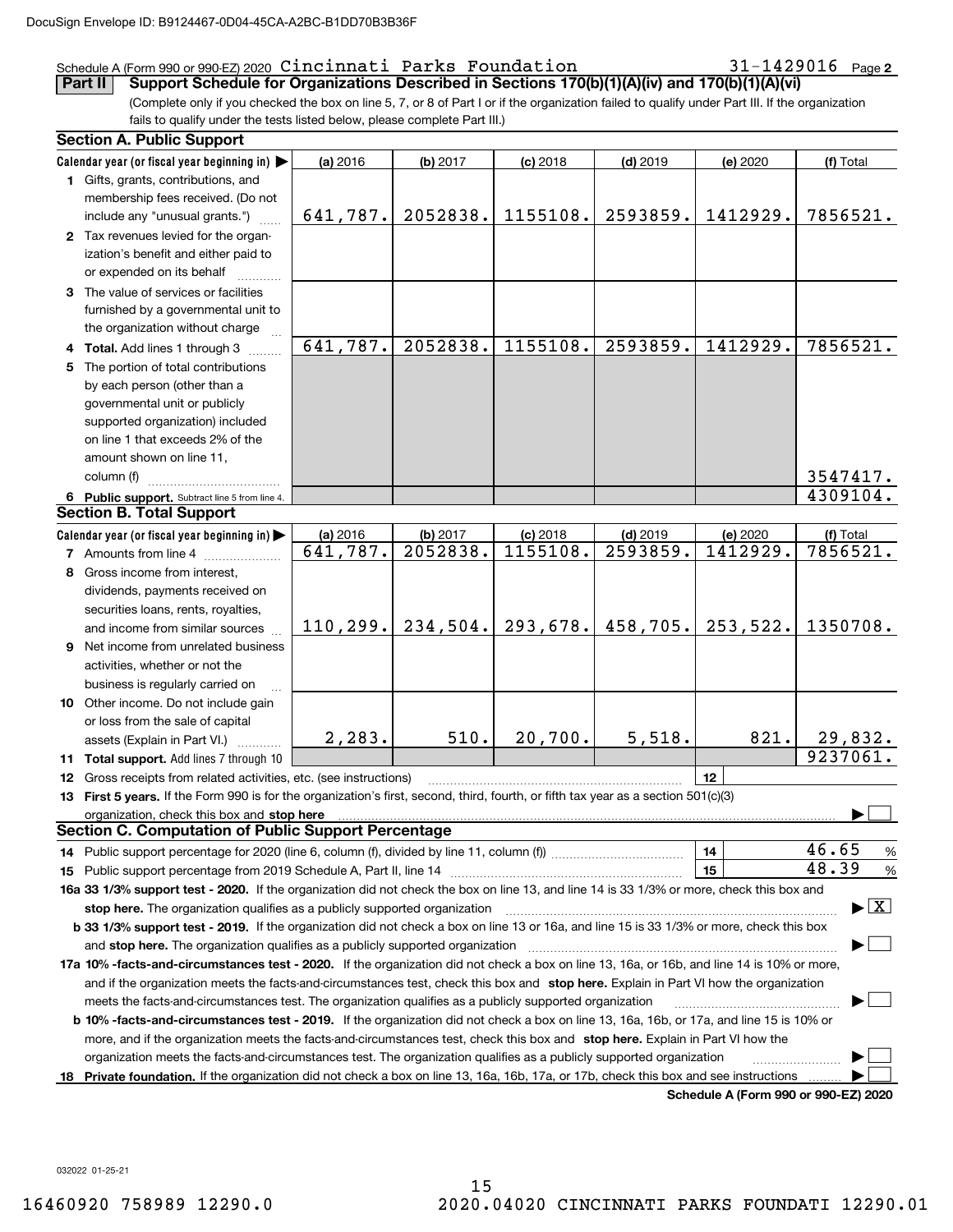## Schedule A (Form 990 or 990-EZ) 2020 Page Cincinnati Parks Foundation 31-1429016 **Part III | Support Schedule for Organizations Described in Section 509(a)(2)**

(Complete only if you checked the box on line 10 of Part I or if the organization failed to qualify under Part II. If the organization fails to qualify under the tests listed below, please complete Part II.)

| <b>Section A. Public Support</b>                                                                                                                                                                |          |          |            |            |          |                                      |
|-------------------------------------------------------------------------------------------------------------------------------------------------------------------------------------------------|----------|----------|------------|------------|----------|--------------------------------------|
| Calendar year (or fiscal year beginning in)                                                                                                                                                     | (a) 2016 | (b) 2017 | $(c)$ 2018 | $(d)$ 2019 | (e) 2020 | (f) Total                            |
| 1 Gifts, grants, contributions, and                                                                                                                                                             |          |          |            |            |          |                                      |
| membership fees received. (Do not                                                                                                                                                               |          |          |            |            |          |                                      |
| include any "unusual grants.")                                                                                                                                                                  |          |          |            |            |          |                                      |
| <b>2</b> Gross receipts from admissions,<br>merchandise sold or services per-<br>formed, or facilities furnished in<br>any activity that is related to the<br>organization's tax-exempt purpose |          |          |            |            |          |                                      |
| 3 Gross receipts from activities that<br>are not an unrelated trade or bus-                                                                                                                     |          |          |            |            |          |                                      |
| iness under section 513                                                                                                                                                                         |          |          |            |            |          |                                      |
| 4 Tax revenues levied for the organ-<br>ization's benefit and either paid to<br>or expended on its behalf<br>$\sim$                                                                             |          |          |            |            |          |                                      |
| 5 The value of services or facilities                                                                                                                                                           |          |          |            |            |          |                                      |
| furnished by a governmental unit to                                                                                                                                                             |          |          |            |            |          |                                      |
| the organization without charge                                                                                                                                                                 |          |          |            |            |          |                                      |
| <b>6 Total.</b> Add lines 1 through 5                                                                                                                                                           |          |          |            |            |          |                                      |
| 7a Amounts included on lines 1, 2, and<br>3 received from disqualified persons                                                                                                                  |          |          |            |            |          |                                      |
| <b>b</b> Amounts included on lines 2 and 3 received<br>from other than disqualified persons that<br>exceed the greater of \$5,000 or 1% of the<br>amount on line 13 for the year                |          |          |            |            |          |                                      |
| c Add lines 7a and 7b                                                                                                                                                                           |          |          |            |            |          |                                      |
| 8 Public support. (Subtract line 7c from line 6.)                                                                                                                                               |          |          |            |            |          |                                      |
| <b>Section B. Total Support</b>                                                                                                                                                                 |          |          |            |            |          |                                      |
| Calendar year (or fiscal year beginning in)                                                                                                                                                     | (a) 2016 | (b) 2017 | $(c)$ 2018 | $(d)$ 2019 | (e) 2020 | (f) Total                            |
| 9 Amounts from line 6                                                                                                                                                                           |          |          |            |            |          |                                      |
| 10a Gross income from interest,<br>dividends, payments received on<br>securities loans, rents, royalties,<br>and income from similar sources                                                    |          |          |            |            |          |                                      |
| <b>b</b> Unrelated business taxable income                                                                                                                                                      |          |          |            |            |          |                                      |
| (less section 511 taxes) from businesses<br>acquired after June 30, 1975                                                                                                                        |          |          |            |            |          |                                      |
| c Add lines 10a and 10b                                                                                                                                                                         |          |          |            |            |          |                                      |
| <b>11</b> Net income from unrelated business<br>activities not included in line 10b.<br>whether or not the business is<br>regularly carried on                                                  |          |          |            |            |          |                                      |
| <b>12</b> Other income. Do not include gain<br>or loss from the sale of capital<br>assets (Explain in Part VI.)                                                                                 |          |          |            |            |          |                                      |
| <b>13 Total support.</b> (Add lines 9, 10c, 11, and 12.)                                                                                                                                        |          |          |            |            |          |                                      |
| 14 First 5 years. If the Form 990 is for the organization's first, second, third, fourth, or fifth tax year as a section 501(c)(3) organization,                                                |          |          |            |            |          |                                      |
|                                                                                                                                                                                                 |          |          |            |            |          |                                      |
| <b>Section C. Computation of Public Support Percentage</b>                                                                                                                                      |          |          |            |            |          |                                      |
| 15 Public support percentage for 2020 (line 8, column (f), divided by line 13, column (f))                                                                                                      |          |          |            |            | 15       | %                                    |
| 16 Public support percentage from 2019 Schedule A, Part III, line 15                                                                                                                            |          |          |            |            | 16       | %                                    |
| Section D. Computation of Investment Income Percentage                                                                                                                                          |          |          |            |            |          |                                      |
|                                                                                                                                                                                                 |          |          |            |            | 17       | %                                    |
| 18 Investment income percentage from 2019 Schedule A, Part III, line 17                                                                                                                         |          |          |            |            | 18       | %                                    |
| 19a 33 1/3% support tests - 2020. If the organization did not check the box on line 14, and line 15 is more than 33 1/3%, and line 17 is not                                                    |          |          |            |            |          |                                      |
| more than 33 1/3%, check this box and stop here. The organization qualifies as a publicly supported organization                                                                                |          |          |            |            |          |                                      |
| b 33 1/3% support tests - 2019. If the organization did not check a box on line 14 or line 19a, and line 16 is more than 33 1/3%, and                                                           |          |          |            |            |          |                                      |
| line 18 is not more than 33 1/3%, check this box and stop here. The organization qualifies as a publicly supported organization                                                                 |          |          |            |            |          |                                      |
|                                                                                                                                                                                                 |          |          |            |            |          |                                      |
| 032023 01-25-21                                                                                                                                                                                 |          | 16       |            |            |          | Schedule A (Form 990 or 990-EZ) 2020 |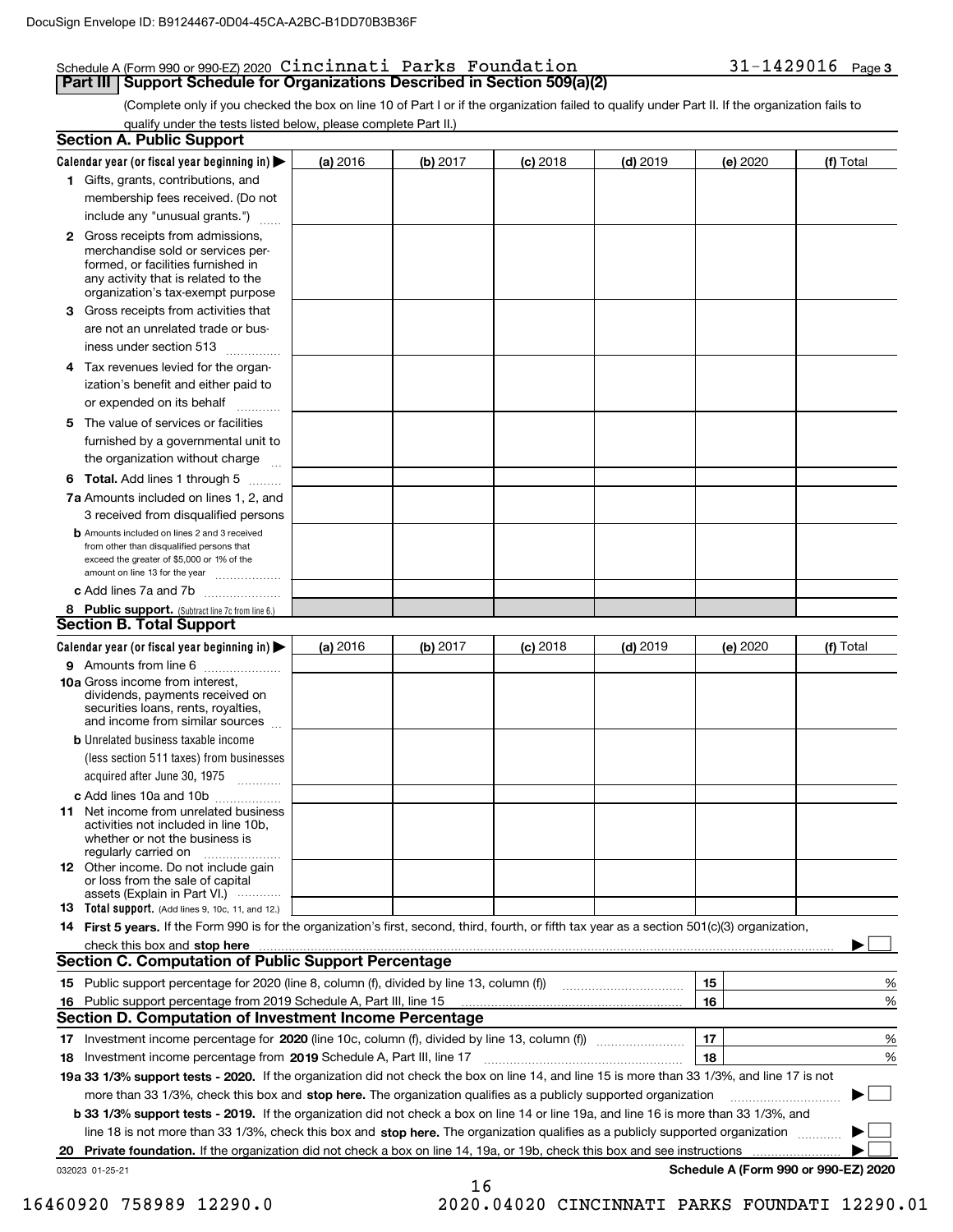## Schedule A (Form 990 or 990-EZ) 2020 Page Cincinnati Parks Foundation 31-1429016

# **Part IV Supporting Organizations**

(Complete only if you checked a box in line 12 on Part I. If you checked box 12a, Part I, complete Sections A and B. If you checked box 12b, Part I, complete Sections A and C. If you checked box 12c, Part I, complete Sections A, D, and E. If you checked box 12d, Part I, complete Sections A and D, and complete Part V.)

## **Section A. All Supporting Organizations**

- **1** Are all of the organization's supported organizations listed by name in the organization's governing documents? If "No," describe in **Part VI** how the supported organizations are designated. If designated by *class or purpose, describe the designation. If historic and continuing relationship, explain.*
- **2** Did the organization have any supported organization that does not have an IRS determination of status under section 509(a)(1) or (2)? If "Yes," explain in Part VI how the organization determined that the supported *organization was described in section 509(a)(1) or (2).*
- **3a** Did the organization have a supported organization described in section 501(c)(4), (5), or (6)? If "Yes," answer *lines 3b and 3c below.*
- **b** Did the organization confirm that each supported organization qualified under section 501(c)(4), (5), or (6) and satisfied the public support tests under section 509(a)(2)? If "Yes," describe in **Part VI** when and how the *organization made the determination.*
- **c**Did the organization ensure that all support to such organizations was used exclusively for section 170(c)(2)(B) purposes? If "Yes," explain in **Part VI** what controls the organization put in place to ensure such use.
- **4a***If* Was any supported organization not organized in the United States ("foreign supported organization")? *"Yes," and if you checked box 12a or 12b in Part I, answer lines 4b and 4c below.*
- **b** Did the organization have ultimate control and discretion in deciding whether to make grants to the foreign supported organization? If "Yes," describe in **Part VI** how the organization had such control and discretion *despite being controlled or supervised by or in connection with its supported organizations.*
- **c** Did the organization support any foreign supported organization that does not have an IRS determination under sections 501(c)(3) and 509(a)(1) or (2)? If "Yes," explain in **Part VI** what controls the organization used *to ensure that all support to the foreign supported organization was used exclusively for section 170(c)(2)(B) purposes.*
- **5a** Did the organization add, substitute, or remove any supported organizations during the tax year? If "Yes," answer lines 5b and 5c below (if applicable). Also, provide detail in **Part VI,** including (i) the names and EIN *numbers of the supported organizations added, substituted, or removed; (ii) the reasons for each such action; (iii) the authority under the organization's organizing document authorizing such action; and (iv) how the action was accomplished (such as by amendment to the organizing document).*
- **b** Type I or Type II only. Was any added or substituted supported organization part of a class already designated in the organization's organizing document?
- **cSubstitutions only.**  Was the substitution the result of an event beyond the organization's control?
- **6** Did the organization provide support (whether in the form of grants or the provision of services or facilities) to **Part VI.** *If "Yes," provide detail in* support or benefit one or more of the filing organization's supported organizations? anyone other than (i) its supported organizations, (ii) individuals that are part of the charitable class benefited by one or more of its supported organizations, or (iii) other supporting organizations that also
- **7**Did the organization provide a grant, loan, compensation, or other similar payment to a substantial contributor *If "Yes," complete Part I of Schedule L (Form 990 or 990-EZ).* regard to a substantial contributor? (as defined in section 4958(c)(3)(C)), a family member of a substantial contributor, or a 35% controlled entity with
- **8** Did the organization make a loan to a disqualified person (as defined in section 4958) not described in line 7? *If "Yes," complete Part I of Schedule L (Form 990 or 990-EZ).*
- **9a** Was the organization controlled directly or indirectly at any time during the tax year by one or more in section 509(a)(1) or (2))? If "Yes," *provide detail in* <code>Part VI.</code> disqualified persons, as defined in section 4946 (other than foundation managers and organizations described
- **b** Did one or more disqualified persons (as defined in line 9a) hold a controlling interest in any entity in which the supporting organization had an interest? If "Yes," provide detail in P**art VI**.
- **c**Did a disqualified person (as defined in line 9a) have an ownership interest in, or derive any personal benefit from, assets in which the supporting organization also had an interest? If "Yes," provide detail in P**art VI.**
- **10a** Was the organization subject to the excess business holdings rules of section 4943 because of section supporting organizations)? If "Yes," answer line 10b below. 4943(f) (regarding certain Type II supporting organizations, and all Type III non-functionally integrated
- **b** Did the organization have any excess business holdings in the tax year? (Use Schedule C, Form 4720, to *determine whether the organization had excess business holdings.)*

17

032024 01-25-21

31-1429016 Page 4

**YesNo**

**1**

**2**

**3a**

**3b**

**3c**

**4a**

**4b**

**4c**

**5a**

**5b5c**

**6**

**7**

**8**

**9a**

**9b**

**9c**

**10a**

**10b**

**Schedule A (Form 990 or 990-EZ) 2020**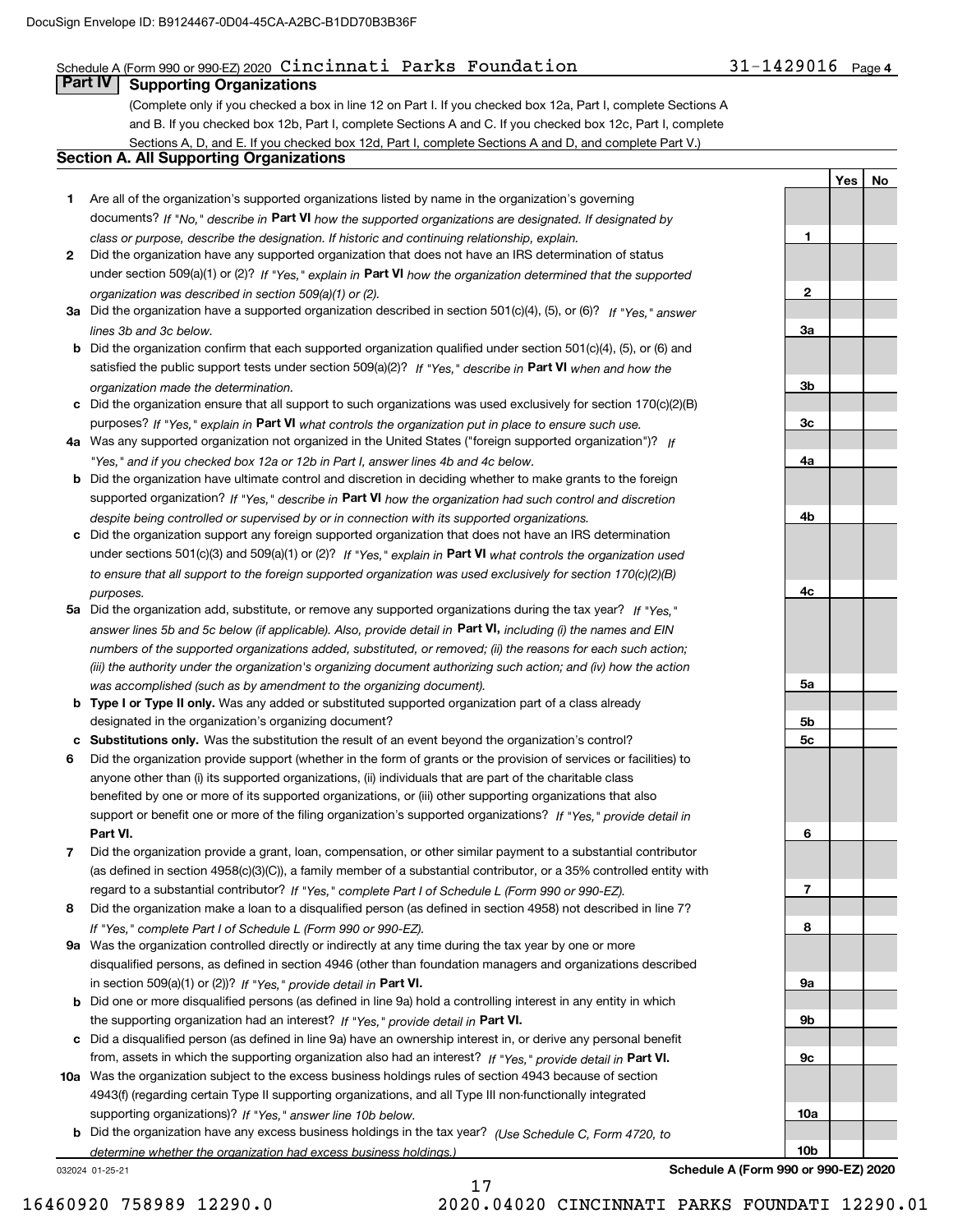## Schedule A (Form 990 or 990-EZ) 2020 Page Cincinnati Parks Foundation 31-1429016 **Part IV Supporting Organizations** *(continued)*

|              | <b>Part IV</b><br>Supporting Organizations (continued)                                                                                                                                                                                                                                                                                                                                                                                                                                                                                                                                                                                                                                                                                                                   |                 |            |    |
|--------------|--------------------------------------------------------------------------------------------------------------------------------------------------------------------------------------------------------------------------------------------------------------------------------------------------------------------------------------------------------------------------------------------------------------------------------------------------------------------------------------------------------------------------------------------------------------------------------------------------------------------------------------------------------------------------------------------------------------------------------------------------------------------------|-----------------|------------|----|
|              |                                                                                                                                                                                                                                                                                                                                                                                                                                                                                                                                                                                                                                                                                                                                                                          |                 | <b>Yes</b> | No |
| 11           | Has the organization accepted a gift or contribution from any of the following persons?                                                                                                                                                                                                                                                                                                                                                                                                                                                                                                                                                                                                                                                                                  |                 |            |    |
|              | a A person who directly or indirectly controls, either alone or together with persons described in lines 11b and                                                                                                                                                                                                                                                                                                                                                                                                                                                                                                                                                                                                                                                         |                 |            |    |
|              | 11c below, the governing body of a supported organization?                                                                                                                                                                                                                                                                                                                                                                                                                                                                                                                                                                                                                                                                                                               | 11a             |            |    |
|              | <b>b</b> A family member of a person described in line 11a above?                                                                                                                                                                                                                                                                                                                                                                                                                                                                                                                                                                                                                                                                                                        | 11 <sub>b</sub> |            |    |
|              | c A 35% controlled entity of a person described in line 11a or 11b above? If "Yes" to line 11a, 11b, or 11c, provide                                                                                                                                                                                                                                                                                                                                                                                                                                                                                                                                                                                                                                                     |                 |            |    |
|              | detail in Part VI.                                                                                                                                                                                                                                                                                                                                                                                                                                                                                                                                                                                                                                                                                                                                                       | 11c             |            |    |
|              | <b>Section B. Type I Supporting Organizations</b>                                                                                                                                                                                                                                                                                                                                                                                                                                                                                                                                                                                                                                                                                                                        |                 |            |    |
|              |                                                                                                                                                                                                                                                                                                                                                                                                                                                                                                                                                                                                                                                                                                                                                                          |                 | Yes        | No |
| 1            | Did the governing body, members of the governing body, officers acting in their official capacity, or membership of one or<br>more supported organizations have the power to regularly appoint or elect at least a majority of the organization's officers,<br>directors, or trustees at all times during the tax year? If "No," describe in Part VI how the supported organization(s)<br>effectively operated, supervised, or controlled the organization's activities. If the organization had more than one supported<br>organization, describe how the powers to appoint and/or remove officers, directors, or trustees were allocated among the<br>supported organizations and what conditions or restrictions, if any, applied to such powers during the tax year. | 1               |            |    |
| $\mathbf{2}$ | Did the organization operate for the benefit of any supported organization other than the supported                                                                                                                                                                                                                                                                                                                                                                                                                                                                                                                                                                                                                                                                      |                 |            |    |
|              | organization(s) that operated, supervised, or controlled the supporting organization? If "Yes," explain in                                                                                                                                                                                                                                                                                                                                                                                                                                                                                                                                                                                                                                                               |                 |            |    |
|              | <b>Part VI</b> how providing such benefit carried out the purposes of the supported organization(s) that operated,                                                                                                                                                                                                                                                                                                                                                                                                                                                                                                                                                                                                                                                       |                 |            |    |
|              | supervised, or controlled the supporting organization.<br>Section C. Type II Supporting Organizations                                                                                                                                                                                                                                                                                                                                                                                                                                                                                                                                                                                                                                                                    | $\overline{2}$  |            |    |
|              |                                                                                                                                                                                                                                                                                                                                                                                                                                                                                                                                                                                                                                                                                                                                                                          |                 | Yes        | No |
| 1.           | Were a majority of the organization's directors or trustees during the tax year also a majority of the directors                                                                                                                                                                                                                                                                                                                                                                                                                                                                                                                                                                                                                                                         |                 |            |    |
|              | or trustees of each of the organization's supported organization(s)? If "No," describe in Part VI how control                                                                                                                                                                                                                                                                                                                                                                                                                                                                                                                                                                                                                                                            |                 |            |    |
|              | or management of the supporting organization was vested in the same persons that controlled or managed                                                                                                                                                                                                                                                                                                                                                                                                                                                                                                                                                                                                                                                                   |                 |            |    |
|              | the supported organization(s).                                                                                                                                                                                                                                                                                                                                                                                                                                                                                                                                                                                                                                                                                                                                           | 1               |            |    |
|              | Section D. All Type III Supporting Organizations                                                                                                                                                                                                                                                                                                                                                                                                                                                                                                                                                                                                                                                                                                                         |                 |            |    |
|              |                                                                                                                                                                                                                                                                                                                                                                                                                                                                                                                                                                                                                                                                                                                                                                          |                 | <b>Yes</b> | No |
| 1.           | Did the organization provide to each of its supported organizations, by the last day of the fifth month of the<br>organization's tax year, (i) a written notice describing the type and amount of support provided during the prior tax<br>year, (ii) a copy of the Form 990 that was most recently filed as of the date of notification, and (iii) copies of the                                                                                                                                                                                                                                                                                                                                                                                                        |                 |            |    |
|              | organization's governing documents in effect on the date of notification, to the extent not previously provided?                                                                                                                                                                                                                                                                                                                                                                                                                                                                                                                                                                                                                                                         | 1               |            |    |
|              |                                                                                                                                                                                                                                                                                                                                                                                                                                                                                                                                                                                                                                                                                                                                                                          |                 |            |    |

- **2** Were any of the organization's officers, directors, or trustees either (i) appointed or elected by the supported organization(s) or (ii) serving on the governing body of a supported organization? If "No," explain in **Part VI** how *the organization maintained a close and continuous working relationship with the supported organization(s).*
- **3**income or assets at all times during the tax year? If "Yes," describe in **Part VI** the role the organization's By reason of the relationship described in line 2, above, did the organization's supported organizations have a significant voice in the organization's investment policies and in directing the use of the organization's

*supported organizations played in this regard.* **Section E. Type III Functionally Integrated Supporting Organizations**

- **1**Check the box next to the method that the organization used to satisfy the Integral Part Test during the year (see instructions).
- **alinupy** The organization satisfied the Activities Test. Complete line 2 below.
- **b**The organization is the parent of each of its supported organizations. *Complete* line 3 *below.*  $\mathcal{L}^{\text{max}}$

|  |  | The organization supported a governmental entity. Describe in Part VI how you supported a governmental entity (see instructions). |  |
|--|--|-----------------------------------------------------------------------------------------------------------------------------------|--|
|--|--|-----------------------------------------------------------------------------------------------------------------------------------|--|

18

- **2Answer lines 2a and 2b below. Yes No** Activities Test.
- **a** Did substantially all of the organization's activities during the tax year directly further the exempt purposes of the supported organization(s) to which the organization was responsive? If "Yes," then in **Part VI identify those supported organizations and explain**  *how these activities directly furthered their exempt purposes, how the organization was responsive to those supported organizations, and how the organization determined that these activities constituted substantially all of its activities.*
- **b** Did the activities described in line 2a, above, constitute activities that, but for the organization's involvement, **Part VI**  *the reasons for the organization's position that its supported organization(s) would have engaged in* one or more of the organization's supported organization(s) would have been engaged in? If "Yes," e*xplain in these activities but for the organization's involvement.*
- **3** Parent of Supported Organizations. Answer lines 3a and 3b below.

**a** Did the organization have the power to regularly appoint or elect a majority of the officers, directors, or trustees of each of the supported organizations? If "Yes" or "No" provide details in **Part VI.** 

**b** Did the organization exercise a substantial degree of direction over the policies, programs, and activities of each of its supported organizations? If "Yes," describe in Part VI the role played by the organization in this regard.

032025 01-25-21

**Schedule A (Form 990 or 990-EZ) 2020**

**2**

**3**

**2a**

**2b**

**3a**

**3b**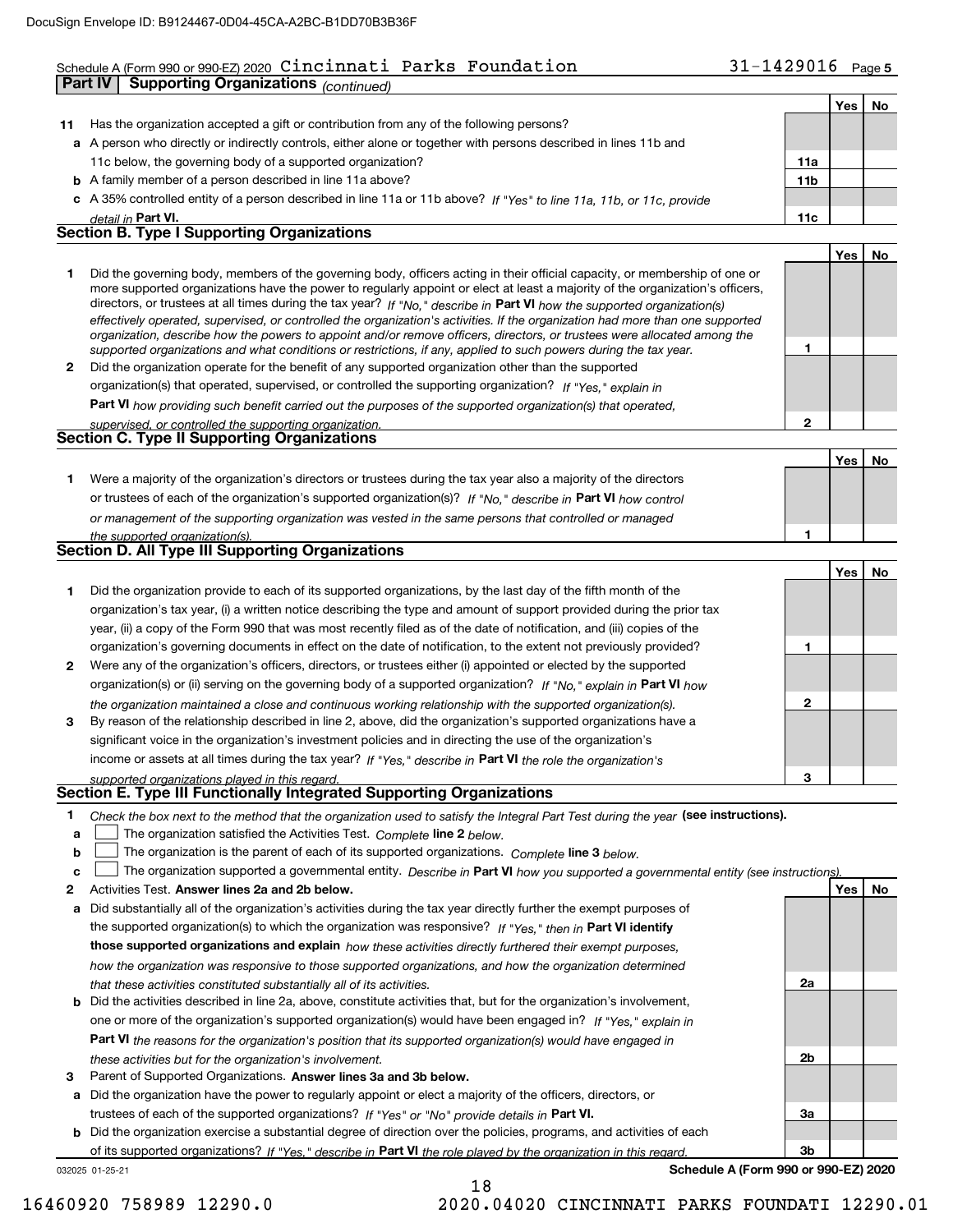## Schedule A (Form 990 or 990-EZ) 2020 Page Cincinnati Parks Foundation 31-1429016 **Part V Type III Non-Functionally Integrated 509(a)(3) Supporting Organizations**

**1**1 Check here if the organization satisfied the Integral Part Test as a qualifying trust on Nov. 20, 1970 (explain in Part VI). See instructions. All other Type III non-functionally integrated supporting organizations must complete Sections A through E.

|              | Section A - Adjusted Net Income                                                                                                   |                | (A) Prior Year | (B) Current Year<br>(optional) |
|--------------|-----------------------------------------------------------------------------------------------------------------------------------|----------------|----------------|--------------------------------|
| 1            | Net short-term capital gain                                                                                                       | 1              |                |                                |
| $\mathbf{2}$ | Recoveries of prior-year distributions                                                                                            | $\overline{2}$ |                |                                |
| 3            | Other gross income (see instructions)                                                                                             | 3              |                |                                |
| 4            | Add lines 1 through 3.                                                                                                            | 4              |                |                                |
| 5            | Depreciation and depletion                                                                                                        | 5              |                |                                |
| 6            | Portion of operating expenses paid or incurred for production or                                                                  |                |                |                                |
|              | collection of gross income or for management, conservation, or                                                                    |                |                |                                |
|              | maintenance of property held for production of income (see instructions)                                                          | 6              |                |                                |
| 7            | Other expenses (see instructions)                                                                                                 | $\overline{7}$ |                |                                |
| 8            | Adjusted Net Income (subtract lines 5, 6, and 7 from line 4)                                                                      | 8              |                |                                |
|              | <b>Section B - Minimum Asset Amount</b>                                                                                           |                | (A) Prior Year | (B) Current Year<br>(optional) |
| 1            | Aggregate fair market value of all non-exempt-use assets (see                                                                     |                |                |                                |
|              | instructions for short tax year or assets held for part of year):                                                                 |                |                |                                |
|              | a Average monthly value of securities                                                                                             | 1a             |                |                                |
|              | <b>b</b> Average monthly cash balances                                                                                            | 1b             |                |                                |
|              | <b>c</b> Fair market value of other non-exempt-use assets                                                                         | 1c             |                |                                |
|              | d Total (add lines 1a, 1b, and 1c)                                                                                                | 1d             |                |                                |
|              | e Discount claimed for blockage or other factors                                                                                  |                |                |                                |
|              | (explain in detail in Part VI):                                                                                                   |                |                |                                |
| 2            | Acquisition indebtedness applicable to non-exempt-use assets                                                                      | $\mathbf{2}$   |                |                                |
| 3            | Subtract line 2 from line 1d.                                                                                                     | 3              |                |                                |
| 4            | Cash deemed held for exempt use. Enter 0.015 of line 3 (for greater amount,                                                       |                |                |                                |
|              | see instructions)                                                                                                                 | 4              |                |                                |
| 5            | Net value of non-exempt-use assets (subtract line 4 from line 3)                                                                  | 5              |                |                                |
| 6            | Multiply line 5 by 0.035.                                                                                                         | 6              |                |                                |
| 7            | Recoveries of prior-year distributions                                                                                            | $\overline{7}$ |                |                                |
| 8            | Minimum Asset Amount (add line 7 to line 6)                                                                                       | 8              |                |                                |
|              | <b>Section C - Distributable Amount</b>                                                                                           |                |                | <b>Current Year</b>            |
| $\mathbf 1$  | Adjusted net income for prior year (from Section A, line 8, column A)                                                             | 1              |                |                                |
| 2            | Enter 0.85 of line 1.                                                                                                             | $\overline{2}$ |                |                                |
| з            | Minimum asset amount for prior year (from Section B, line 8, column A)                                                            | 3              |                |                                |
| 4            | Enter greater of line 2 or line 3.                                                                                                | 4              |                |                                |
| 5            | Income tax imposed in prior year                                                                                                  | 5              |                |                                |
| 6            | <b>Distributable Amount.</b> Subtract line 5 from line 4, unless subject to                                                       |                |                |                                |
|              | emergency temporary reduction (see instructions).                                                                                 | 6              |                |                                |
| 7            | Check here if the current year is the organization's first as a non-functionally integrated Type III supporting organization (see |                |                |                                |

instructions).

**Schedule A (Form 990 or 990-EZ) 2020**

032026 01-25-21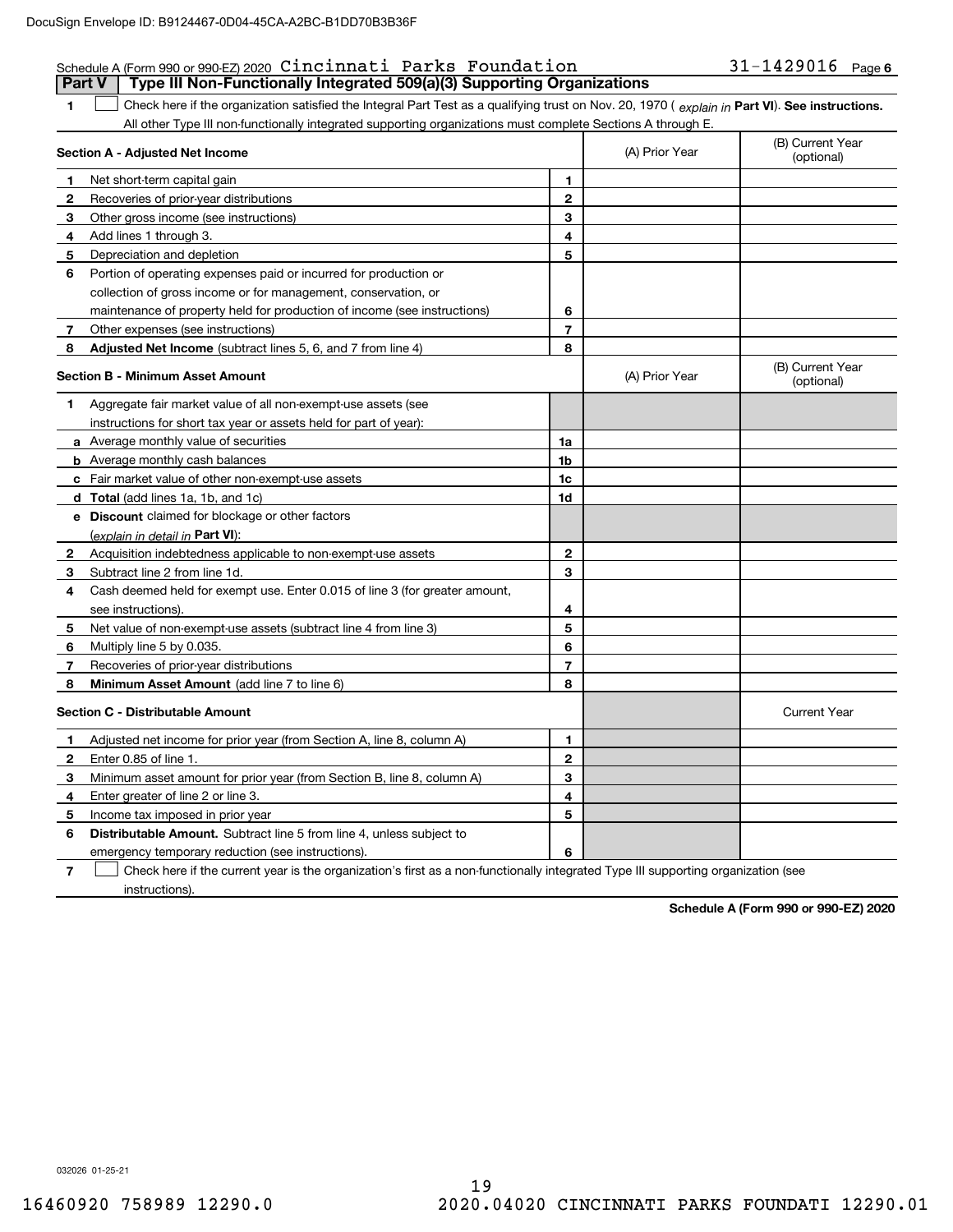### 31-1429016 Page 7 **Section D - Distributions Current Year 1**Amounts paid to supported organizations to accomplish exempt purposes **2345** Qualified set-aside amounts (prior IRS approval required - *provide details in* Part VI) **67891012345678910**Other distributions ( *describe in* Part VI). See instructions. **Total annual distributions.** Add lines 1 through 6. (*provide details in* Part VI). See instructions. **(i)Excess Distributions (ii) UnderdistributionsPre-2020(iii) Distributable Amount for 2020 Section E - Distribution Allocations**  (see instructions) **12**Underdistributions, if any, for years prior to 2020 (reason-**3**Excess distributions carryover, if any, to 2020 **4**Distributions for 2020 from Section D, **5** Remaining underdistributions for years prior to 2020, if **6** Remaining underdistributions for 2020. Subtract lines 3h **7Excess distributions carryover to 2021.**  Add lines 3j **8**Breakdown of line 7: <u>able cause required - *explain in* Part VI). See instructions.</u> **a** From 2015 **b** From 2016 **c**From 2017 **d** From 2018 **e** From 2019 **fTotal**  of lines 3a through 3e **g**Applied to underdistributions of prior years **h** Applied to 2020 distributable amount **ij** Remainder. Subtract lines 3g, 3h, and 3i from line 3f. **a** Applied to underdistributions of prior years **b** Applied to 2020 distributable amount **c** Remainder. Subtract lines 4a and 4b from line 4. <u>than zero, *explain in* Part VI. See instructions.</u> **Part VI** . See instructions. **a** Excess from 2016 **b** Excess from 2017 **c**Excess from 2018 **d**Excess from 2019 **e**and 4b from line 1. For result greater than zero, *explain in* Schedule A (Form 990 or 990-EZ) 2020 Page Cincinnati Parks Foundation 31-1429016 Amounts paid to perform activity that directly furthers exempt purposes of supported organizations, in excess of income from activity Administrative expenses paid to accomplish exempt purposes of supported organizations Amounts paid to acquire exempt-use assets Distributions to attentive supported organizations to which the organization is responsive Distributable amount for 2020 from Section C, line 6 Line 8 amount divided by line 9 amount Distributable amount for 2020 from Section C, line 6 i Carryover from 2015 not applied (see instructions)  $line 7:$   $\frac{1}{2}$ any. Subtract lines 3g and 4a from line 2. For result greater and 4c. Excess from 2020 **Part V** Type III Non-Functionally Integrated 509(a)(3) Supporting Organizations (continued)

**Schedule A (Form 990 or 990-EZ) 2020**

032027 01-25-21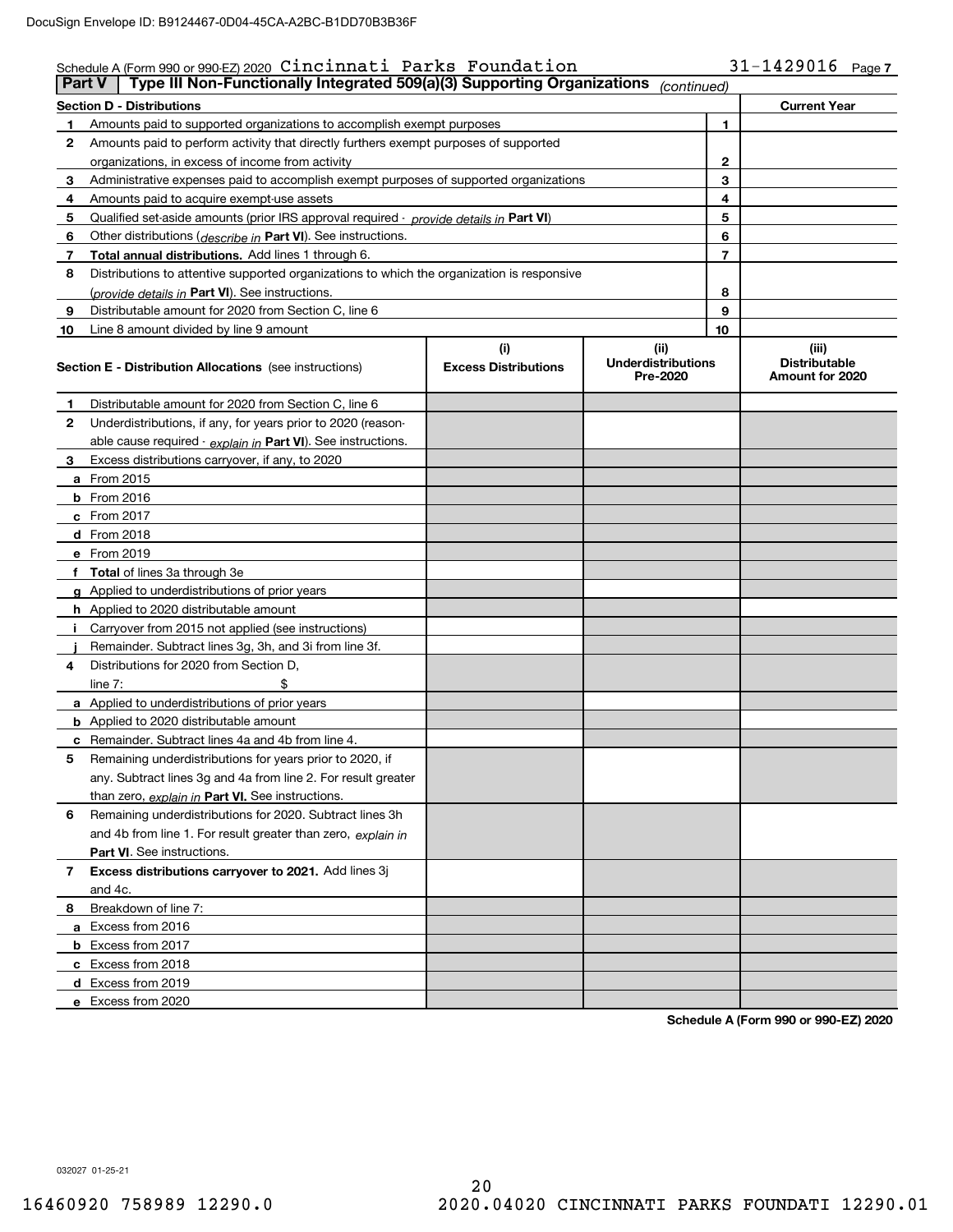## Schedule A (Form 990 or 990-EZ) 2020 Page Cincinnati Parks Foundation 31-1429016

**8**

Part VI | Supplemental Information. Provide the explanations required by Part II, line 10; Part II, line 17a or 17b; Part III, line 12; Part IV, Section A, lines 1, 2, 3b, 3c, 4b, 4c, 5a, 6, 9a, 9b, 9c, 11a, 11b, and 11c; Part IV, Section B, lines 1 and 2; Part IV, Section C, line 1; Part IV, Section D, lines 2 and 3; Part IV, Section E, lines 1c, 2a, 2b, 3a, and 3b; Part V, line 1; Part V, Section B, line 1e; Part V, Section D, lines 5, 6, and 8; and Part V, Section E, lines 2, 5, and 6. Also complete this part for any additional information. (See instructions.)

| 032028 01-25-21<br>16460920 758989 12290.0 | Schedule A (Form 990 or 990-EZ) 2020<br>$21\,$<br>2020.04020 CINCINNATI PARKS FOUNDATI 12290.01 |
|--------------------------------------------|-------------------------------------------------------------------------------------------------|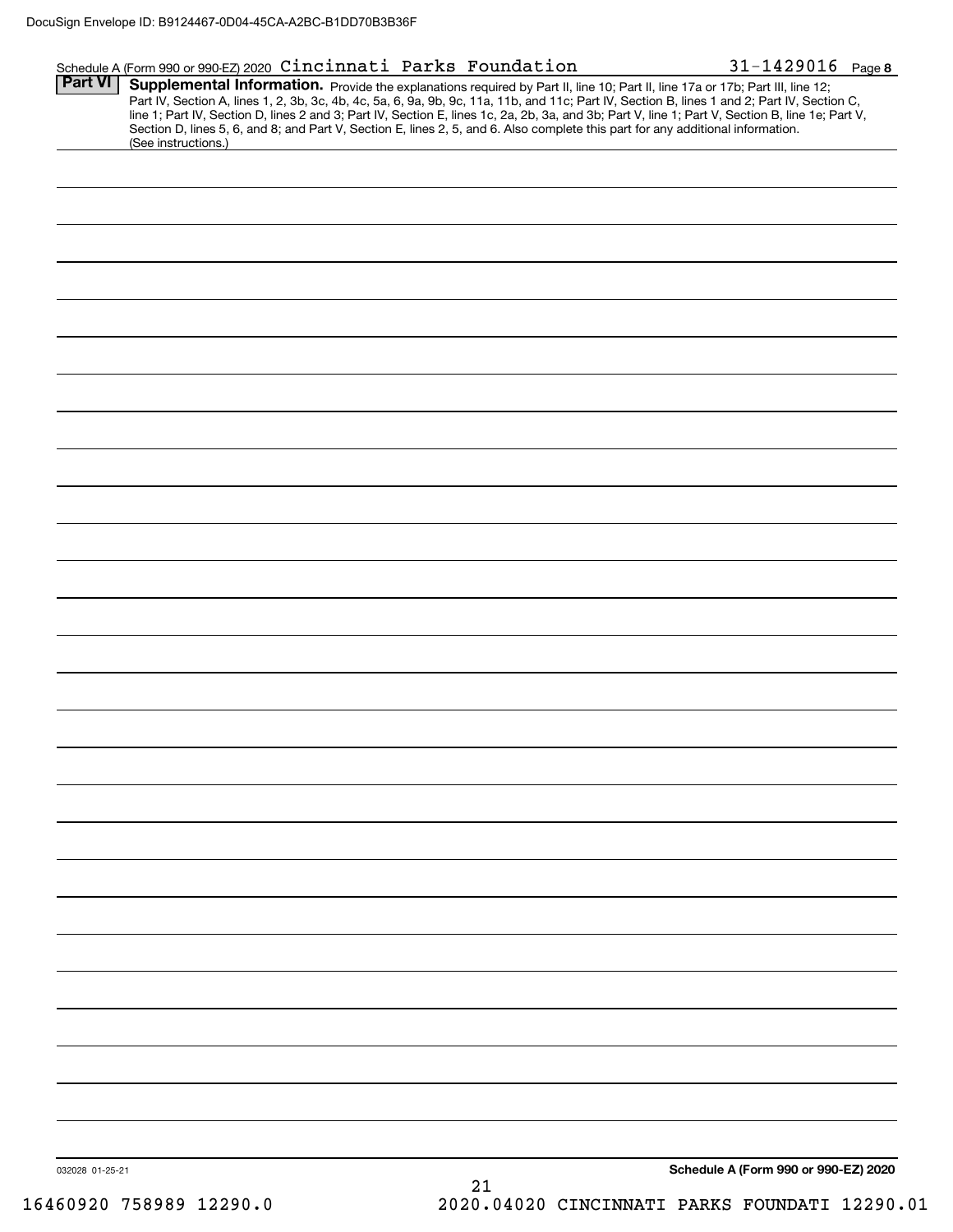LISCLOSURE COPY \*\* DocuSign Envelope ID: B9124467-0D04-45CA-A2BC-B1DD70B3B36F

Department of the Treasury Internal Revenue Service **(Form 990, 990-EZ, or 990-PF)**

# **Schedule B Schedule of Contributors**

**| Attach to Form 990, Form 990-EZ, or Form 990-PF. | Go to www.irs.gov/Form990 for the latest information.** OMB No. 1545-0047

**2020**

| Name of the organization       |                                                                                                                                                                                                                                                                                                                                                                                                                                                                                                           | <b>Employer identification number</b> |
|--------------------------------|-----------------------------------------------------------------------------------------------------------------------------------------------------------------------------------------------------------------------------------------------------------------------------------------------------------------------------------------------------------------------------------------------------------------------------------------------------------------------------------------------------------|---------------------------------------|
|                                | Cincinnati Parks Foundation                                                                                                                                                                                                                                                                                                                                                                                                                                                                               | 31-1429016                            |
| Organization type (check one): |                                                                                                                                                                                                                                                                                                                                                                                                                                                                                                           |                                       |
| Filers of:                     | Section:                                                                                                                                                                                                                                                                                                                                                                                                                                                                                                  |                                       |
| Form 990 or 990-EZ             | 501(c)( $3$ ) (enter number) organization<br> X                                                                                                                                                                                                                                                                                                                                                                                                                                                           |                                       |
|                                | 4947(a)(1) nonexempt charitable trust not treated as a private foundation                                                                                                                                                                                                                                                                                                                                                                                                                                 |                                       |
|                                | 527 political organization                                                                                                                                                                                                                                                                                                                                                                                                                                                                                |                                       |
| Form 990-PF                    | 501(c)(3) exempt private foundation                                                                                                                                                                                                                                                                                                                                                                                                                                                                       |                                       |
|                                | 4947(a)(1) nonexempt charitable trust treated as a private foundation                                                                                                                                                                                                                                                                                                                                                                                                                                     |                                       |
|                                | 501(c)(3) taxable private foundation                                                                                                                                                                                                                                                                                                                                                                                                                                                                      |                                       |
|                                | Check if your organization is covered by the General Rule or a Special Rule.<br>Note: Only a section 501(c)(7), (8), or (10) organization can check boxes for both the General Rule and a Special Rule. See instructions.                                                                                                                                                                                                                                                                                 |                                       |
| <b>General Rule</b>            |                                                                                                                                                                                                                                                                                                                                                                                                                                                                                                           |                                       |
|                                | For an organization filing Form 990, 990-EZ, or 990-PF that received, during the year, contributions totaling \$5,000 or more (in money or<br>property) from any one contributor. Complete Parts I and II. See instructions for determining a contributor's total contributions.                                                                                                                                                                                                                          |                                       |
| <b>Special Rules</b>           |                                                                                                                                                                                                                                                                                                                                                                                                                                                                                                           |                                       |
| X                              | For an organization described in section 501(c)(3) filing Form 990 or 990-EZ that met the 33 1/3% support test of the regulations under<br>sections 509(a)(1) and 170(b)(1)(A)(vi), that checked Schedule A (Form 990 or 990-EZ), Part II, line 13, 16a, or 16b, and that received from<br>any one contributor, during the year, total contributions of the greater of (1) \$5,000; or (2) 2% of the amount on (i) Form 990, Part VIII, line 1h;<br>or (ii) Form 990-EZ, line 1. Complete Parts I and II. |                                       |

For an organization described in section 501(c)(7), (8), or (10) filing Form 990 or 990-EZ that received from any one contributor, during the year, total contributions of more than \$1,000 exclusively for religious, charitable, scientific, literary, or educational purposes, or for the prevention of cruelty to children or animals. Complete Parts I (entering "N/A" in column (b) instead of the contributor name and address), II, and III.

purpose. Don't complete any of the parts unless the **General Rule** applies to this organization because it received *nonexclusively* year, contributions <sub>exclusively</sub> for religious, charitable, etc., purposes, but no such contributions totaled more than \$1,000. If this box is checked, enter here the total contributions that were received during the year for an  $\;$ exclusively religious, charitable, etc., For an organization described in section 501(c)(7), (8), or (10) filing Form 990 or 990-EZ that received from any one contributor, during the religious, charitable, etc., contributions totaling \$5,000 or more during the year  $\Box$ — $\Box$  =  $\Box$  $\mathcal{L}^{\text{max}}$ 

**Caution:**  An organization that isn't covered by the General Rule and/or the Special Rules doesn't file Schedule B (Form 990, 990-EZ, or 990-PF),  **must** but it answer "No" on Part IV, line 2, of its Form 990; or check the box on line H of its Form 990-EZ or on its Form 990-PF, Part I, line 2, to certify that it doesn't meet the filing requirements of Schedule B (Form 990, 990-EZ, or 990-PF).

**For Paperwork Reduction Act Notice, see the instructions for Form 990, 990-EZ, or 990-PF. Schedule B (Form 990, 990-EZ, or 990-PF) (2020)** LHA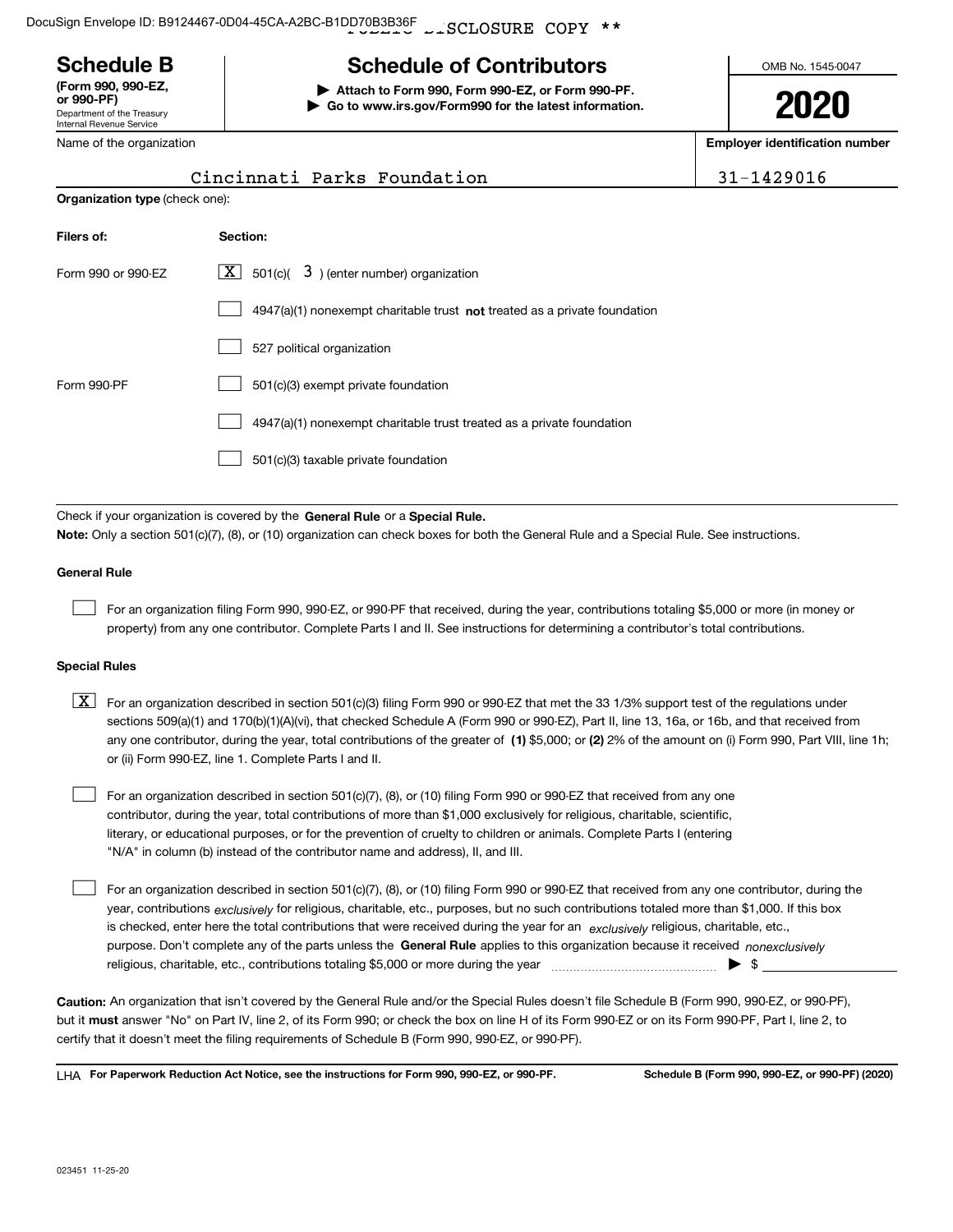Schedule B (Form 990, 990-EZ, or 990-PF) (2020) Page 2

# Cincinnati Parks Foundation 31-1429016

|                      | Schedule B (Form 990, 990-EZ, or 990-PF) (2020)                                                |                                   | Page 2                                                                                                                              |
|----------------------|------------------------------------------------------------------------------------------------|-----------------------------------|-------------------------------------------------------------------------------------------------------------------------------------|
| Name of organization |                                                                                                |                                   | <b>Employer identification number</b>                                                                                               |
|                      | Cincinnati Parks Foundation                                                                    |                                   | 31-1429016                                                                                                                          |
| Part I               | Contributors (see instructions). Use duplicate copies of Part I if additional space is needed. |                                   |                                                                                                                                     |
| (a)<br>No.           | (b)<br>Name, address, and ZIP + 4                                                              | (c)<br><b>Total contributions</b> | (d)<br>Type of contribution                                                                                                         |
| 1                    |                                                                                                | 80,000.<br>\$                     | $\overline{\mathbf{X}}$<br>Person<br>Payroll<br>Noncash<br>(Complete Part II for<br>noncash contributions.)                         |
| (a)<br>No.           | (b)<br>Name, address, and ZIP + 4                                                              | (c)<br><b>Total contributions</b> | (d)<br>Type of contribution                                                                                                         |
| 2                    |                                                                                                | 260,000.<br>\$                    | $\overline{\mathbf{X}}$<br>Person<br>Payroll<br>Noncash<br>(Complete Part II for<br>noncash contributions.)                         |
| (a)<br>No.           | (b)<br>Name, address, and ZIP + 4                                                              | (c)<br><b>Total contributions</b> | (d)<br>Type of contribution                                                                                                         |
| 3                    |                                                                                                | 200,000.<br>\$                    | X<br>Person<br>Payroll<br>Noncash<br>(Complete Part II for<br>noncash contributions.)                                               |
| (a)<br>No.           | (b)<br>Name, address, and ZIP + 4                                                              | (c)<br><b>Total contributions</b> | (d)<br>Type of contribution                                                                                                         |
| 4                    |                                                                                                | 110,000.<br>\$                    | $\overline{\mathbf{X}}$<br>Person<br>Payroll<br>Noncash<br>(Complete Part II for<br>noncash contributions.)                         |
| (a)<br>No.           | (b)<br>Name, address, and ZIP + 4                                                              | (c)<br><b>Total contributions</b> | (d)<br>Type of contribution                                                                                                         |
| 5                    |                                                                                                | 102,479.<br>\$                    | $\overline{\text{X}}$<br>Person<br>Payroll<br>Noncash<br>(Complete Part II for<br>noncash contributions.)                           |
| (a)<br>No.           | (b)<br>Name, address, and ZIP + 4                                                              | (c)<br><b>Total contributions</b> | (d)<br>Type of contribution                                                                                                         |
| 023452 11-25-20      |                                                                                                | \$                                | Person<br>Payroll<br>Noncash<br>(Complete Part II for<br>noncash contributions.)<br>Schedule B (Form 990, 990-EZ, or 990-PF) (2020) |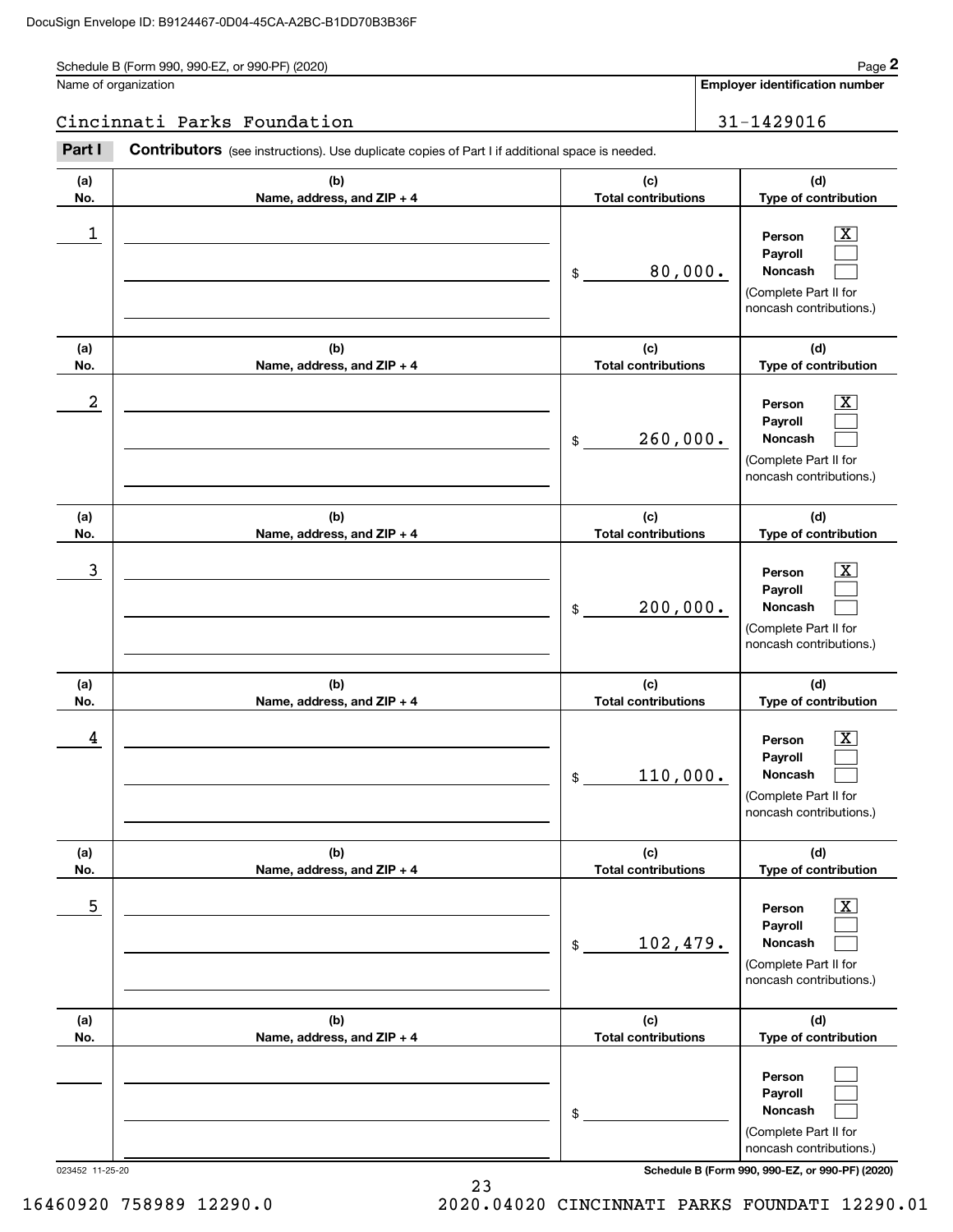Schedule B (Form 990, 990-EZ, or 990-PF) (2020) Schedule B (Form 990, 990-EZ, or 990-PF) (2020)

| Name of organization |
|----------------------|
|                      |

**Employer identification number**

## Cincinnati Parks Foundation 31-1429016

Fage 3 Employer identification pumber<br>
lame of organization<br> **31-1429016**<br> **Part II Noncash Property** (see instructions). Use duplicate copies of Part II if additional space is needed.

**(a)No.fromPart I (c)FMV (or estimate) (b) Description of noncash property given (d) Date received (a)No.fromPart I (c) FMV (or estimate) (b) Description of noncash property given (d) Date received (a)No.fromPart I (c)FMV (or estimate) (b) Description of noncash property given (d) Date received (a) No.fromPart I (c) FMV (or estimate) (b)Description of noncash property given (d) Date received (a) No.fromPart I (c) FMV (or estimate) (b) Description of noncash property given (d) Date received (a) No.fromPart I (c)FMV (or estimate) (b)Description of noncash property given (d)Date received** (See instructions.) \$(See instructions.) \$(See instructions.) \$(See instructions.) \$(See instructions.) \$(See instructions.) \$

24

023453 11-25-20 **Schedule B (Form 990, 990-EZ, or 990-PF) (2020)**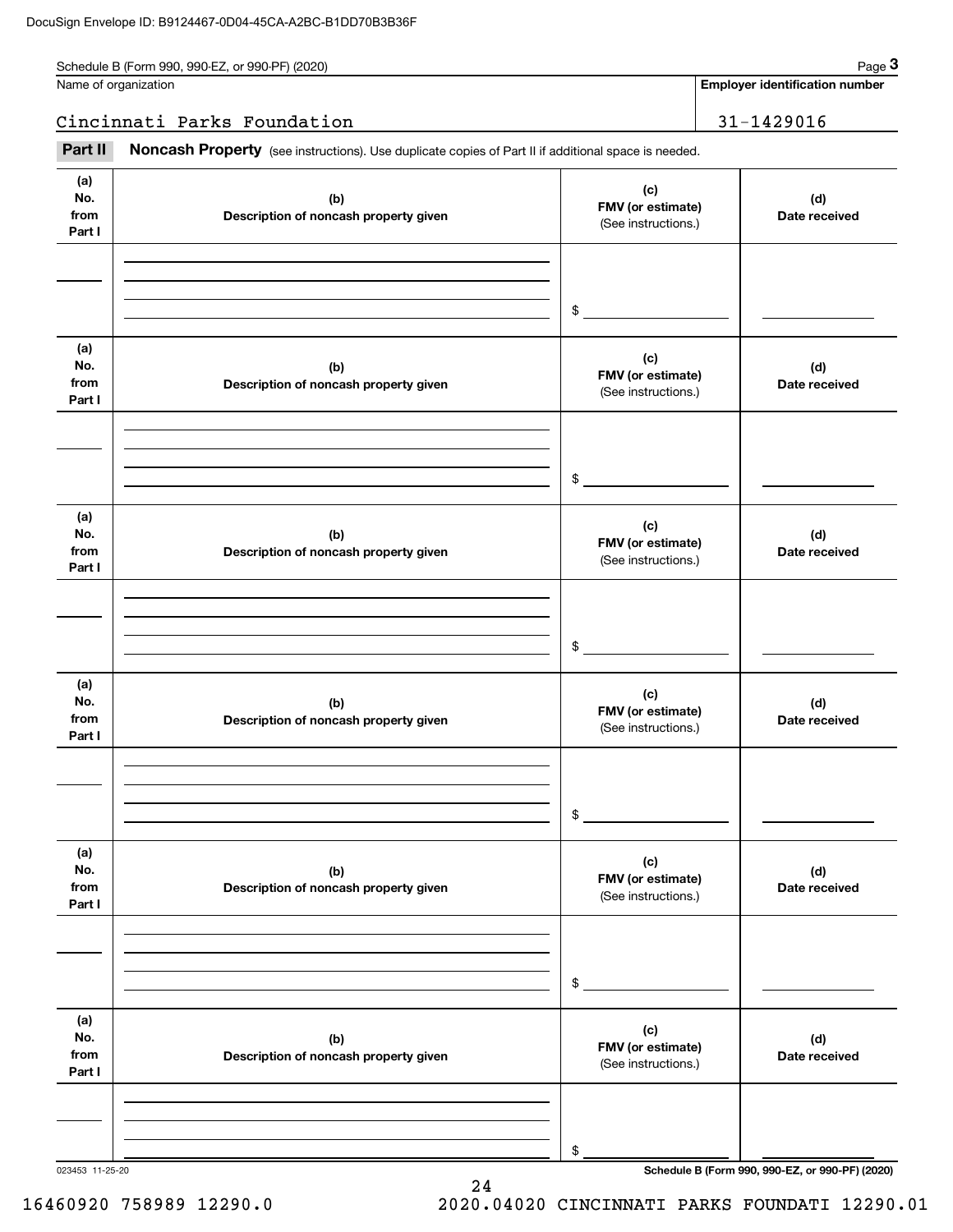|                             | Schedule B (Form 990, 990-EZ, or 990-PF) (2020)                                                                                                                                                                                                                              |                      |  |                                          | Page 4                                |  |  |  |  |
|-----------------------------|------------------------------------------------------------------------------------------------------------------------------------------------------------------------------------------------------------------------------------------------------------------------------|----------------------|--|------------------------------------------|---------------------------------------|--|--|--|--|
| Name of organization        |                                                                                                                                                                                                                                                                              |                      |  |                                          | <b>Employer identification number</b> |  |  |  |  |
|                             | Cincinnati Parks Foundation                                                                                                                                                                                                                                                  |                      |  |                                          | 31-1429016                            |  |  |  |  |
| Part III                    | Exclusively religious, charitable, etc., contributions to organizations described in section 501(c)(7), (8), or (10) that total more than \$1,000 for the year<br>from any one contributor. Complete columns (a) through (e) and the following line entry. For organizations |                      |  |                                          |                                       |  |  |  |  |
|                             | completing Part III, enter the total of exclusively religious, charitable, etc., contributions of $$1,000$ or less for the year. (Enter this info. once.) $\blacktriangleright$ \$<br>Use duplicate copies of Part III if additional space is needed.                        |                      |  |                                          |                                       |  |  |  |  |
| (a) No.                     |                                                                                                                                                                                                                                                                              |                      |  |                                          |                                       |  |  |  |  |
| from<br>Part I              | (b) Purpose of gift                                                                                                                                                                                                                                                          | (c) Use of gift      |  | (d) Description of how gift is held      |                                       |  |  |  |  |
|                             |                                                                                                                                                                                                                                                                              |                      |  |                                          |                                       |  |  |  |  |
|                             |                                                                                                                                                                                                                                                                              |                      |  |                                          |                                       |  |  |  |  |
|                             |                                                                                                                                                                                                                                                                              |                      |  |                                          |                                       |  |  |  |  |
|                             |                                                                                                                                                                                                                                                                              | (e) Transfer of gift |  |                                          |                                       |  |  |  |  |
|                             | Transferee's name, address, and ZIP + 4                                                                                                                                                                                                                                      |                      |  | Relationship of transferor to transferee |                                       |  |  |  |  |
|                             |                                                                                                                                                                                                                                                                              |                      |  |                                          |                                       |  |  |  |  |
|                             |                                                                                                                                                                                                                                                                              |                      |  |                                          |                                       |  |  |  |  |
|                             |                                                                                                                                                                                                                                                                              |                      |  |                                          |                                       |  |  |  |  |
| (a) No.<br>from             | (b) Purpose of gift                                                                                                                                                                                                                                                          | (c) Use of gift      |  | (d) Description of how gift is held      |                                       |  |  |  |  |
| Part I                      |                                                                                                                                                                                                                                                                              |                      |  |                                          |                                       |  |  |  |  |
|                             |                                                                                                                                                                                                                                                                              |                      |  |                                          |                                       |  |  |  |  |
|                             |                                                                                                                                                                                                                                                                              |                      |  |                                          |                                       |  |  |  |  |
|                             | (e) Transfer of gift                                                                                                                                                                                                                                                         |                      |  |                                          |                                       |  |  |  |  |
|                             |                                                                                                                                                                                                                                                                              |                      |  |                                          |                                       |  |  |  |  |
|                             | Transferee's name, address, and ZIP + 4                                                                                                                                                                                                                                      |                      |  | Relationship of transferor to transferee |                                       |  |  |  |  |
|                             |                                                                                                                                                                                                                                                                              |                      |  |                                          |                                       |  |  |  |  |
|                             |                                                                                                                                                                                                                                                                              |                      |  |                                          |                                       |  |  |  |  |
| (a) No.                     |                                                                                                                                                                                                                                                                              |                      |  |                                          |                                       |  |  |  |  |
| from<br>Part I              | (b) Purpose of gift                                                                                                                                                                                                                                                          | (c) Use of gift      |  | (d) Description of how gift is held      |                                       |  |  |  |  |
|                             |                                                                                                                                                                                                                                                                              |                      |  |                                          |                                       |  |  |  |  |
|                             |                                                                                                                                                                                                                                                                              |                      |  |                                          |                                       |  |  |  |  |
|                             |                                                                                                                                                                                                                                                                              |                      |  |                                          |                                       |  |  |  |  |
|                             |                                                                                                                                                                                                                                                                              | (e) Transfer of gift |  |                                          |                                       |  |  |  |  |
|                             | Transferee's name, address, and ZIP + 4                                                                                                                                                                                                                                      |                      |  | Relationship of transferor to transferee |                                       |  |  |  |  |
|                             |                                                                                                                                                                                                                                                                              |                      |  |                                          |                                       |  |  |  |  |
|                             |                                                                                                                                                                                                                                                                              |                      |  |                                          |                                       |  |  |  |  |
|                             |                                                                                                                                                                                                                                                                              |                      |  |                                          |                                       |  |  |  |  |
| $(a)$ No.<br>from<br>Part I | (b) Purpose of gift                                                                                                                                                                                                                                                          | (c) Use of gift      |  | (d) Description of how gift is held      |                                       |  |  |  |  |
|                             |                                                                                                                                                                                                                                                                              |                      |  |                                          |                                       |  |  |  |  |
|                             |                                                                                                                                                                                                                                                                              |                      |  |                                          |                                       |  |  |  |  |
|                             |                                                                                                                                                                                                                                                                              |                      |  |                                          |                                       |  |  |  |  |
|                             |                                                                                                                                                                                                                                                                              | (e) Transfer of gift |  |                                          |                                       |  |  |  |  |
|                             |                                                                                                                                                                                                                                                                              |                      |  |                                          |                                       |  |  |  |  |
|                             | Transferee's name, address, and ZIP + 4                                                                                                                                                                                                                                      |                      |  | Relationship of transferor to transferee |                                       |  |  |  |  |
|                             |                                                                                                                                                                                                                                                                              |                      |  |                                          |                                       |  |  |  |  |
|                             |                                                                                                                                                                                                                                                                              |                      |  |                                          |                                       |  |  |  |  |
|                             |                                                                                                                                                                                                                                                                              |                      |  |                                          |                                       |  |  |  |  |

25

**Schedule B (Form 990, 990-EZ, or 990-PF) (2020)**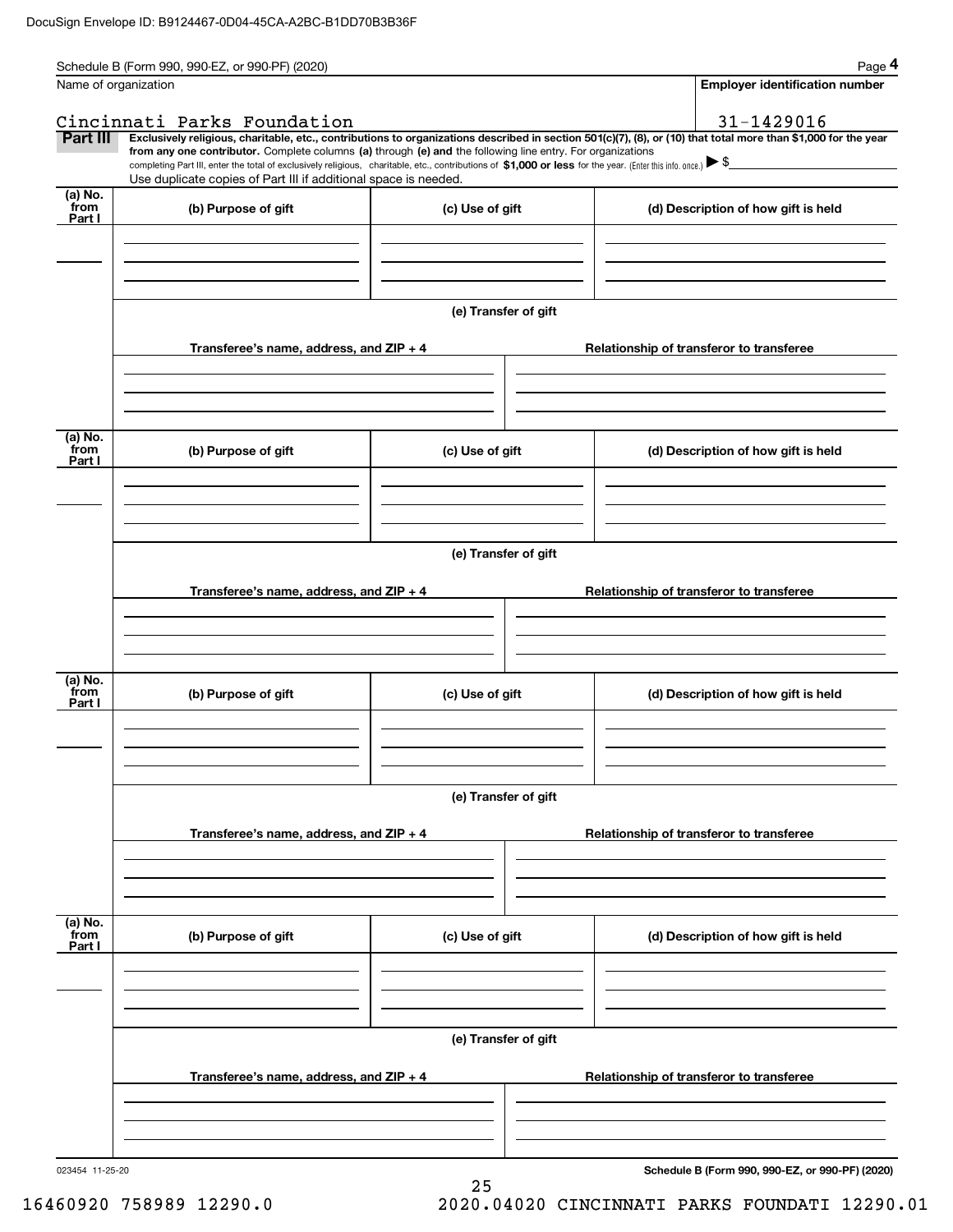DocuSign Envelope ID: B9124467-0D04-45CA-A2BC-B1DD70B3B36F

|         | <b>SCHEDULE D</b>                  |                                                                                                                                                                                                                                                          | <b>Supplemental Financial Statements</b>                                                        |                          | OMB No. 1545-0047                                  |  |
|---------|------------------------------------|----------------------------------------------------------------------------------------------------------------------------------------------------------------------------------------------------------------------------------------------------------|-------------------------------------------------------------------------------------------------|--------------------------|----------------------------------------------------|--|
|         | (Form 990)                         |                                                                                                                                                                                                                                                          | Complete if the organization answered "Yes" on Form 990,                                        |                          |                                                    |  |
|         | Department of the Treasury         |                                                                                                                                                                                                                                                          | Part IV, line 6, 7, 8, 9, 10, 11a, 11b, 11c, 11d, 11e, 11f, 12a, or 12b.<br>Attach to Form 990. |                          | <b>Open to Public</b>                              |  |
|         | Internal Revenue Service           |                                                                                                                                                                                                                                                          | Go to www.irs.gov/Form990 for instructions and the latest information.                          |                          | <b>Inspection</b>                                  |  |
|         | Name of the organization           |                                                                                                                                                                                                                                                          |                                                                                                 |                          | <b>Employer identification number</b>              |  |
| Part I  |                                    | Cincinnati Parks Foundation<br>Organizations Maintaining Donor Advised Funds or Other Similar Funds or Accounts. Complete if the                                                                                                                         |                                                                                                 |                          | 31-1429016                                         |  |
|         |                                    | organization answered "Yes" on Form 990, Part IV, line 6.                                                                                                                                                                                                |                                                                                                 |                          |                                                    |  |
|         |                                    |                                                                                                                                                                                                                                                          | (a) Donor advised funds                                                                         |                          | (b) Funds and other accounts                       |  |
| 1       |                                    |                                                                                                                                                                                                                                                          |                                                                                                 |                          |                                                    |  |
| 2       |                                    | Aggregate value of contributions to (during year)                                                                                                                                                                                                        |                                                                                                 |                          |                                                    |  |
| З       |                                    |                                                                                                                                                                                                                                                          |                                                                                                 |                          |                                                    |  |
| 4       |                                    |                                                                                                                                                                                                                                                          |                                                                                                 |                          |                                                    |  |
| 5       |                                    | Did the organization inform all donors and donor advisors in writing that the assets held in donor advised funds                                                                                                                                         |                                                                                                 |                          |                                                    |  |
|         |                                    |                                                                                                                                                                                                                                                          |                                                                                                 |                          | Yes<br><b>No</b>                                   |  |
| 6       |                                    | Did the organization inform all grantees, donors, and donor advisors in writing that grant funds can be used only                                                                                                                                        |                                                                                                 |                          |                                                    |  |
|         |                                    | for charitable purposes and not for the benefit of the donor or donor advisor, or for any other purpose conferring                                                                                                                                       |                                                                                                 |                          |                                                    |  |
| Part II | impermissible private benefit?     | Conservation Easements. Complete if the organization answered "Yes" on Form 990, Part IV, line 7.                                                                                                                                                        |                                                                                                 |                          | Yes<br>No.                                         |  |
| 1       |                                    | Purpose(s) of conservation easements held by the organization (check all that apply).                                                                                                                                                                    |                                                                                                 |                          |                                                    |  |
|         |                                    | Preservation of land for public use (for example, recreation or education)                                                                                                                                                                               |                                                                                                 |                          | Preservation of a historically important land area |  |
|         |                                    | Protection of natural habitat                                                                                                                                                                                                                            | Preservation of a certified historic structure                                                  |                          |                                                    |  |
|         |                                    | Preservation of open space                                                                                                                                                                                                                               |                                                                                                 |                          |                                                    |  |
| 2       |                                    | Complete lines 2a through 2d if the organization held a qualified conservation contribution in the form of a conservation easement on the last                                                                                                           |                                                                                                 |                          |                                                    |  |
|         | day of the tax year.               |                                                                                                                                                                                                                                                          |                                                                                                 |                          | Held at the End of the Tax Year                    |  |
| а       |                                    |                                                                                                                                                                                                                                                          |                                                                                                 | 2a                       |                                                    |  |
| b       |                                    |                                                                                                                                                                                                                                                          |                                                                                                 | 2b                       |                                                    |  |
| с       |                                    |                                                                                                                                                                                                                                                          |                                                                                                 | 2c                       |                                                    |  |
|         |                                    | d Number of conservation easements included in (c) acquired after 7/25/06, and not on a historic structure                                                                                                                                               |                                                                                                 |                          |                                                    |  |
| 3       |                                    |                                                                                                                                                                                                                                                          |                                                                                                 | 2d                       |                                                    |  |
|         | $\gamma$ ear $\blacktriangleright$ | Number of conservation easements modified, transferred, released, extinguished, or terminated by the organization during the tax                                                                                                                         |                                                                                                 |                          |                                                    |  |
| 4       |                                    | Number of states where property subject to conservation easement is located $\blacktriangleright$                                                                                                                                                        |                                                                                                 |                          |                                                    |  |
| 5       |                                    | Does the organization have a written policy regarding the periodic monitoring, inspection, handling of                                                                                                                                                   |                                                                                                 |                          |                                                    |  |
|         |                                    | violations, and enforcement of the conservation easements it holds?                                                                                                                                                                                      |                                                                                                 |                          | Yes<br><b>No</b>                                   |  |
| 6       |                                    | Staff and volunteer hours devoted to monitoring, inspecting, handling of violations, and enforcing conservation easements during the year                                                                                                                |                                                                                                 |                          |                                                    |  |
|         | ▶                                  |                                                                                                                                                                                                                                                          |                                                                                                 |                          |                                                    |  |
| 7       |                                    | Amount of expenses incurred in monitoring, inspecting, handling of violations, and enforcing conservation easements during the year                                                                                                                      |                                                                                                 |                          |                                                    |  |
|         | $\blacktriangleright$ \$           |                                                                                                                                                                                                                                                          |                                                                                                 |                          |                                                    |  |
| 8       |                                    | Does each conservation easement reported on line 2(d) above satisfy the requirements of section 170(h)(4)(B)(i)                                                                                                                                          |                                                                                                 |                          |                                                    |  |
|         |                                    |                                                                                                                                                                                                                                                          |                                                                                                 |                          | Yes<br>No                                          |  |
| 9       |                                    | In Part XIII, describe how the organization reports conservation easements in its revenue and expense statement and<br>balance sheet, and include, if applicable, the text of the footnote to the organization's financial statements that describes the |                                                                                                 |                          |                                                    |  |
|         |                                    | organization's accounting for conservation easements.                                                                                                                                                                                                    |                                                                                                 |                          |                                                    |  |
|         | Part III                           | Organizations Maintaining Collections of Art, Historical Treasures, or Other Similar Assets.                                                                                                                                                             |                                                                                                 |                          |                                                    |  |
|         |                                    | Complete if the organization answered "Yes" on Form 990, Part IV, line 8.                                                                                                                                                                                |                                                                                                 |                          |                                                    |  |
|         |                                    | 1a If the organization elected, as permitted under FASB ASC 958, not to report in its revenue statement and balance sheet works                                                                                                                          |                                                                                                 |                          |                                                    |  |
|         |                                    | of art, historical treasures, or other similar assets held for public exhibition, education, or research in furtherance of public                                                                                                                        |                                                                                                 |                          |                                                    |  |
|         |                                    | service, provide in Part XIII the text of the footnote to its financial statements that describes these items.                                                                                                                                           |                                                                                                 |                          |                                                    |  |
|         |                                    | <b>b</b> If the organization elected, as permitted under FASB ASC 958, to report in its revenue statement and balance sheet works of                                                                                                                     |                                                                                                 |                          |                                                    |  |
|         |                                    | art, historical treasures, or other similar assets held for public exhibition, education, or research in furtherance of public service,                                                                                                                  |                                                                                                 |                          |                                                    |  |
|         |                                    | provide the following amounts relating to these items:                                                                                                                                                                                                   |                                                                                                 |                          |                                                    |  |
|         |                                    | (i) Revenue included on Form 990, Part VIII, line 1 [2000] [2010] Contract the included on Form 990, Part VIII, line 1                                                                                                                                   |                                                                                                 |                          | $\triangleright$ \$                                |  |
| 2       |                                    | (ii) Assets included in Form 990, Part X<br>If the organization received or held works of art, historical treasures, or other similar assets for financial gain, provide                                                                                 |                                                                                                 | $\blacktriangleright$ \$ |                                                    |  |
|         |                                    | the following amounts required to be reported under FASB ASC 958 relating to these items:                                                                                                                                                                |                                                                                                 |                          |                                                    |  |
|         |                                    | a Revenue included on Form 990, Part VIII, line 1 [2000] [2000] [2000] [2000] [2000] [2000] [2000] [2000] [2000                                                                                                                                          |                                                                                                 | - \$                     |                                                    |  |
|         |                                    |                                                                                                                                                                                                                                                          |                                                                                                 | -\$                      |                                                    |  |
|         |                                    | LHA For Paperwork Reduction Act Notice, see the Instructions for Form 990.                                                                                                                                                                               |                                                                                                 |                          | Schedule D (Form 990) 2020                         |  |
|         | 032051 12-01-20                    |                                                                                                                                                                                                                                                          |                                                                                                 |                          |                                                    |  |
|         |                                    |                                                                                                                                                                                                                                                          | 26                                                                                              |                          |                                                    |  |

 <sup>16460920 758989 12290.0 2020.04020</sup> CINCINNATI PARKS FOUNDATI 12290.01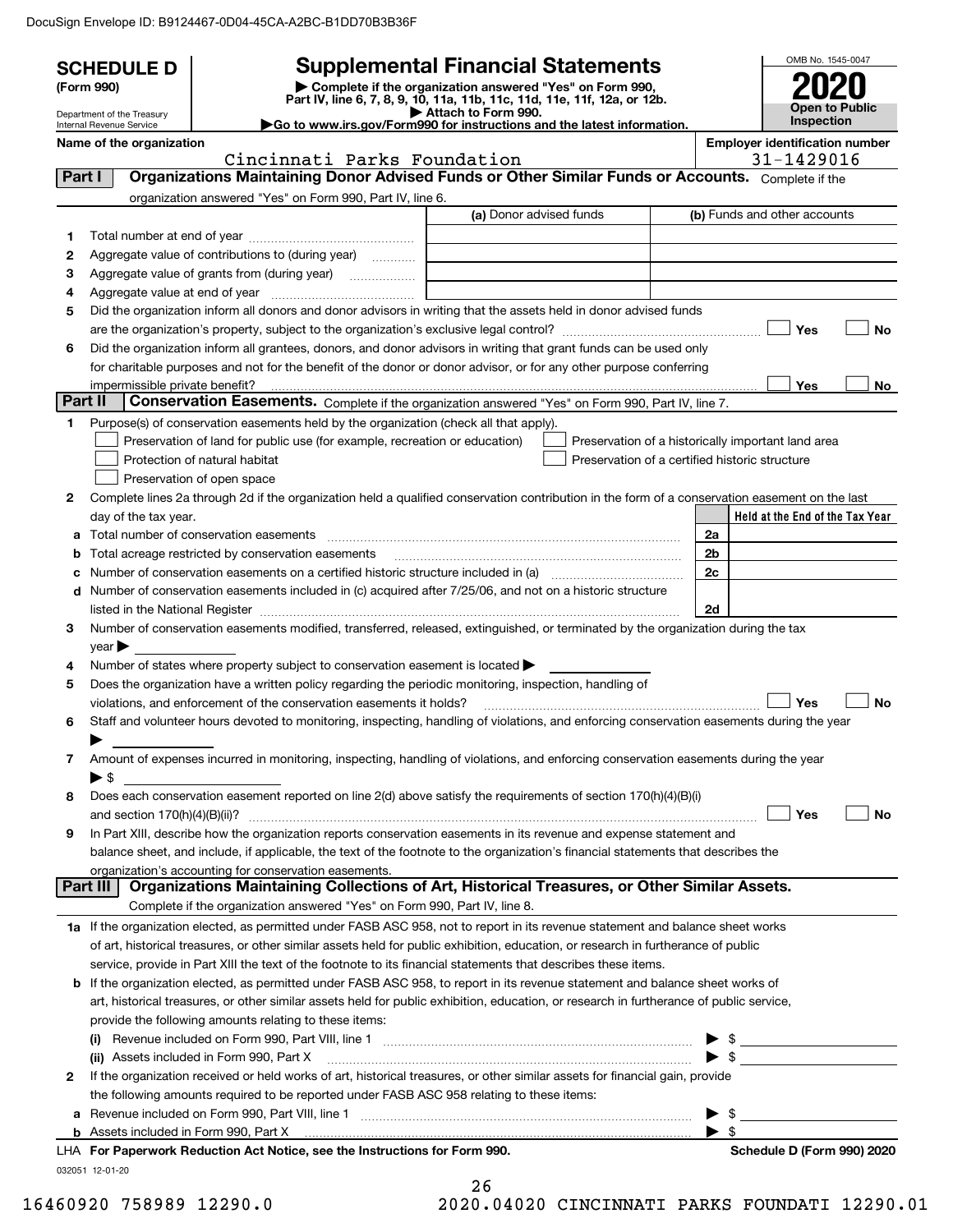DocuSign Envelope ID: B9124467-0D04-45CA-A2BC-B1DD70B3B36F

|        | Schedule D (Form 990) 2020                                                                                                                                                                                                                               | Cincinnati Parks Foundation |                |                    |                                            | 31-1429016 $_{Page}$ 2     |                |     |             |
|--------|----------------------------------------------------------------------------------------------------------------------------------------------------------------------------------------------------------------------------------------------------------|-----------------------------|----------------|--------------------|--------------------------------------------|----------------------------|----------------|-----|-------------|
|        | Part III<br>Organizations Maintaining Collections of Art, Historical Treasures, or Other Similar Assets (continued)                                                                                                                                      |                             |                |                    |                                            |                            |                |     |             |
| 3      | Using the organization's acquisition, accession, and other records, check any of the following that make significant use of its                                                                                                                          |                             |                |                    |                                            |                            |                |     |             |
|        | collection items (check all that apply):                                                                                                                                                                                                                 |                             |                |                    |                                            |                            |                |     |             |
| a      | Public exhibition<br>Loan or exchange program<br>d                                                                                                                                                                                                       |                             |                |                    |                                            |                            |                |     |             |
| b      | Other and the contract of the contract of the contract of the contract of the contract of the contract of the contract of the contract of the contract of the contract of the contract of the contract of the contract of the<br>Scholarly research<br>e |                             |                |                    |                                            |                            |                |     |             |
| c      | Preservation for future generations                                                                                                                                                                                                                      |                             |                |                    |                                            |                            |                |     |             |
| 4      | Provide a description of the organization's collections and explain how they further the organization's exempt purpose in Part XIII.                                                                                                                     |                             |                |                    |                                            |                            |                |     |             |
| 5      | During the year, did the organization solicit or receive donations of art, historical treasures, or other similar assets                                                                                                                                 |                             |                |                    |                                            |                            |                |     |             |
|        |                                                                                                                                                                                                                                                          |                             |                |                    |                                            |                            | Yes            |     | No          |
|        | <b>Part IV</b><br>Escrow and Custodial Arrangements. Complete if the organization answered "Yes" on Form 990, Part IV, line 9, or                                                                                                                        |                             |                |                    |                                            |                            |                |     |             |
|        | reported an amount on Form 990, Part X, line 21.                                                                                                                                                                                                         |                             |                |                    |                                            |                            |                |     |             |
|        | 1a Is the organization an agent, trustee, custodian or other intermediary for contributions or other assets not included                                                                                                                                 |                             |                |                    |                                            |                            |                |     |             |
|        |                                                                                                                                                                                                                                                          |                             |                |                    |                                            |                            | Yes            |     | No          |
|        | <b>b</b> If "Yes," explain the arrangement in Part XIII and complete the following table:                                                                                                                                                                |                             |                |                    |                                            |                            |                |     |             |
|        |                                                                                                                                                                                                                                                          |                             |                |                    |                                            |                            |                |     |             |
|        |                                                                                                                                                                                                                                                          |                             |                |                    |                                            |                            | Amount         |     |             |
|        | c Beginning balance measurements and the contract of the contract of the contract of the contract of the contract of the contract of the contract of the contract of the contract of the contract of the contract of the contr                           |                             |                |                    | 1c                                         |                            |                |     |             |
|        | d Additions during the year measurement contains and a state of the year.                                                                                                                                                                                |                             |                |                    | 1d                                         |                            |                |     |             |
| е      | Distributions during the year manufactured and an account of the state of the state of the state of the state o                                                                                                                                          |                             |                |                    | 1e                                         |                            |                |     |             |
| f      |                                                                                                                                                                                                                                                          |                             |                |                    | 1f                                         |                            |                |     |             |
|        | 2a Did the organization include an amount on Form 990, Part X, line 21, for escrow or custodial account liability?                                                                                                                                       |                             |                |                    |                                            |                            | <b>Yes</b>     |     | No          |
| Part V | <b>b</b> If "Yes," explain the arrangement in Part XIII. Check here if the explanation has been provided on Part XIII                                                                                                                                    |                             |                |                    |                                            |                            |                |     |             |
|        | Endowment Funds. Complete if the organization answered "Yes" on Form 990, Part IV, line 10.                                                                                                                                                              |                             |                |                    |                                            |                            |                |     |             |
|        |                                                                                                                                                                                                                                                          | (a) Current year            | (b) Prior year | (c) Two years back | (d) Three years back   (e) Four years back |                            |                |     |             |
|        | 1a Beginning of year balance                                                                                                                                                                                                                             | 8,796,626.                  | 7,344,742.     | 6,997,318.         |                                            | 6,966,822.                 |                |     | 7,045,373.  |
| b      |                                                                                                                                                                                                                                                          |                             | 1,007,158.     | 616,913.           |                                            |                            |                |     | 738.        |
| c      | Net investment earnings, gains, and losses                                                                                                                                                                                                               | 595,648.                    | 837,765.       | $-269,489.$        |                                            | 30,496.                    |                |     | $-67,006$ . |
|        |                                                                                                                                                                                                                                                          | 95,554.                     | 333,138.       |                    |                                            |                            |                |     |             |
|        | e Other expenditures for facilities                                                                                                                                                                                                                      |                             |                |                    |                                            |                            |                |     |             |
|        |                                                                                                                                                                                                                                                          |                             |                |                    |                                            |                            |                |     | 12,283.     |
|        | f Administrative expenses                                                                                                                                                                                                                                | 49,411.                     | 59,901.        |                    |                                            |                            |                |     |             |
| g      | End of year balance                                                                                                                                                                                                                                      | 9,247,309.                  | 8,796,626.     | 7,344,742.         |                                            | 6,997,318.                 |                |     | 6,966,822.  |
| 2      | Provide the estimated percentage of the current year end balance (line 1g, column (a)) held as:                                                                                                                                                          |                             |                |                    |                                            |                            |                |     |             |
|        | a Board designated or quasi-endowment >                                                                                                                                                                                                                  | .0000                       | %              |                    |                                            |                            |                |     |             |
|        | <b>b</b> Permanent endowment $\triangleright$ 84.0000                                                                                                                                                                                                    | %                           |                |                    |                                            |                            |                |     |             |
|        | c Term endowment $\blacktriangleright$ 16.0000 %                                                                                                                                                                                                         |                             |                |                    |                                            |                            |                |     |             |
|        | The percentages on lines 2a, 2b, and 2c should equal 100%.                                                                                                                                                                                               |                             |                |                    |                                            |                            |                |     |             |
|        | 3a Are there endowment funds not in the possession of the organization that are held and administered for the organization                                                                                                                               |                             |                |                    |                                            |                            |                |     |             |
|        | by:                                                                                                                                                                                                                                                      |                             |                |                    |                                            |                            |                | Yes | No          |
|        |                                                                                                                                                                                                                                                          |                             |                |                    |                                            |                            | 3a(i)          |     | X           |
|        |                                                                                                                                                                                                                                                          |                             |                |                    |                                            |                            | 3a(ii)         |     | х           |
|        |                                                                                                                                                                                                                                                          |                             |                |                    |                                            |                            | 3 <sub>b</sub> |     |             |
| 4      | Describe in Part XIII the intended uses of the organization's endowment funds.                                                                                                                                                                           |                             |                |                    |                                            |                            |                |     |             |
|        | Land, Buildings, and Equipment.<br><b>Part VI</b>                                                                                                                                                                                                        |                             |                |                    |                                            |                            |                |     |             |
|        | Complete if the organization answered "Yes" on Form 990, Part IV, line 11a. See Form 990, Part X, line 10.                                                                                                                                               |                             |                |                    |                                            |                            |                |     |             |
|        | Description of property                                                                                                                                                                                                                                  | (a) Cost or other           |                | (b) Cost or other  | (c) Accumulated                            |                            | (d) Book value |     |             |
|        |                                                                                                                                                                                                                                                          | basis (investment)          |                | basis (other)      | depreciation                               |                            |                |     |             |
|        |                                                                                                                                                                                                                                                          |                             |                |                    |                                            |                            |                |     |             |
|        |                                                                                                                                                                                                                                                          |                             |                |                    |                                            |                            |                |     |             |
|        |                                                                                                                                                                                                                                                          |                             |                |                    |                                            |                            |                |     |             |
|        |                                                                                                                                                                                                                                                          |                             |                |                    |                                            |                            |                |     |             |
|        |                                                                                                                                                                                                                                                          |                             |                |                    |                                            |                            |                |     |             |
|        |                                                                                                                                                                                                                                                          |                             |                |                    |                                            |                            |                |     |             |
|        |                                                                                                                                                                                                                                                          |                             |                |                    |                                            |                            |                |     | 0.          |
|        |                                                                                                                                                                                                                                                          |                             |                |                    |                                            | Schedule D (Form 990) 2020 |                |     |             |

032052 12-01-20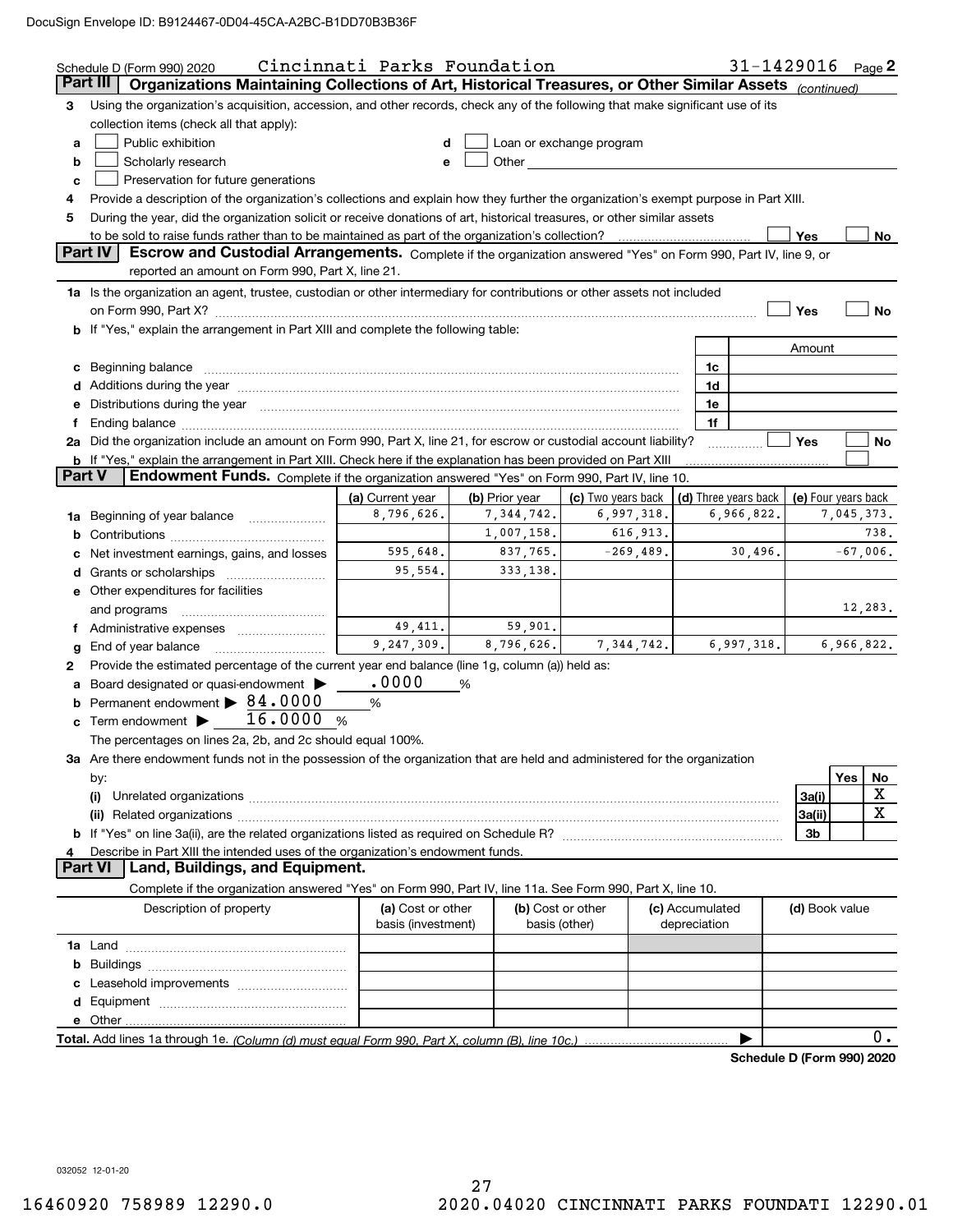## Schedule D (Form 990) 2020 Cincinnati Parks Foundation 31-1429016 Page Schedule D (Form 990) 2020 Cincinnati Parks Foundation 31-1429016 Page 3<br>Part VII| Investments - Other Securities.

## (a) Description of security or category (including name of security)  $\vert$  (b) Book value  $\vert$  (c) Total. (Col. (b) must equal Form 990, Part X, col. (B) line 12.) Total. (Col. (b) must equal Form 990, Part X, col. (B) line 13.) **(1)** Financial derivatives ~~~~~~~~~~~~~~~**(2)** Closely held equity interests **(3)** Other (a) Description of investment **b (b)** Book value **(1)(2)(3)(4) (5)(6)(7)(8)(9)(a) (b)**  Description**(1)(2) (3)(4)(5) (6)(7)(8)(9)Total.**  *(Column (b) must equal Form 990, Part X, col. (B) line 15.)* **1.(a)** Description of liability **Book value** Book value Book value Book value Book value Complete if the organization answered "Yes" on Form 990, Part IV, line 11b. See Form 990, Part X, line 12.  $(b)$  Book value  $\vert$  (c) Method of valuation: Cost or end-of-year market value (A)(B)(C)(D)(E)(F)(G)(H)Complete if the organization answered "Yes" on Form 990, Part IV, line 11c. See Form 990, Part X, line 13. (c) Method of valuation: Cost or end-of-year market value Complete if the organization answered "Yes" on Form 990, Part IV, line 11d. See Form 990, Part X, line 15. (b) Book value  $\blacktriangleright$ Complete if the organization answered "Yes" on Form 990, Part IV, line 11e or 11f. See Form 990, Part X, line 25. (1)(2)(3)(4)(5)(6)(7)(8)(9)Federal income taxes  $\blacktriangleright$ **Part VIII Investments - Program Related. Part IX Other Assets. Part X Other Liabilities.**

**Total.**  *(Column (b) must equal Form 990, Part X, col. (B) line 25.)* 

**2.**Liability for uncertain tax positions. In Part XIII, provide the text of the footnote to the organization's financial statements that reports the organization's liability for uncertain tax positions under FASB ASC 740. Check here if the text of the footnote has been provided in Part XIII

**Schedule D (Form 990) 2020**  $\boxed{\text{X}}$ 

032053 12-01-20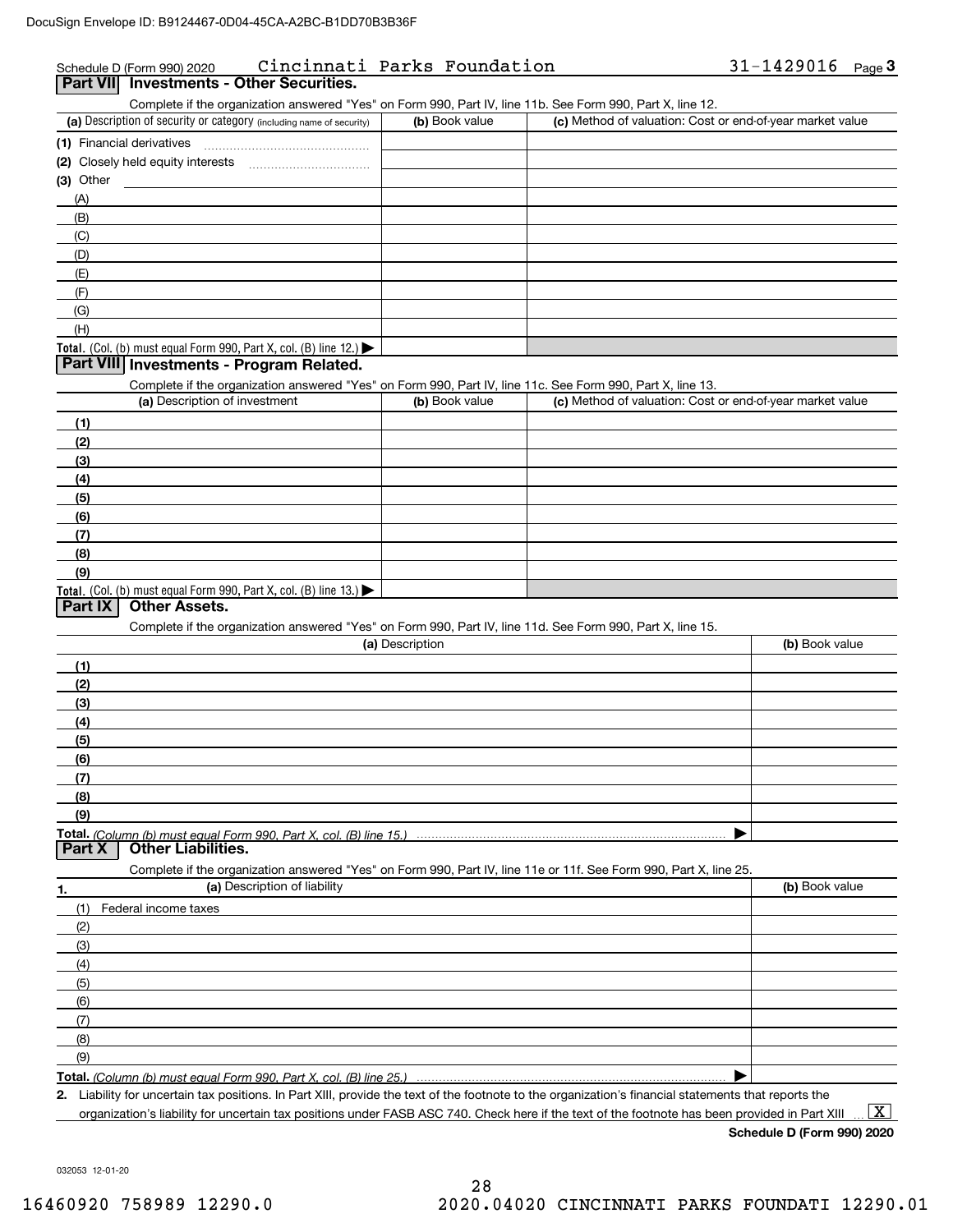|              | Cincinnati Parks Foundation<br>Schedule D (Form 990) 2020                                                                                                                                                                          |                |                 |              | $31 - 1429016$ Page 4 |
|--------------|------------------------------------------------------------------------------------------------------------------------------------------------------------------------------------------------------------------------------------|----------------|-----------------|--------------|-----------------------|
|              | Reconciliation of Revenue per Audited Financial Statements With Revenue per Return.<br><b>Part XI</b>                                                                                                                              |                |                 |              |                       |
|              | Complete if the organization answered "Yes" on Form 990, Part IV, line 12a.                                                                                                                                                        |                |                 |              |                       |
| 1.           | Total revenue, gains, and other support per audited financial statements                                                                                                                                                           |                |                 | $\mathbf 1$  | 3,036,226.            |
| $\mathbf{2}$ | Amounts included on line 1 but not on Form 990, Part VIII, line 12:                                                                                                                                                                |                |                 |              |                       |
| a            | Net unrealized gains (losses) on investments [11] matter contracts and the unrealized gains (losses) on investments                                                                                                                | 2a             | 852,629.        |              |                       |
| b            |                                                                                                                                                                                                                                    | 2 <sub>b</sub> | 113,791.        |              |                       |
| c            |                                                                                                                                                                                                                                    | 2 <sub>c</sub> |                 |              |                       |
| d            | Other (Describe in Part XIII.)                                                                                                                                                                                                     | 2d             | 103,969.        |              |                       |
| е            | Add lines 2a through 2d                                                                                                                                                                                                            |                |                 | 2e           | 1,070,389.            |
| з            | Subtract line 2e from line 1 <b>manufacture contract and contract line 2e</b> from line 1                                                                                                                                          |                |                 | $\mathbf{a}$ | 1,965,837.            |
|              | Amounts included on Form 990, Part VIII, line 12, but not on line 1:                                                                                                                                                               |                |                 |              |                       |
| a            |                                                                                                                                                                                                                                    | 4a             | 51,633.         |              |                       |
| b            | Other (Describe in Part XIII.) (2000) (2000) (2000) (2010) (2010) (2010) (2010) (2010) (2010) (2010) (2010) (20                                                                                                                    | 4 <sub>b</sub> |                 |              |                       |
|              | Add lines 4a and 4b                                                                                                                                                                                                                |                |                 | 4c           | 51,633.               |
| 5            |                                                                                                                                                                                                                                    |                |                 | 5            | 2,017,470.            |
|              | Part XII   Reconciliation of Expenses per Audited Financial Statements With Expenses per Return.                                                                                                                                   |                |                 |              |                       |
|              | Complete if the organization answered "Yes" on Form 990, Part IV, line 12a.                                                                                                                                                        |                |                 |              |                       |
| 1            | Total expenses and losses per audited financial statements                                                                                                                                                                         |                |                 | $\mathbf{1}$ | 2,356,608.            |
| $\mathbf{2}$ | Amounts included on line 1 but not on Form 990, Part IX, line 25:                                                                                                                                                                  |                |                 |              |                       |
| a            |                                                                                                                                                                                                                                    | 2a             | <u>113,791.</u> |              |                       |
| b            | Prior year adjustments <i>www.www.www.www.www.www.www.www.www.</i> ww.                                                                                                                                                             | 2 <sub>b</sub> |                 |              |                       |
| c            |                                                                                                                                                                                                                                    | 2c             |                 |              |                       |
|              |                                                                                                                                                                                                                                    | 2d             | 103,969.        |              |                       |
| е            | Add lines 2a through 2d <b>manufactures</b> and contained the state of the state of the state of the state of the state of the state of the state of the state of the state of the state of the state of the state of the state of |                |                 | 2e           | 217,760.              |
| З.           |                                                                                                                                                                                                                                    |                |                 | 3            | 2,138,848.            |
| 4            | Amounts included on Form 990, Part IX, line 25, but not on line 1:                                                                                                                                                                 |                |                 |              |                       |
| a            | Investment expenses not included on Form 990, Part VIII, line 7b                                                                                                                                                                   | 4a             | 51,633.         |              |                       |
| b            | Other (Describe in Part XIII.)                                                                                                                                                                                                     | 4b             |                 |              |                       |
|              | Add lines 4a and 4b                                                                                                                                                                                                                |                |                 | 4с           | 51,633.               |
| 5            |                                                                                                                                                                                                                                    |                |                 | 5            | 2,190,481.            |
|              | Part XIII Supplemental Information.                                                                                                                                                                                                |                |                 |              |                       |

Provide the descriptions required for Part II, lines 3, 5, and 9; Part III, lines 1a and 4; Part IV, lines 1b and 2b; Part V, line 4; Part X, line 2; Part XI, lines 2d and 4b; and Part XII, lines 2d and 4b. Also complete this part to provide any additional information.

## Part V, line 4:

## All endowment funds are for maintenance or improvements within the

Cincinnati Parks.

Part X, Line 2:

Cincinnati Parks Foundation is exempt from income taxes under Section 501

of the Internal Revenue Code and a similar provision of Ohio law. However,

the Foundation is subject to federal income tax on any unrelated business

taxable income.

The Foundation's IRS Form 990 is subject to review and examination by

032054 12-01-20 **Schedule D (Form 990) 2020** Federal and state authorities. The Foundation believes it has appropriate 29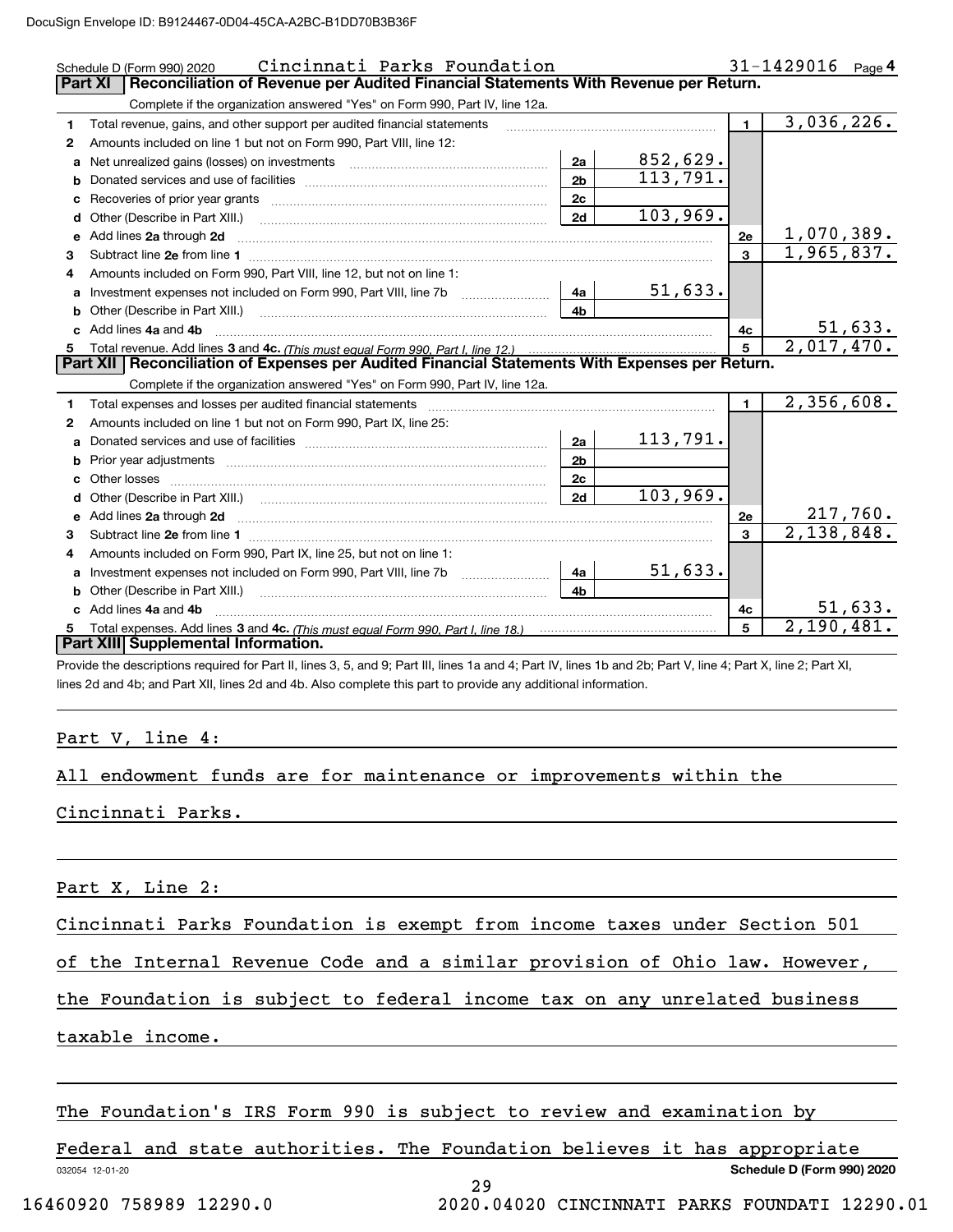| Cincinnati Parks Foundation<br>Schedule D (Form 990) 2020                                                                                       | $31 - 1429016$ Page 5      |  |
|-------------------------------------------------------------------------------------------------------------------------------------------------|----------------------------|--|
| <b>Part XIII Supplemental Information</b> (continued)                                                                                           |                            |  |
| support for any tax positions taken, and therefore, does not have any                                                                           |                            |  |
| uncertain income tax positions that are material to the financial                                                                               |                            |  |
| statements.                                                                                                                                     |                            |  |
| Part XI, Line 2d - Other Adjustments:                                                                                                           |                            |  |
|                                                                                                                                                 |                            |  |
| Special Event Expense<br><u> 1989 - Johann Barbara, martxa amerikan personal (h. 1989).</u>                                                     | 103,969.                   |  |
| Part XII, Line 2d - Other Adjustments:                                                                                                          |                            |  |
| Special Event Expense<br><u> 1989 - Johann Stoff, deutscher Stoffen und der Stoffen und der Stoffen und der Stoffen und der Stoffen und der</u> | 103,969.                   |  |
|                                                                                                                                                 |                            |  |
|                                                                                                                                                 |                            |  |
|                                                                                                                                                 |                            |  |
|                                                                                                                                                 |                            |  |
|                                                                                                                                                 |                            |  |
|                                                                                                                                                 |                            |  |
|                                                                                                                                                 |                            |  |
|                                                                                                                                                 |                            |  |
|                                                                                                                                                 |                            |  |
|                                                                                                                                                 |                            |  |
|                                                                                                                                                 |                            |  |
|                                                                                                                                                 |                            |  |
|                                                                                                                                                 |                            |  |
|                                                                                                                                                 |                            |  |
|                                                                                                                                                 |                            |  |
|                                                                                                                                                 |                            |  |
|                                                                                                                                                 |                            |  |
|                                                                                                                                                 | Schedule D (Form 990) 2020 |  |

032055 12-01-20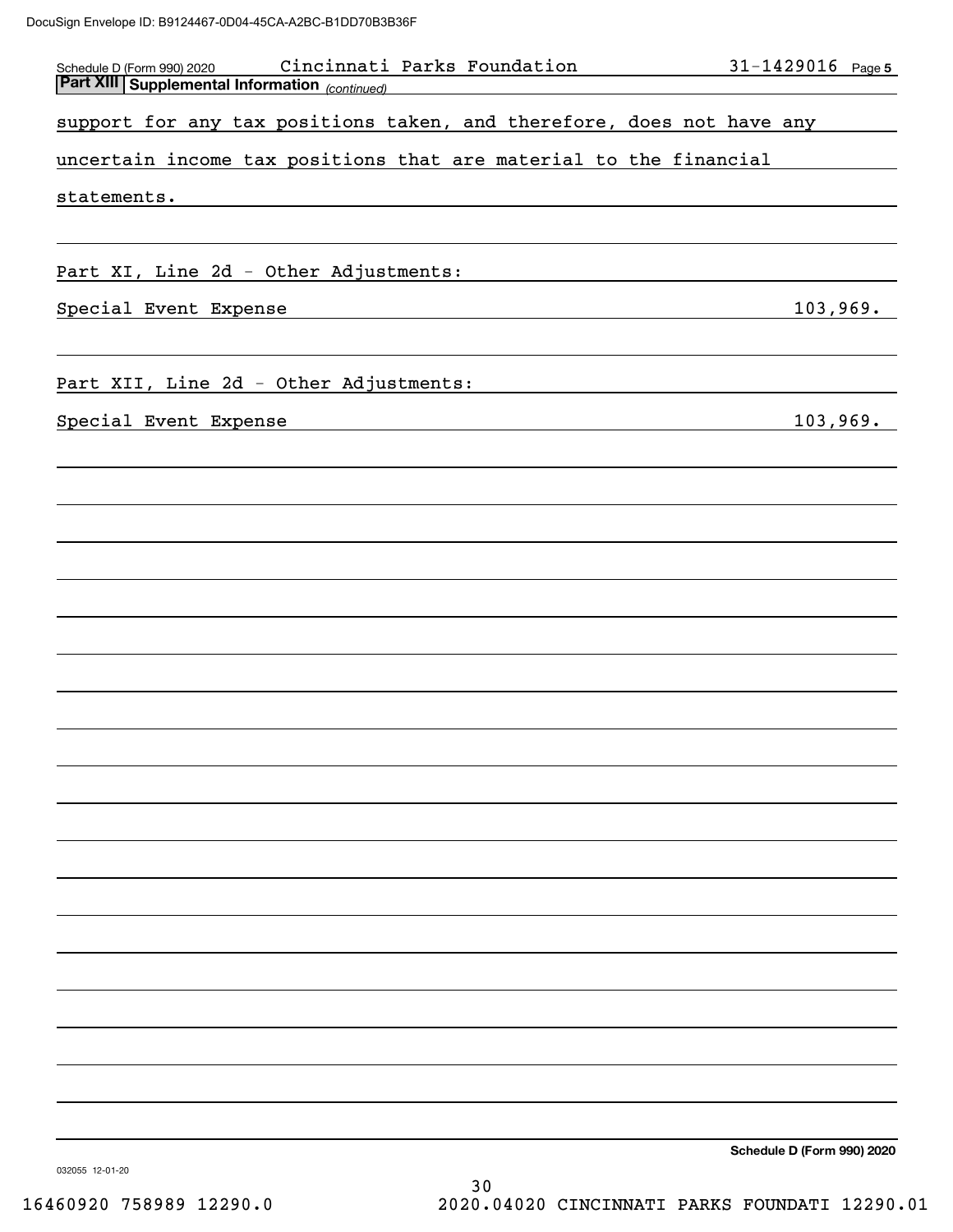| <b>Supplemental Information Regarding Fundraising or Gaming Activities</b><br><b>SCHEDULE G</b> |                                                                                                                                                                     |                                                                                                                                                    |                                                          |    |                                       |  | OMB No. 1545-0047                 |                                         |
|-------------------------------------------------------------------------------------------------|---------------------------------------------------------------------------------------------------------------------------------------------------------------------|----------------------------------------------------------------------------------------------------------------------------------------------------|----------------------------------------------------------|----|---------------------------------------|--|-----------------------------------|-----------------------------------------|
| (Form 990 or 990-EZ)                                                                            | Complete if the organization answered "Yes" on Form 990, Part IV, line 17, 18, or 19, or if the<br>organization entered more than \$15,000 on Form 990-EZ, line 6a. |                                                                                                                                                    |                                                          |    |                                       |  |                                   |                                         |
| Department of the Treasury<br>Internal Revenue Service                                          |                                                                                                                                                                     | Attach to Form 990 or Form 990-EZ.<br>Go to www.irs.gov/Form990 for instructions and the latest information.                                       |                                                          |    |                                       |  |                                   | <b>Open to Public</b><br>Inspection     |
| Name of the organization                                                                        |                                                                                                                                                                     |                                                                                                                                                    |                                                          |    |                                       |  |                                   | <b>Employer identification number</b>   |
|                                                                                                 |                                                                                                                                                                     | Cincinnati Parks Foundation                                                                                                                        |                                                          |    |                                       |  | 31-1429016                        |                                         |
| Part I                                                                                          | required to complete this part.                                                                                                                                     | Fundraising Activities. Complete if the organization answered "Yes" on Form 990, Part IV, line 17. Form 990-EZ filers are not                      |                                                          |    |                                       |  |                                   |                                         |
|                                                                                                 |                                                                                                                                                                     | 1 Indicate whether the organization raised funds through any of the following activities. Check all that apply.                                    |                                                          |    |                                       |  |                                   |                                         |
| Mail solicitations<br>a                                                                         |                                                                                                                                                                     | е                                                                                                                                                  |                                                          |    | Solicitation of non-government grants |  |                                   |                                         |
| b<br>Phone solicitations<br>с                                                                   | Internet and email solicitations                                                                                                                                    | f<br>g                                                                                                                                             | Special fundraising events                               |    | Solicitation of government grants     |  |                                   |                                         |
| In-person solicitations<br>d                                                                    |                                                                                                                                                                     |                                                                                                                                                    |                                                          |    |                                       |  |                                   |                                         |
|                                                                                                 |                                                                                                                                                                     | 2 a Did the organization have a written or oral agreement with any individual (including officers, directors, trustees, or                         |                                                          |    |                                       |  |                                   |                                         |
|                                                                                                 |                                                                                                                                                                     | key employees listed in Form 990, Part VII) or entity in connection with professional fundraising services?                                        |                                                          |    |                                       |  | Yes                               | No                                      |
|                                                                                                 | compensated at least \$5,000 by the organization.                                                                                                                   | <b>b</b> If "Yes," list the 10 highest paid individuals or entities (fundraisers) pursuant to agreements under which the fundraiser is to be       |                                                          |    |                                       |  |                                   |                                         |
|                                                                                                 |                                                                                                                                                                     |                                                                                                                                                    |                                                          |    |                                       |  | (v) Amount paid                   |                                         |
| (i) Name and address of individual<br>or entity (fundraiser)                                    |                                                                                                                                                                     | (ii) Activity                                                                                                                                      | (iii) Did<br>fundraiser<br>have custody<br>or control of |    | (iv) Gross receipts<br>from activity  |  | to (or retained by)<br>fundraiser | (vi) Amount paid<br>to (or retained by) |
|                                                                                                 |                                                                                                                                                                     |                                                                                                                                                    | contributions?                                           |    |                                       |  | listed in col. (i)                | organization                            |
|                                                                                                 |                                                                                                                                                                     |                                                                                                                                                    | Yes                                                      | No |                                       |  |                                   |                                         |
|                                                                                                 |                                                                                                                                                                     |                                                                                                                                                    |                                                          |    |                                       |  |                                   |                                         |
|                                                                                                 |                                                                                                                                                                     |                                                                                                                                                    |                                                          |    |                                       |  |                                   |                                         |
|                                                                                                 |                                                                                                                                                                     |                                                                                                                                                    |                                                          |    |                                       |  |                                   |                                         |
|                                                                                                 |                                                                                                                                                                     |                                                                                                                                                    |                                                          |    |                                       |  |                                   |                                         |
|                                                                                                 |                                                                                                                                                                     |                                                                                                                                                    |                                                          |    |                                       |  |                                   |                                         |
|                                                                                                 |                                                                                                                                                                     |                                                                                                                                                    |                                                          |    |                                       |  |                                   |                                         |
|                                                                                                 |                                                                                                                                                                     |                                                                                                                                                    |                                                          |    |                                       |  |                                   |                                         |
|                                                                                                 |                                                                                                                                                                     |                                                                                                                                                    |                                                          |    |                                       |  |                                   |                                         |
|                                                                                                 |                                                                                                                                                                     |                                                                                                                                                    |                                                          |    |                                       |  |                                   |                                         |
|                                                                                                 |                                                                                                                                                                     |                                                                                                                                                    |                                                          |    |                                       |  |                                   |                                         |
|                                                                                                 |                                                                                                                                                                     |                                                                                                                                                    |                                                          |    |                                       |  |                                   |                                         |
| Total                                                                                           |                                                                                                                                                                     |                                                                                                                                                    |                                                          |    |                                       |  |                                   |                                         |
| or licensing.                                                                                   |                                                                                                                                                                     | 3 List all states in which the organization is registered or licensed to solicit contributions or has been notified it is exempt from registration |                                                          |    |                                       |  |                                   |                                         |
|                                                                                                 |                                                                                                                                                                     |                                                                                                                                                    |                                                          |    |                                       |  |                                   |                                         |
|                                                                                                 |                                                                                                                                                                     |                                                                                                                                                    |                                                          |    |                                       |  |                                   |                                         |
|                                                                                                 |                                                                                                                                                                     |                                                                                                                                                    |                                                          |    |                                       |  |                                   |                                         |
|                                                                                                 |                                                                                                                                                                     |                                                                                                                                                    |                                                          |    |                                       |  |                                   |                                         |
|                                                                                                 |                                                                                                                                                                     |                                                                                                                                                    |                                                          |    |                                       |  |                                   |                                         |
|                                                                                                 |                                                                                                                                                                     |                                                                                                                                                    |                                                          |    |                                       |  |                                   |                                         |
|                                                                                                 |                                                                                                                                                                     |                                                                                                                                                    |                                                          |    |                                       |  |                                   |                                         |
|                                                                                                 |                                                                                                                                                                     |                                                                                                                                                    |                                                          |    |                                       |  |                                   |                                         |
|                                                                                                 |                                                                                                                                                                     |                                                                                                                                                    |                                                          |    |                                       |  |                                   |                                         |
|                                                                                                 |                                                                                                                                                                     | LHA For Paperwork Reduction Act Notice, see the Instructions for Form 990 or 990-EZ.                                                               |                                                          |    |                                       |  |                                   | Schedule G (Form 990 or 990-EZ) 2020    |

032081 11-25-20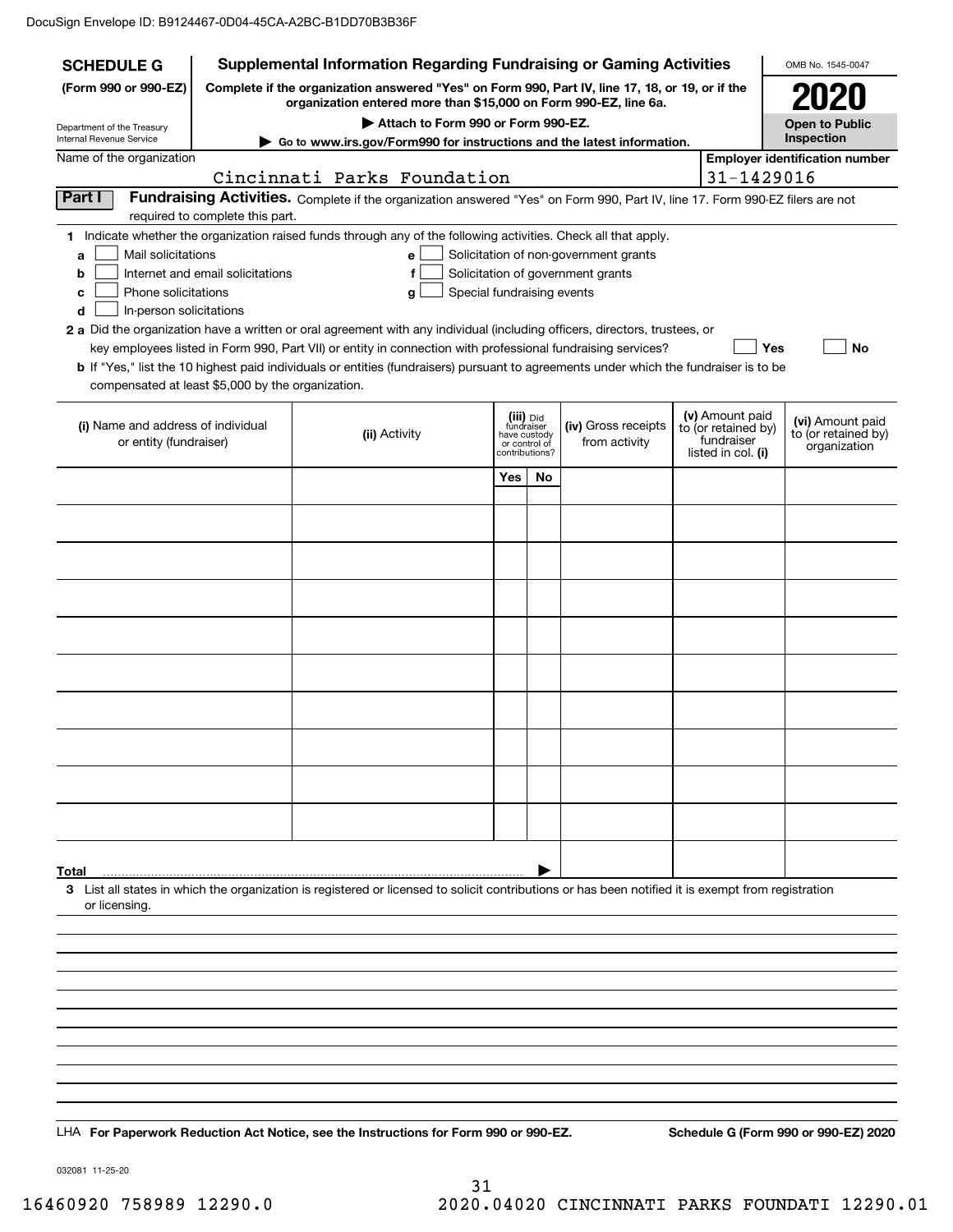## Schedule G (Form 990 or 990-EZ) 2020  $\verb|Cincinnati$   $\verb|Parks$   $\verb|Foundation|$   $\verb|2001|$   $\verb|31-1429016$   $\verb|Page|$

**2**

**Part II** | Fundraising Events. Complete if the organization answered "Yes" on Form 990, Part IV, line 18, or reported more than \$15,000

|                 |          | of fundraising event contributions and gross income on Form 990-EZ, lines 1 and 6b. List events with gross receipts greater than \$5,000. |                         |                         |                  |                                      |
|-----------------|----------|-------------------------------------------------------------------------------------------------------------------------------------------|-------------------------|-------------------------|------------------|--------------------------------------|
|                 |          |                                                                                                                                           | (a) Event $#1$          | $(b)$ Event #2          | (c) Other events | (d) Total events                     |
|                 |          |                                                                                                                                           | Hats Off                |                         | None             | (add col. (a) through                |
|                 |          |                                                                                                                                           | Luncheon                |                         |                  | col. (c)                             |
|                 |          |                                                                                                                                           | (event type)            | (event type)            | (total number)   |                                      |
| Revenue         |          |                                                                                                                                           |                         |                         |                  |                                      |
|                 |          |                                                                                                                                           | 495,313.                |                         |                  | 495,313.                             |
|                 |          |                                                                                                                                           |                         |                         |                  |                                      |
|                 |          |                                                                                                                                           |                         |                         |                  |                                      |
|                 |          |                                                                                                                                           |                         |                         |                  |                                      |
|                 | 3        | Gross income (line 1 minus line 2)                                                                                                        | 495, 313.               |                         |                  | 495,313.                             |
|                 |          |                                                                                                                                           |                         |                         |                  |                                      |
|                 |          |                                                                                                                                           |                         |                         |                  |                                      |
|                 |          |                                                                                                                                           |                         |                         |                  |                                      |
|                 | 5        |                                                                                                                                           |                         |                         |                  |                                      |
|                 |          |                                                                                                                                           |                         |                         |                  |                                      |
|                 | 6        |                                                                                                                                           |                         |                         |                  |                                      |
|                 |          | 7 Food and beverages                                                                                                                      | 30, 292.                |                         |                  | <u>30,292.</u>                       |
| Direct Expenses |          |                                                                                                                                           |                         |                         |                  |                                      |
|                 | 8        |                                                                                                                                           |                         |                         |                  |                                      |
|                 | 9        |                                                                                                                                           | $\frac{21,470}{52,206}$ |                         |                  | $\frac{21,470}{52,206}$              |
|                 | 10       | Direct expense summary. Add lines 4 through 9 in column (d)                                                                               |                         |                         |                  | 103,968.                             |
|                 |          | 11 Net income summary. Subtract line 10 from line 3, column (d)                                                                           |                         |                         |                  | 391, 345.                            |
|                 | Part III | Gaming. Complete if the organization answered "Yes" on Form 990, Part IV, line 19, or reported more than                                  |                         |                         |                  |                                      |
|                 |          | \$15,000 on Form 990-EZ, line 6a.                                                                                                         |                         |                         |                  |                                      |
|                 |          |                                                                                                                                           | (a) Bingo               | (b) Pull tabs/instant   | (c) Other gaming | (d) Total gaming (add                |
|                 |          |                                                                                                                                           |                         | bingo/progressive bingo |                  | col. (a) through col. (c))           |
| Revenue         |          |                                                                                                                                           |                         |                         |                  |                                      |
|                 |          |                                                                                                                                           |                         |                         |                  |                                      |
|                 |          |                                                                                                                                           |                         |                         |                  |                                      |
|                 |          |                                                                                                                                           |                         |                         |                  |                                      |
|                 |          |                                                                                                                                           |                         |                         |                  |                                      |
| Expenses        | 3        |                                                                                                                                           |                         |                         |                  |                                      |
|                 |          |                                                                                                                                           |                         |                         |                  |                                      |
| <b>Direct</b>   |          |                                                                                                                                           |                         |                         |                  |                                      |
|                 |          |                                                                                                                                           |                         |                         |                  |                                      |
|                 |          | 5 Other direct expenses                                                                                                                   | %                       |                         |                  |                                      |
|                 |          | 6 Volunteer labor                                                                                                                         | Yes                     | %<br>Yes<br>No          | Yes<br>%<br>No   |                                      |
|                 |          |                                                                                                                                           | No                      |                         |                  |                                      |
|                 | 7        | Direct expense summary. Add lines 2 through 5 in column (d)                                                                               |                         |                         |                  |                                      |
|                 |          |                                                                                                                                           |                         |                         |                  |                                      |
|                 |          |                                                                                                                                           |                         |                         |                  |                                      |
|                 |          |                                                                                                                                           |                         |                         |                  |                                      |
| 9               |          |                                                                                                                                           |                         |                         |                  |                                      |
|                 |          |                                                                                                                                           |                         |                         |                  | Yes<br>No                            |
|                 |          |                                                                                                                                           |                         |                         |                  |                                      |
|                 |          |                                                                                                                                           |                         |                         |                  |                                      |
|                 |          |                                                                                                                                           |                         |                         |                  |                                      |
|                 |          |                                                                                                                                           |                         |                         |                  | Yes<br>No                            |
|                 |          |                                                                                                                                           |                         |                         |                  |                                      |
|                 |          |                                                                                                                                           |                         |                         |                  |                                      |
|                 |          |                                                                                                                                           |                         |                         |                  |                                      |
|                 |          | 032082 11-25-20                                                                                                                           |                         |                         |                  | Schedule G (Form 990 or 990-EZ) 2020 |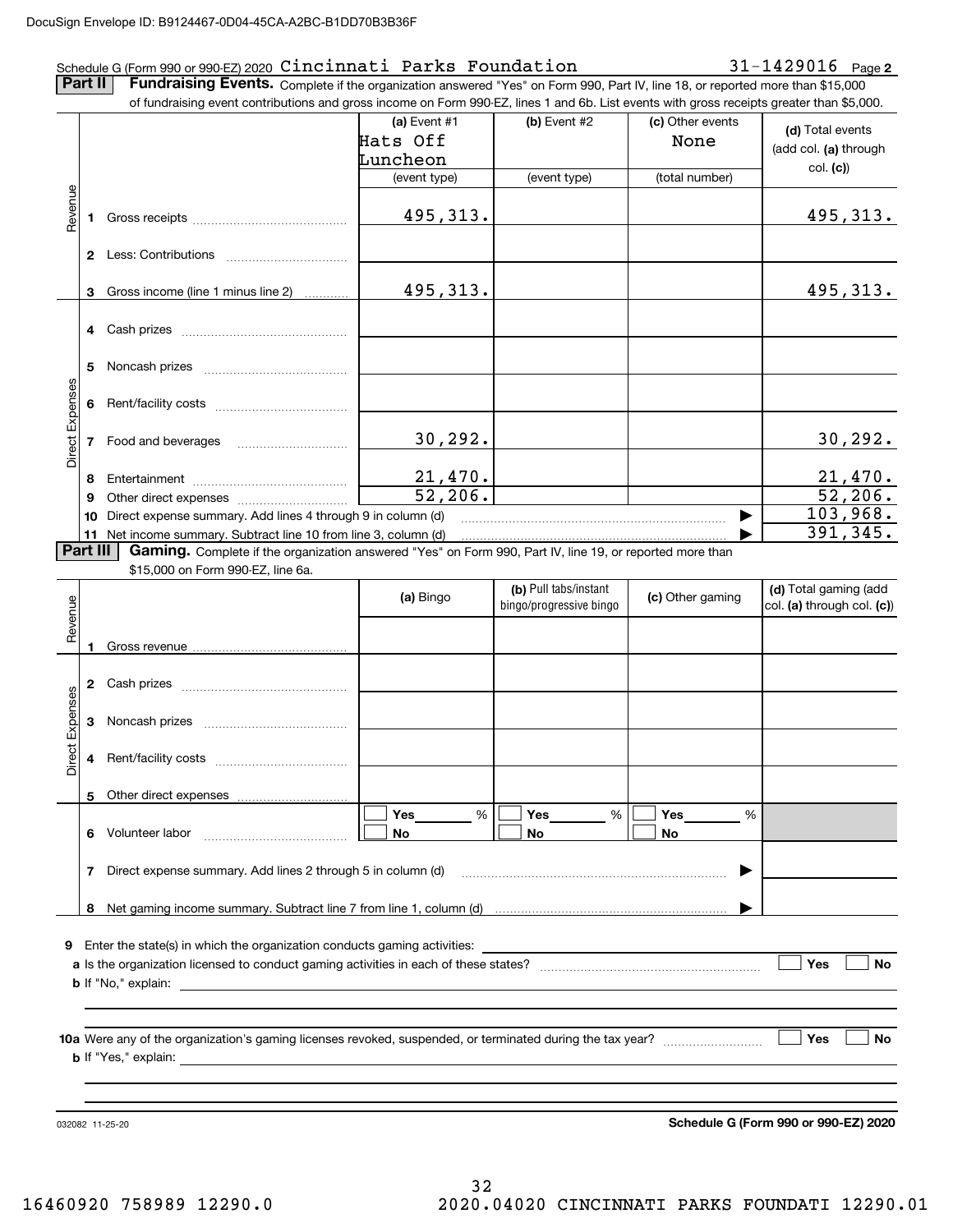| Schedule G (Form 990 or 990-EZ) 2020 Cincinnati Parks Foundation                                                                                              | 31-1429016                           | Page 3       |
|---------------------------------------------------------------------------------------------------------------------------------------------------------------|--------------------------------------|--------------|
|                                                                                                                                                               |                                      | Yes<br>No    |
| 12 Is the organization a grantor, beneficiary or trustee of a trust, or a member of a partnership or other entity formed                                      |                                      |              |
|                                                                                                                                                               |                                      | Yes<br>No    |
| 13 Indicate the percentage of gaming activity conducted in:                                                                                                   |                                      |              |
|                                                                                                                                                               | 13а                                  | %            |
| <b>b</b> An outside facility <i>www.communicality www.communicality.communicality www.communicality www.communicality.communicality www.communicality.com</i> | 13 <sub>b</sub>                      | $\%$         |
| 14 Enter the name and address of the person who prepares the organization's gaming/special events books and records:                                          |                                      |              |
|                                                                                                                                                               |                                      |              |
| Name $\blacktriangleright$<br><u> 1989 - Johann Harry Harry Harry Harry Harry Harry Harry Harry Harry Harry Harry Harry Harry Harry Harry Harry</u>           |                                      |              |
|                                                                                                                                                               |                                      |              |
| Address $\blacktriangleright$                                                                                                                                 |                                      |              |
| <u> 1989 - Andrea Stadt Britain, amerikansk politik (</u>                                                                                                     |                                      |              |
|                                                                                                                                                               |                                      | Yes<br>No    |
|                                                                                                                                                               |                                      |              |
|                                                                                                                                                               |                                      |              |
|                                                                                                                                                               |                                      |              |
|                                                                                                                                                               |                                      |              |
| c If "Yes," enter name and address of the third party:                                                                                                        |                                      |              |
|                                                                                                                                                               |                                      |              |
| <u> 1990 - Johann Stoff, amerikansk politiker (</u> † 1900)<br>Name $\blacktriangleright$                                                                     |                                      |              |
|                                                                                                                                                               |                                      |              |
| Address $\blacktriangleright$<br><u> 1989 - Johann Barbara, martin amerikan basar dan berasal dan berasal dalam basar dalam basar dalam basar dala</u>        |                                      |              |
|                                                                                                                                                               |                                      |              |
| <b>16</b> Gaming manager information:                                                                                                                         |                                      |              |
|                                                                                                                                                               |                                      |              |
| Name $\triangleright$ $\underbrace{\phantom{aaaa}}$                                                                                                           |                                      |              |
|                                                                                                                                                               |                                      |              |
| Gaming manager compensation > \$                                                                                                                              |                                      |              |
|                                                                                                                                                               |                                      |              |
| Description of services provided $\blacktriangleright$ $\_\_\_\_\_\_\_\_\_\_\_\_\_\_\_\_$                                                                     |                                      |              |
|                                                                                                                                                               |                                      |              |
|                                                                                                                                                               |                                      |              |
|                                                                                                                                                               |                                      |              |
| Employee<br>Director/officer<br>Independent contractor                                                                                                        |                                      |              |
|                                                                                                                                                               |                                      |              |
| <b>17</b> Mandatory distributions:                                                                                                                            |                                      |              |
| <b>a</b> Is the organization required under state law to make charitable distributions from the gaming proceeds to                                            |                                      |              |
| retain the state gaming license?                                                                                                                              |                                      | __ Yes __ No |
| <b>b</b> Enter the amount of distributions required under state law to be distributed to other exempt organizations or spent in the                           |                                      |              |
| organization's own exempt activities during the tax year $\triangleright$ \$                                                                                  |                                      |              |
| <b>Part IV</b><br>Supplemental Information. Provide the explanations required by Part I, line 2b, columns (iii) and (v); and Part III, lines 9, 9b, 10b,      |                                      |              |
| 15b, 15c, 16, and 17b, as applicable. Also provide any additional information. See instructions.                                                              |                                      |              |
|                                                                                                                                                               |                                      |              |
|                                                                                                                                                               |                                      |              |
|                                                                                                                                                               |                                      |              |
|                                                                                                                                                               |                                      |              |
|                                                                                                                                                               |                                      |              |
|                                                                                                                                                               |                                      |              |
|                                                                                                                                                               |                                      |              |
|                                                                                                                                                               |                                      |              |
|                                                                                                                                                               |                                      |              |
|                                                                                                                                                               |                                      |              |
|                                                                                                                                                               |                                      |              |
|                                                                                                                                                               |                                      |              |
|                                                                                                                                                               |                                      |              |
|                                                                                                                                                               |                                      |              |
|                                                                                                                                                               |                                      |              |
|                                                                                                                                                               |                                      |              |
|                                                                                                                                                               |                                      |              |
|                                                                                                                                                               |                                      |              |
| 032083 11-25-20                                                                                                                                               | Schedule G (Form 990 or 990-EZ) 2020 |              |
| 33                                                                                                                                                            |                                      |              |
|                                                                                                                                                               |                                      |              |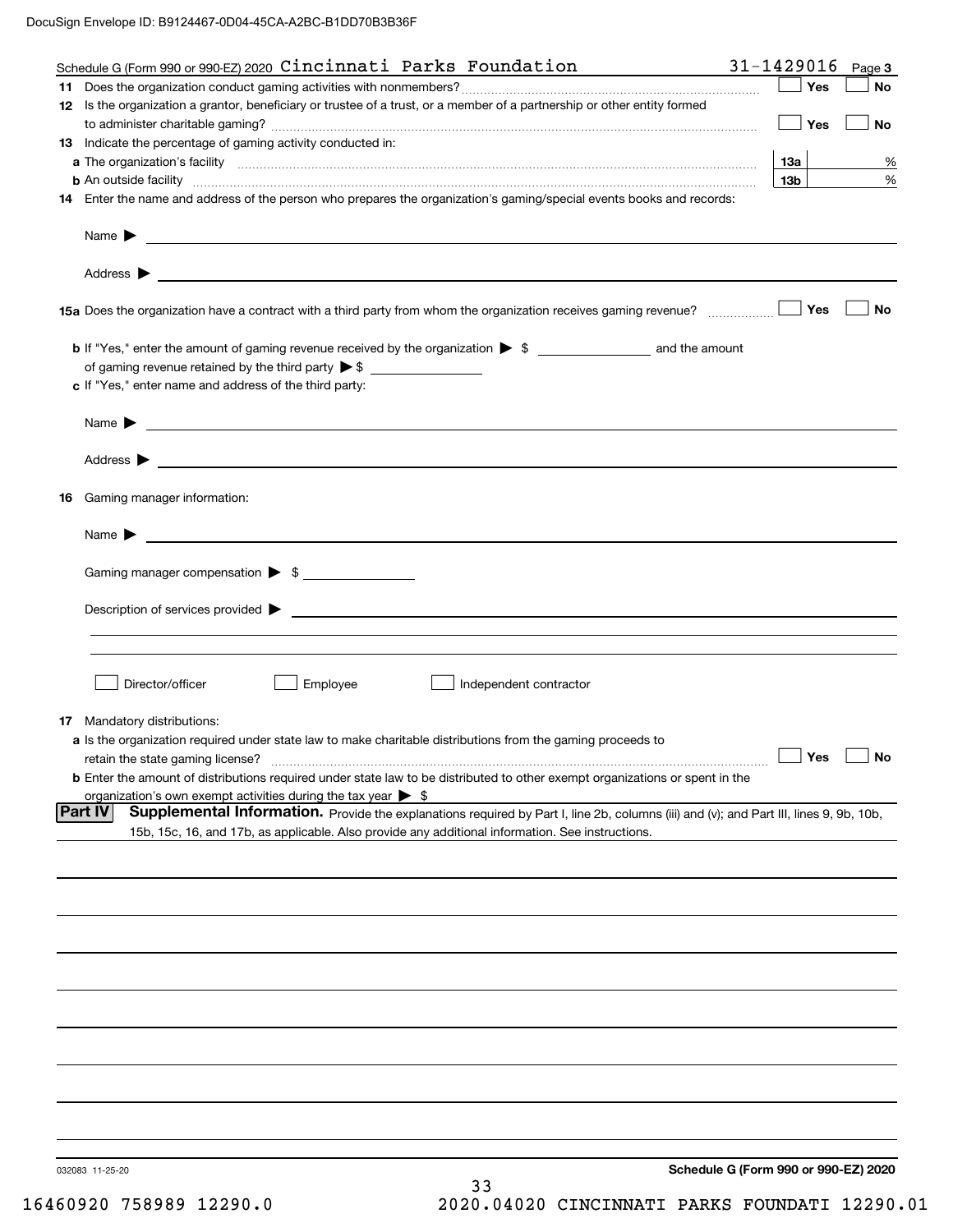| Schedule G (Form 990 or 990-EZ) Cincinnati Parks Foundation<br>Part IV   Supplemental Information (continued) |  |  | 31-1429016 Page 4               |
|---------------------------------------------------------------------------------------------------------------|--|--|---------------------------------|
|                                                                                                               |  |  |                                 |
|                                                                                                               |  |  |                                 |
|                                                                                                               |  |  |                                 |
|                                                                                                               |  |  |                                 |
|                                                                                                               |  |  |                                 |
|                                                                                                               |  |  |                                 |
|                                                                                                               |  |  |                                 |
|                                                                                                               |  |  |                                 |
|                                                                                                               |  |  |                                 |
|                                                                                                               |  |  |                                 |
|                                                                                                               |  |  |                                 |
|                                                                                                               |  |  |                                 |
|                                                                                                               |  |  |                                 |
|                                                                                                               |  |  |                                 |
|                                                                                                               |  |  |                                 |
|                                                                                                               |  |  |                                 |
|                                                                                                               |  |  |                                 |
|                                                                                                               |  |  |                                 |
|                                                                                                               |  |  |                                 |
|                                                                                                               |  |  |                                 |
|                                                                                                               |  |  |                                 |
|                                                                                                               |  |  |                                 |
|                                                                                                               |  |  |                                 |
|                                                                                                               |  |  |                                 |
|                                                                                                               |  |  |                                 |
|                                                                                                               |  |  |                                 |
|                                                                                                               |  |  |                                 |
|                                                                                                               |  |  |                                 |
|                                                                                                               |  |  |                                 |
|                                                                                                               |  |  |                                 |
|                                                                                                               |  |  |                                 |
|                                                                                                               |  |  |                                 |
|                                                                                                               |  |  |                                 |
|                                                                                                               |  |  |                                 |
|                                                                                                               |  |  |                                 |
|                                                                                                               |  |  |                                 |
|                                                                                                               |  |  |                                 |
|                                                                                                               |  |  |                                 |
|                                                                                                               |  |  |                                 |
|                                                                                                               |  |  |                                 |
|                                                                                                               |  |  |                                 |
|                                                                                                               |  |  |                                 |
|                                                                                                               |  |  |                                 |
|                                                                                                               |  |  |                                 |
|                                                                                                               |  |  |                                 |
|                                                                                                               |  |  | Schedule G (Form 990 or 990-EZ) |

032084 04-01-20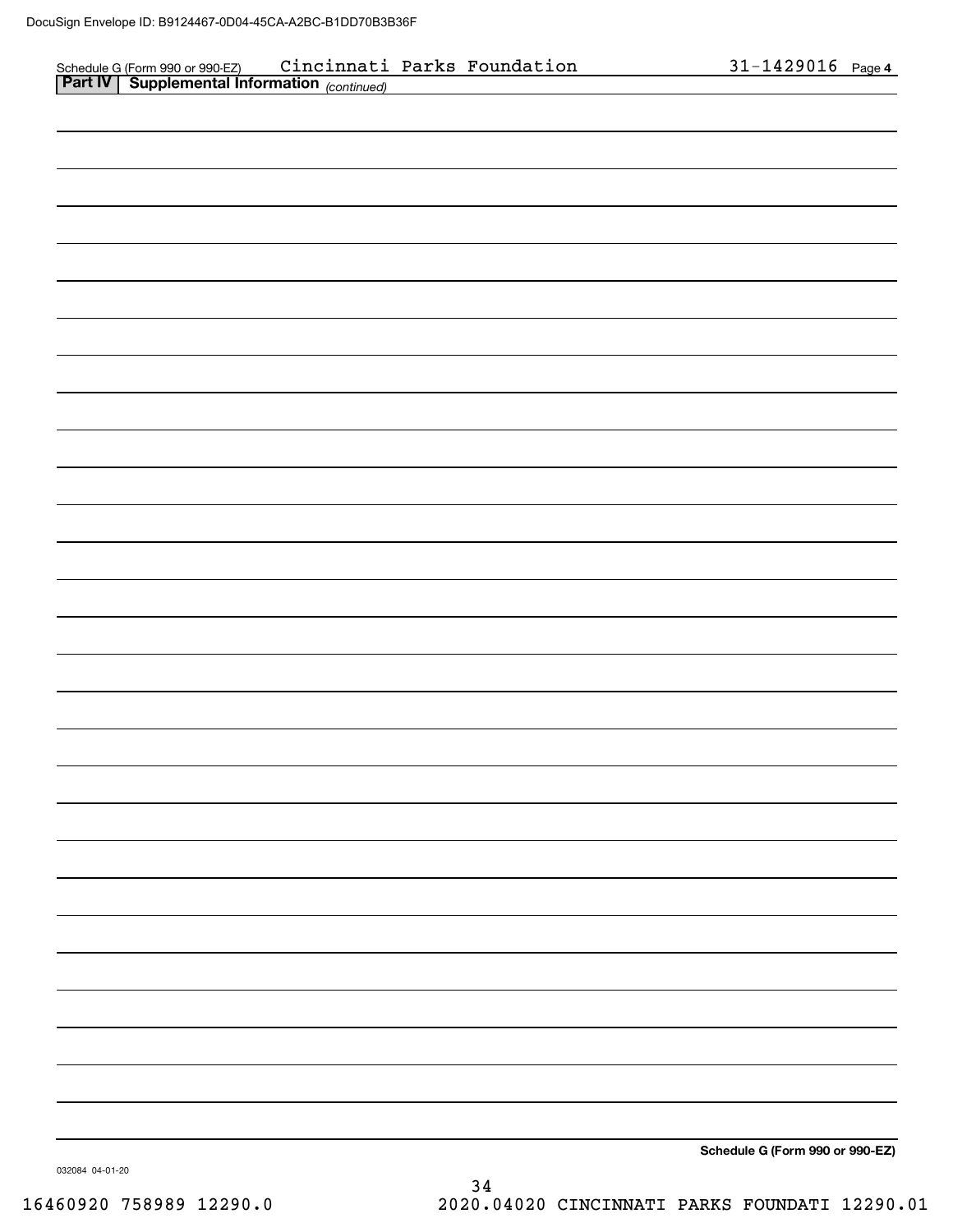| <b>SCHEDULE I</b><br>(Form 990)                                      |                                                                                                                                                                                                                                                                                           |           | <b>Grants and Other Assistance to Organizations,</b><br>Governments, and Individuals in the United States<br>Complete if the organization answered "Yes" on Form 990, Part IV, line 21 or 22. |                                                                              |                                         |                                                                |                                          | OMB No. 1545-0047<br>2020                                                            |                                     |
|----------------------------------------------------------------------|-------------------------------------------------------------------------------------------------------------------------------------------------------------------------------------------------------------------------------------------------------------------------------------------|-----------|-----------------------------------------------------------------------------------------------------------------------------------------------------------------------------------------------|------------------------------------------------------------------------------|-----------------------------------------|----------------------------------------------------------------|------------------------------------------|--------------------------------------------------------------------------------------|-------------------------------------|
| Department of the Treasury<br>Internal Revenue Service               |                                                                                                                                                                                                                                                                                           |           |                                                                                                                                                                                               | Attach to Form 990.<br>Go to www.irs.gov/Form990 for the latest information. |                                         |                                                                |                                          | <b>Open to Public</b><br>Inspection                                                  |                                     |
| Name of the organization                                             | Cincinnati Parks Foundation                                                                                                                                                                                                                                                               |           |                                                                                                                                                                                               |                                                                              |                                         |                                                                |                                          | <b>Employer identification number</b><br>31-1429016                                  |                                     |
| Part I                                                               | <b>General Information on Grants and Assistance</b>                                                                                                                                                                                                                                       |           |                                                                                                                                                                                               |                                                                              |                                         |                                                                |                                          |                                                                                      |                                     |
| 1.<br>2                                                              | Does the organization maintain records to substantiate the amount of the grants or assistance, the grantees' eligibility for the grants or assistance, and the selection<br>Describe in Part IV the organization's procedures for monitoring the use of grant funds in the United States. |           |                                                                                                                                                                                               |                                                                              |                                         |                                                                |                                          | $\boxed{\text{X}}$ Yes                                                               | $\log$                              |
| Part II                                                              | Grants and Other Assistance to Domestic Organizations and Domestic Governments. Complete if the organization answered "Yes" on Form 990, Part IV, line 21, for any<br>recipient that received more than \$5,000. Part II can be duplicated if additional space is needed.                 |           |                                                                                                                                                                                               |                                                                              |                                         |                                                                |                                          |                                                                                      |                                     |
|                                                                      | 1 (a) Name and address of organization<br>or government                                                                                                                                                                                                                                   | $(b)$ EIN | (c) IRC section<br>(if applicable)                                                                                                                                                            | (d) Amount of<br>cash grant                                                  | (e) Amount of<br>non-cash<br>assistance | (f) Method of<br>valuation (book,<br>FMV, appraisal,<br>other) | (g) Description of<br>noncash assistance | (h) Purpose of grant<br>or assistance                                                |                                     |
| Cincinnati Park Board<br>950 Eden Park Drive<br>Cincinnati, OH 45202 |                                                                                                                                                                                                                                                                                           |           |                                                                                                                                                                                               | 979.062.                                                                     | 0.                                      |                                                                |                                          | Conservation, activation,<br>and infrastructure<br>improvements within the<br>parks. |                                     |
|                                                                      |                                                                                                                                                                                                                                                                                           |           |                                                                                                                                                                                               |                                                                              |                                         |                                                                |                                          |                                                                                      |                                     |
|                                                                      |                                                                                                                                                                                                                                                                                           |           |                                                                                                                                                                                               |                                                                              |                                         |                                                                |                                          |                                                                                      |                                     |
|                                                                      |                                                                                                                                                                                                                                                                                           |           |                                                                                                                                                                                               |                                                                              |                                         |                                                                |                                          |                                                                                      |                                     |
|                                                                      |                                                                                                                                                                                                                                                                                           |           |                                                                                                                                                                                               |                                                                              |                                         |                                                                |                                          |                                                                                      |                                     |
|                                                                      |                                                                                                                                                                                                                                                                                           |           |                                                                                                                                                                                               |                                                                              |                                         |                                                                |                                          |                                                                                      |                                     |
| $\mathbf{2}$<br>3                                                    | Enter total number of other organizations listed in the line 1 table                                                                                                                                                                                                                      |           |                                                                                                                                                                                               |                                                                              |                                         |                                                                |                                          |                                                                                      | 1.<br>$\overline{0}$ .<br>0.0010000 |

**For Paperwork Reduction Act Notice, see the Instructions for Form 990. Schedule I (Form 990) 2020** LHA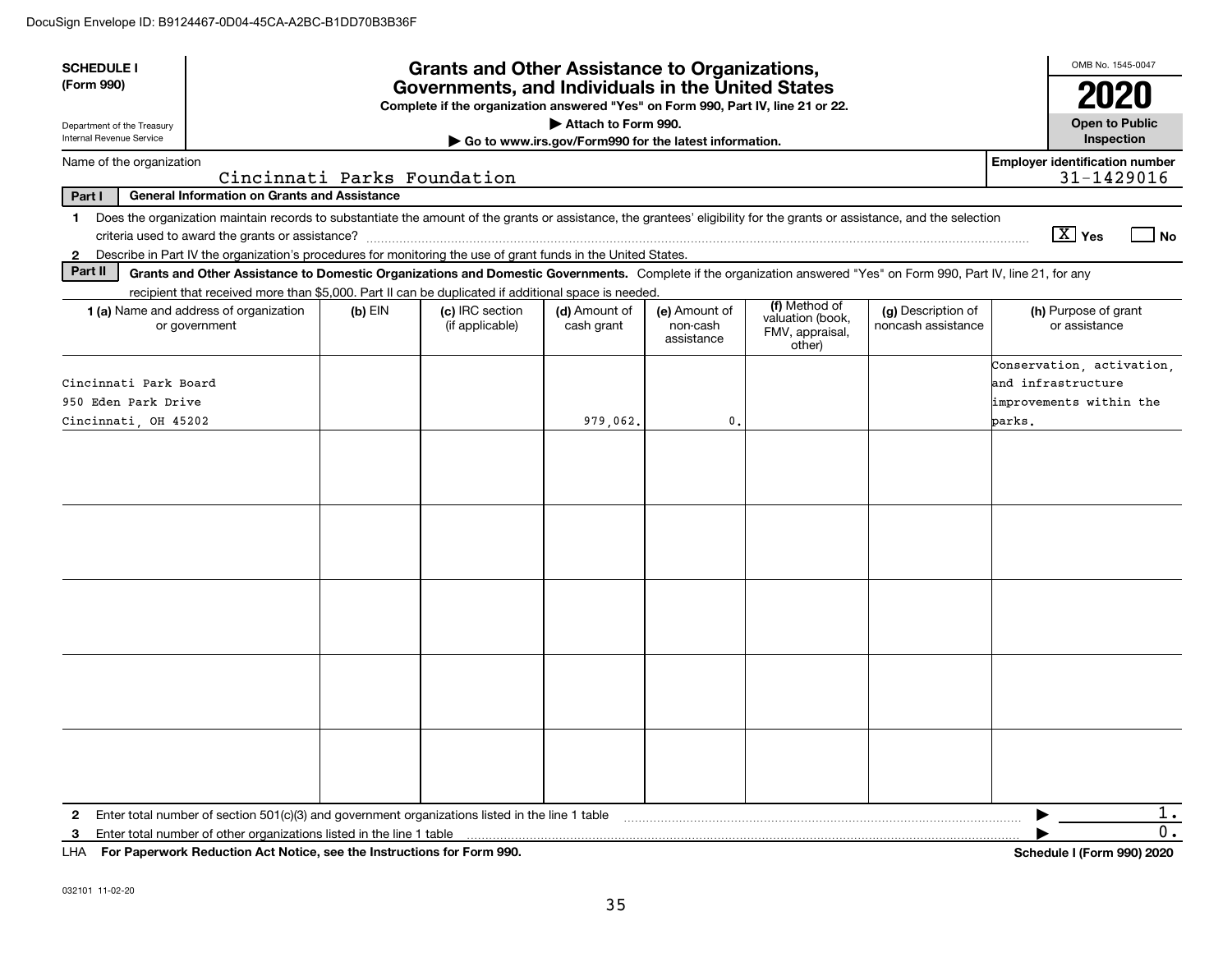## Schedule I (Form 990) 2020 Page Cincinnati Parks Foundation 31-1429016

| (a) Type of grant or assistance | (b) Number of<br>recipients | (c) Amount of<br>cash grant | (d) Amount of non-<br>cash assistance | (e) Method of valuation<br>(book, FMV, appraisal, other) | (f) Description of noncash assistance |
|---------------------------------|-----------------------------|-----------------------------|---------------------------------------|----------------------------------------------------------|---------------------------------------|
|                                 |                             |                             |                                       |                                                          |                                       |
|                                 |                             |                             |                                       |                                                          |                                       |
|                                 |                             |                             |                                       |                                                          |                                       |
|                                 |                             |                             |                                       |                                                          |                                       |
|                                 |                             |                             |                                       |                                                          |                                       |
|                                 |                             |                             |                                       |                                                          |                                       |
|                                 |                             |                             |                                       |                                                          |                                       |
|                                 |                             |                             |                                       |                                                          |                                       |
|                                 |                             |                             |                                       |                                                          |                                       |
|                                 |                             |                             |                                       |                                                          |                                       |

Part IV | Supplemental Information. Provide the information required in Part I, line 2; Part III, column (b); and any other additional information.

Part I, Line 2:

All grant applications are submitted by the Cincinnati Park Board. These

grant requests are approved by the Cincinnati Park Board. Once submitted,

the Park Foundation Programming Committee reviews the applications, asks

any questions, then approves or denies the application. If approved, The

Foundation Finance Director sends the funds to the Park Board.

**2**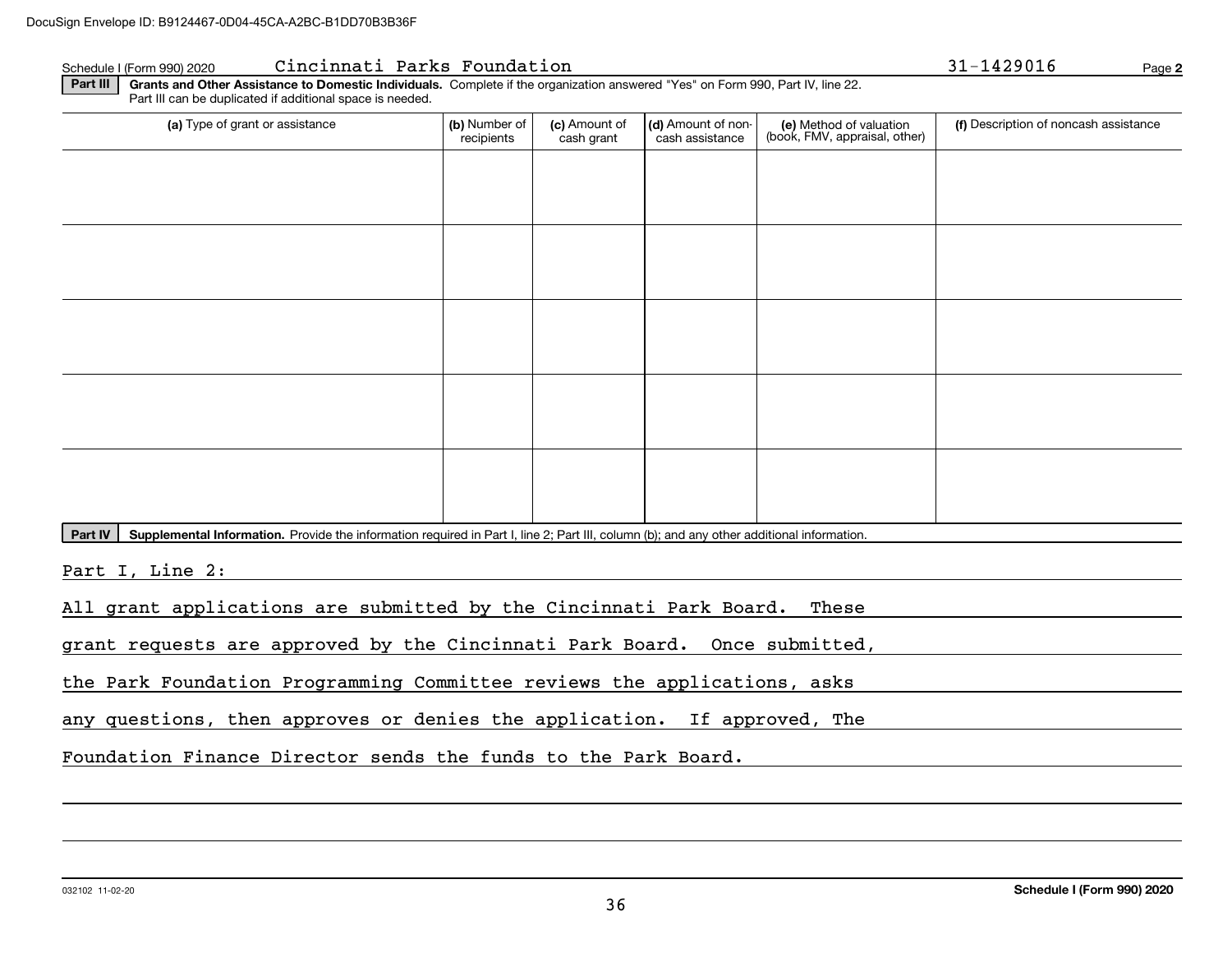| <b>SCHEDULE L</b>                                                                                                             |                   |                                                                       | <b>Transactions With Interested Persons</b>                                |                            |      |                                    |  |                                                                                                                                    |     |                         |                                    | OMB No. 1545-0047                   |      |                                       |  |
|-------------------------------------------------------------------------------------------------------------------------------|-------------------|-----------------------------------------------------------------------|----------------------------------------------------------------------------|----------------------------|------|------------------------------------|--|------------------------------------------------------------------------------------------------------------------------------------|-----|-------------------------|------------------------------------|-------------------------------------|------|---------------------------------------|--|
| (Form 990 or 990-EZ)                                                                                                          |                   |                                                                       | 28b, or 28c, or Form 990-EZ, Part V, line 38a or 40b.                      |                            |      |                                    |  | Complete if the organization answered "Yes" on Form 990, Part IV, line 25a, 25b, 26, 27, 28a,                                      |     |                         |                                    |                                     | 2020 |                                       |  |
| Department of the Treasury<br><b>Internal Revenue Service</b>                                                                 |                   |                                                                       | Go to www.irs.gov/Form990 for instructions and the latest information.     |                            |      | Attach to Form 990 or Form 990-EZ. |  |                                                                                                                                    |     |                         |                                    | <b>Open To Public</b><br>Inspection |      |                                       |  |
| Name of the organization                                                                                                      |                   |                                                                       |                                                                            |                            |      |                                    |  |                                                                                                                                    |     |                         |                                    |                                     |      | <b>Employer identification number</b> |  |
|                                                                                                                               |                   |                                                                       | Cincinnati Parks Foundation                                                |                            |      |                                    |  |                                                                                                                                    |     |                         | 31-1429016                         |                                     |      |                                       |  |
| Part I                                                                                                                        |                   |                                                                       |                                                                            |                            |      |                                    |  | Excess Benefit Transactions (section 501(c)(3), section 501(c)(4), and section 501(c)(29) organizations only).                     |     |                         |                                    |                                     |      |                                       |  |
| 1                                                                                                                             |                   |                                                                       | (b) Relationship between disqualified                                      |                            |      |                                    |  | Complete if the organization answered "Yes" on Form 990, Part IV, line 25a or 25b, or Form 990-EZ, Part V, line 40b.               |     |                         |                                    |                                     |      | (d) Corrected?                        |  |
| (a) Name of disqualified person                                                                                               |                   |                                                                       | person and organization                                                    |                            |      |                                    |  | (c) Description of transaction                                                                                                     |     |                         |                                    |                                     | Yes  | No                                    |  |
|                                                                                                                               |                   |                                                                       |                                                                            |                            |      |                                    |  |                                                                                                                                    |     |                         |                                    |                                     |      |                                       |  |
|                                                                                                                               |                   |                                                                       |                                                                            |                            |      |                                    |  |                                                                                                                                    |     |                         |                                    |                                     |      |                                       |  |
|                                                                                                                               |                   |                                                                       |                                                                            |                            |      |                                    |  |                                                                                                                                    |     |                         |                                    |                                     |      |                                       |  |
|                                                                                                                               |                   |                                                                       |                                                                            |                            |      |                                    |  |                                                                                                                                    |     |                         |                                    |                                     |      |                                       |  |
|                                                                                                                               |                   |                                                                       |                                                                            |                            |      |                                    |  |                                                                                                                                    |     |                         |                                    |                                     |      |                                       |  |
| 2 Enter the amount of tax incurred by the organization managers or disqualified persons during the year under<br>section 4958 |                   |                                                                       |                                                                            |                            |      |                                    |  |                                                                                                                                    |     |                         | $\frac{1}{2}$                      |                                     |      |                                       |  |
| 3 Enter the amount of tax, if any, on line 2, above, reimbursed by the organization match match and the organization          |                   |                                                                       |                                                                            |                            |      |                                    |  |                                                                                                                                    |     | $\blacktriangleright$ s |                                    |                                     |      |                                       |  |
|                                                                                                                               |                   |                                                                       |                                                                            |                            |      |                                    |  |                                                                                                                                    |     |                         |                                    |                                     |      |                                       |  |
| Part II                                                                                                                       |                   |                                                                       | Loans to and/or From Interested Persons.                                   |                            |      |                                    |  |                                                                                                                                    |     |                         |                                    |                                     |      |                                       |  |
|                                                                                                                               |                   |                                                                       | reported an amount on Form 990, Part X, line 5, 6, or 22.                  |                            |      |                                    |  | Complete if the organization answered "Yes" on Form 990-EZ, Part V, line 38a or Form 990, Part IV, line 26; or if the organization |     |                         |                                    |                                     |      |                                       |  |
| (a) Name of                                                                                                                   | (b) Relationship  | (c) Purpose                                                           |                                                                            | (d) Loan to or<br>from the |      | (e) Original                       |  | (f) Balance due                                                                                                                    |     | $(g)$ In                | <b>(h)</b> Approved<br>by board or |                                     |      | (i) Written                           |  |
| interested person                                                                                                             | with organization |                                                                       | of loan                                                                    | organization?              |      | principal amount                   |  |                                                                                                                                    |     | default?                | committee?                         |                                     |      | agreement?                            |  |
|                                                                                                                               |                   |                                                                       |                                                                            | To                         | From |                                    |  |                                                                                                                                    | Yes | No                      | Yes                                | No.                                 | Yes  | No                                    |  |
|                                                                                                                               |                   |                                                                       |                                                                            |                            |      |                                    |  |                                                                                                                                    |     |                         |                                    |                                     |      |                                       |  |
|                                                                                                                               |                   |                                                                       |                                                                            |                            |      |                                    |  |                                                                                                                                    |     |                         |                                    |                                     |      |                                       |  |
|                                                                                                                               |                   |                                                                       |                                                                            |                            |      |                                    |  |                                                                                                                                    |     |                         |                                    |                                     |      |                                       |  |
|                                                                                                                               |                   |                                                                       |                                                                            |                            |      |                                    |  |                                                                                                                                    |     |                         |                                    |                                     |      |                                       |  |
|                                                                                                                               |                   |                                                                       |                                                                            |                            |      |                                    |  |                                                                                                                                    |     |                         |                                    |                                     |      |                                       |  |
|                                                                                                                               |                   |                                                                       |                                                                            |                            |      |                                    |  |                                                                                                                                    |     |                         |                                    |                                     |      |                                       |  |
|                                                                                                                               |                   |                                                                       |                                                                            |                            |      |                                    |  |                                                                                                                                    |     |                         |                                    |                                     |      |                                       |  |
|                                                                                                                               |                   |                                                                       |                                                                            |                            |      | \$                                 |  |                                                                                                                                    |     |                         |                                    |                                     |      |                                       |  |
| Total<br>Part II                                                                                                              |                   |                                                                       | <b>Grants or Assistance Benefiting Interested Persons.</b>                 |                            |      | ▶                                  |  |                                                                                                                                    |     |                         |                                    |                                     |      |                                       |  |
|                                                                                                                               |                   |                                                                       | Complete if the organization answered "Yes" on Form 990, Part IV, line 27. |                            |      |                                    |  |                                                                                                                                    |     |                         |                                    |                                     |      |                                       |  |
| (a) Name of interested person                                                                                                 |                   | (b) Relationship between<br>interested person and<br>the organization |                                                                            |                            |      | (c) Amount of<br>assistance        |  | (d) Type of<br>assistance                                                                                                          |     |                         |                                    | (e) Purpose of<br>assistance        |      |                                       |  |
|                                                                                                                               |                   |                                                                       |                                                                            |                            |      |                                    |  |                                                                                                                                    |     |                         |                                    |                                     |      |                                       |  |
|                                                                                                                               |                   |                                                                       |                                                                            |                            |      |                                    |  |                                                                                                                                    |     |                         |                                    |                                     |      |                                       |  |
|                                                                                                                               |                   |                                                                       |                                                                            |                            |      |                                    |  |                                                                                                                                    |     |                         |                                    |                                     |      |                                       |  |
|                                                                                                                               |                   |                                                                       |                                                                            |                            |      |                                    |  |                                                                                                                                    |     |                         |                                    |                                     |      |                                       |  |
|                                                                                                                               |                   |                                                                       |                                                                            |                            |      |                                    |  |                                                                                                                                    |     |                         |                                    |                                     |      |                                       |  |
|                                                                                                                               |                   |                                                                       |                                                                            |                            |      |                                    |  |                                                                                                                                    |     |                         |                                    |                                     |      |                                       |  |
|                                                                                                                               |                   |                                                                       |                                                                            |                            |      |                                    |  |                                                                                                                                    |     |                         |                                    |                                     |      |                                       |  |
|                                                                                                                               |                   |                                                                       |                                                                            |                            |      |                                    |  |                                                                                                                                    |     |                         |                                    |                                     |      |                                       |  |
| LHA For Paperwork Reduction Act Notice, see the Instructions for Form 990 or 990-EZ.                                          |                   |                                                                       |                                                                            |                            |      |                                    |  |                                                                                                                                    |     |                         |                                    |                                     |      | Schedule L (Form 990 or 990-EZ) 2020  |  |

032131 12-09-20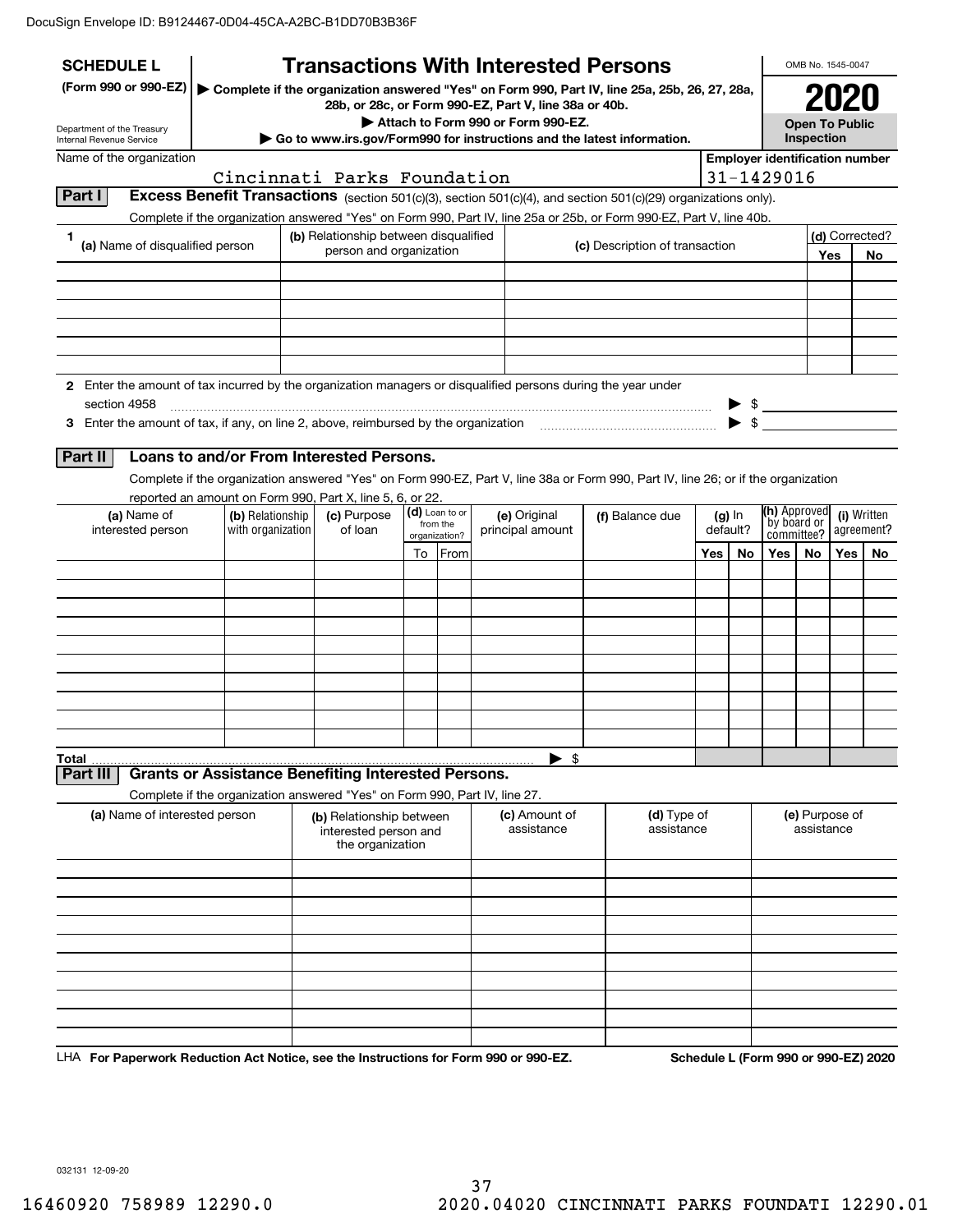## Schedule L (Form 990 or 990-EZ) 2020 Page Cincinnati Parks Foundation

**Part IV Business Transactions Involving Interested Persons.** 

Complete if the organization answered "Yes" on Form 990, Part IV, line 28a, 28b, or 28c.

|          | (a) Name of interested person |                                       |  | (b) Relationship between interested<br>person and the organization | (c) Amount of<br>transaction | (d) Description of<br>transaction |     | (e) Sharing of<br>organization's<br>revenues? |
|----------|-------------------------------|---------------------------------------|--|--------------------------------------------------------------------|------------------------------|-----------------------------------|-----|-----------------------------------------------|
|          |                               |                                       |  |                                                                    |                              |                                   | Yes | No                                            |
| Graydon, |                               | Head, & Ritchey L Board member Lisa D |  |                                                                    |                              | 29,377. Legal servi               |     | х                                             |
|          |                               |                                       |  |                                                                    |                              |                                   |     |                                               |
|          |                               |                                       |  |                                                                    |                              |                                   |     |                                               |
|          |                               |                                       |  |                                                                    |                              |                                   |     |                                               |
|          |                               |                                       |  |                                                                    |                              |                                   |     |                                               |
|          |                               |                                       |  |                                                                    |                              |                                   |     |                                               |
|          |                               |                                       |  |                                                                    |                              |                                   |     |                                               |
|          |                               |                                       |  |                                                                    |                              |                                   |     |                                               |
|          |                               |                                       |  |                                                                    |                              |                                   |     |                                               |
|          |                               |                                       |  |                                                                    |                              |                                   |     |                                               |

## **Part V** Supplemental Information.

Provide additional information for responses to questions on Schedule L (see instructions).

## Sch L, Part IV, Business Transactions Involving Interested Persons:

(a) Name of Person: Graydon, Head, & Ritchey LLP

(b) Relationship Between Interested Person and Organization:

Board member Lisa Diedrichs works for the law firm.

(d) Description of Transaction: Legal services

**Schedule L (Form 990 or 990-EZ) 2020**

032132 12-09-20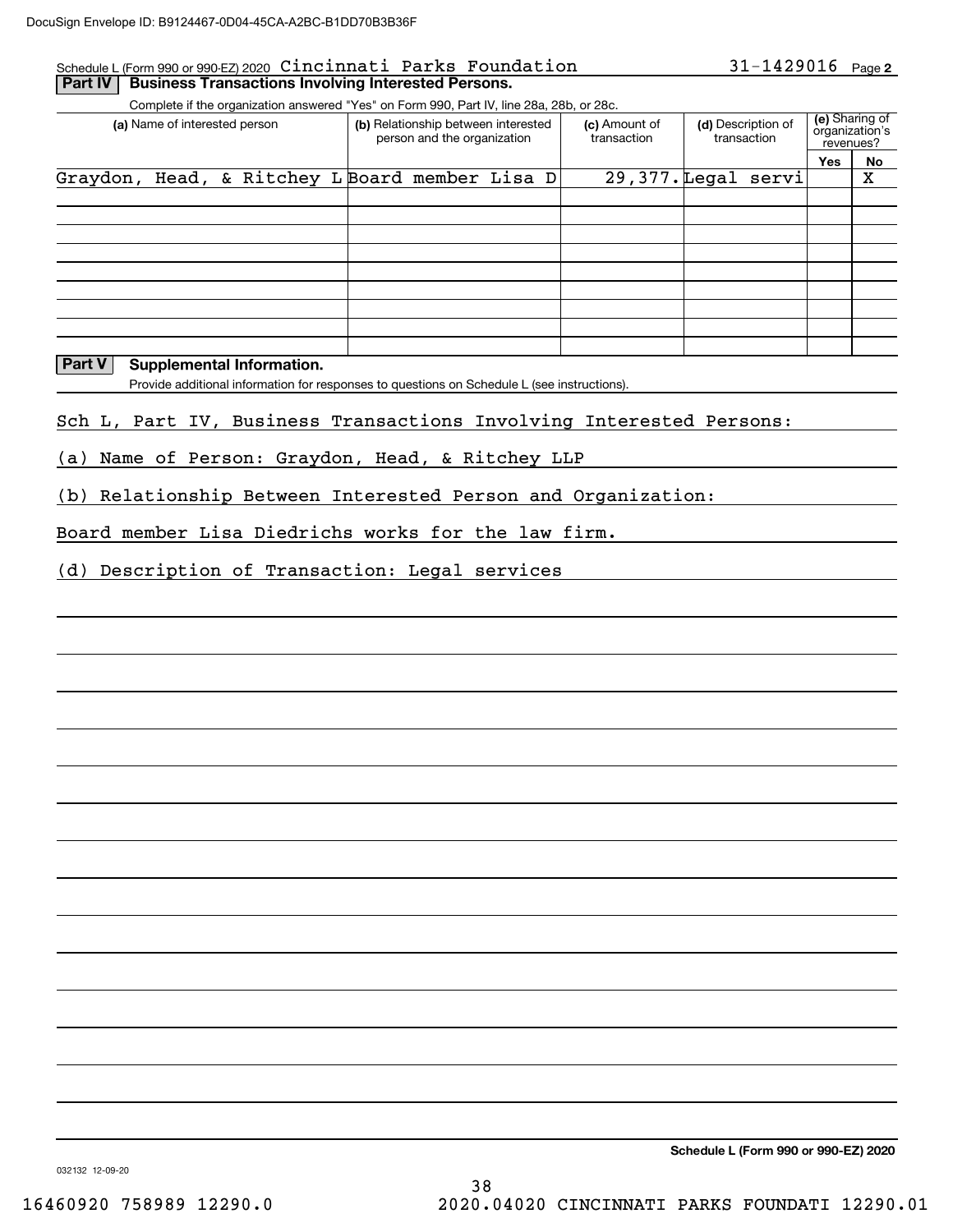DocuSign Envelope ID: B9124467-0D04-45CA-A2BC-B1DD70B3B36F

| Department of the Treasury                           | Complete to provide information for responses to specific questions on<br>Form 990 or 990-EZ or to provide any additional information.<br>Attach to Form 990 or 990-EZ. |            | <b>Open to Public</b><br><b>Inspection</b> |
|------------------------------------------------------|-------------------------------------------------------------------------------------------------------------------------------------------------------------------------|------------|--------------------------------------------|
| Internal Revenue Service<br>Name of the organization | Go to www.irs.gov/Form990 for the latest information.                                                                                                                   |            | <b>Employer identification number</b>      |
|                                                      | Cincinnati Parks Foundation                                                                                                                                             | 31-1429016 |                                            |
|                                                      | Form 990, Part I, Line 1, Description of Organization Mission:<br>enhancement of our City's parks and greenspaces.                                                      |            |                                            |
|                                                      | Form 990, Part VI, Section A, line 4:                                                                                                                                   |            |                                            |
|                                                      | An amendment was made to the code of regulations to change the number of                                                                                                |            |                                            |
|                                                      | days notice needed for special meetings.                                                                                                                                |            |                                            |
|                                                      |                                                                                                                                                                         |            |                                            |
|                                                      | Form 990, Part VI, Section B, line 11b:                                                                                                                                 |            |                                            |
|                                                      | Distributed to all board members asking for feedback before sending to                                                                                                  |            |                                            |
|                                                      | auditors for final distribution.                                                                                                                                        |            |                                            |
|                                                      |                                                                                                                                                                         |            |                                            |
|                                                      | Form 990, Part VI, Section B, Line 12c:                                                                                                                                 |            |                                            |
|                                                      | New conflict of interest forms are signed each year.                                                                                                                    |            |                                            |
|                                                      | Form 990, Part VI, Section B, Line 15a:                                                                                                                                 |            |                                            |
|                                                      | In the hiring of the new Executive Director, comparability data was                                                                                                     |            |                                            |
|                                                      | obtained in determining the salary level. Any Executive Director pay                                                                                                    |            |                                            |
|                                                      | changes are approved by the Executive Committee and submitted by the Board                                                                                              |            |                                            |
|                                                      | President to the Finance Director.                                                                                                                                      |            |                                            |
|                                                      | Form 990, Part VI, Section C, Line 19:                                                                                                                                  |            |                                            |
|                                                      | The governing documents of the organization are available on the Ohio                                                                                                   |            |                                            |
|                                                      | Secretary of State's website. The financial statements and conflict of                                                                                                  |            |                                            |
|                                                      | interest policy are available upon request.                                                                                                                             |            |                                            |

Form 990, Part XII, Line 2c

39